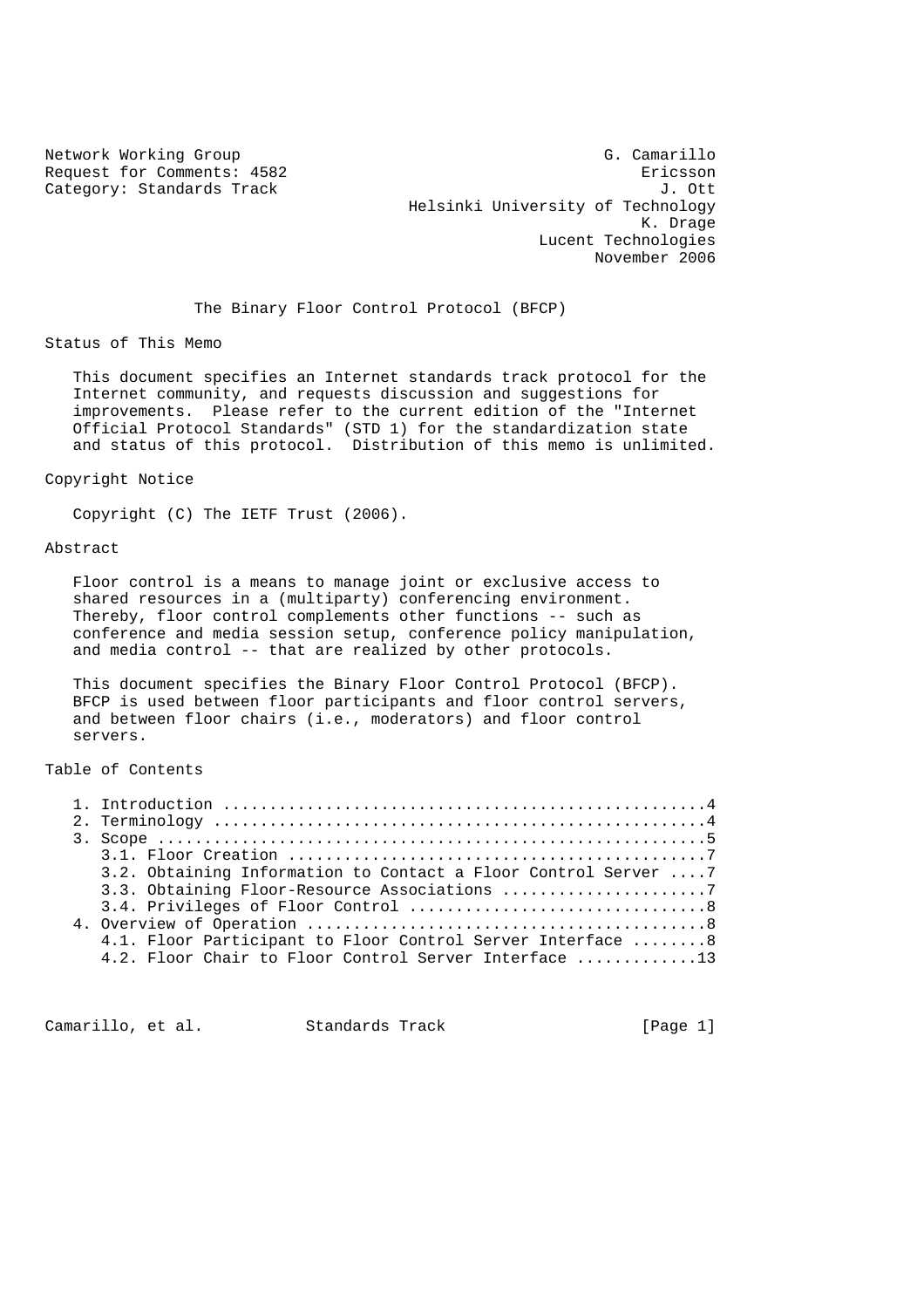| 5.2.6.1. Error-Specific Details for Error Code 4 22       |  |
|-----------------------------------------------------------|--|
|                                                           |  |
| 5.2.8. PARTICIPANT-PROVIDED-INFO 23                       |  |
|                                                           |  |
| $5.2.10.$ SUPPORTED-ATTRIBUTES 24                         |  |
| 5.2.11. SUPPORTED-PRIMITIVES 25                           |  |
|                                                           |  |
|                                                           |  |
| 5.2.14. BENEFICIARY-INFORMATION 27                        |  |
| 5.2.15. FLOOR-REQUEST-INFORMATION 27                      |  |
| 5.2.16. REQUESTED-BY-INFORMATION 28                       |  |
|                                                           |  |
| OVERALL-REQUEST-STATUS 30<br>5.2.18.                      |  |
|                                                           |  |
|                                                           |  |
|                                                           |  |
|                                                           |  |
|                                                           |  |
|                                                           |  |
|                                                           |  |
|                                                           |  |
|                                                           |  |
|                                                           |  |
|                                                           |  |
|                                                           |  |
|                                                           |  |
|                                                           |  |
|                                                           |  |
|                                                           |  |
|                                                           |  |
|                                                           |  |
|                                                           |  |
| 9. Authentication and Authorization 36                    |  |
| 9.1. TLS-Based Mutual Authentication 37                   |  |
|                                                           |  |
|                                                           |  |
| 10.1.1. Sending a FloorRequest Message 38                 |  |
| 10.1.2. Receiving a Response 38                           |  |
| 10.2. Cancelling a Floor Request and Releasing a Floor 40 |  |

Camarillo, et al. Standards Track [Page 2]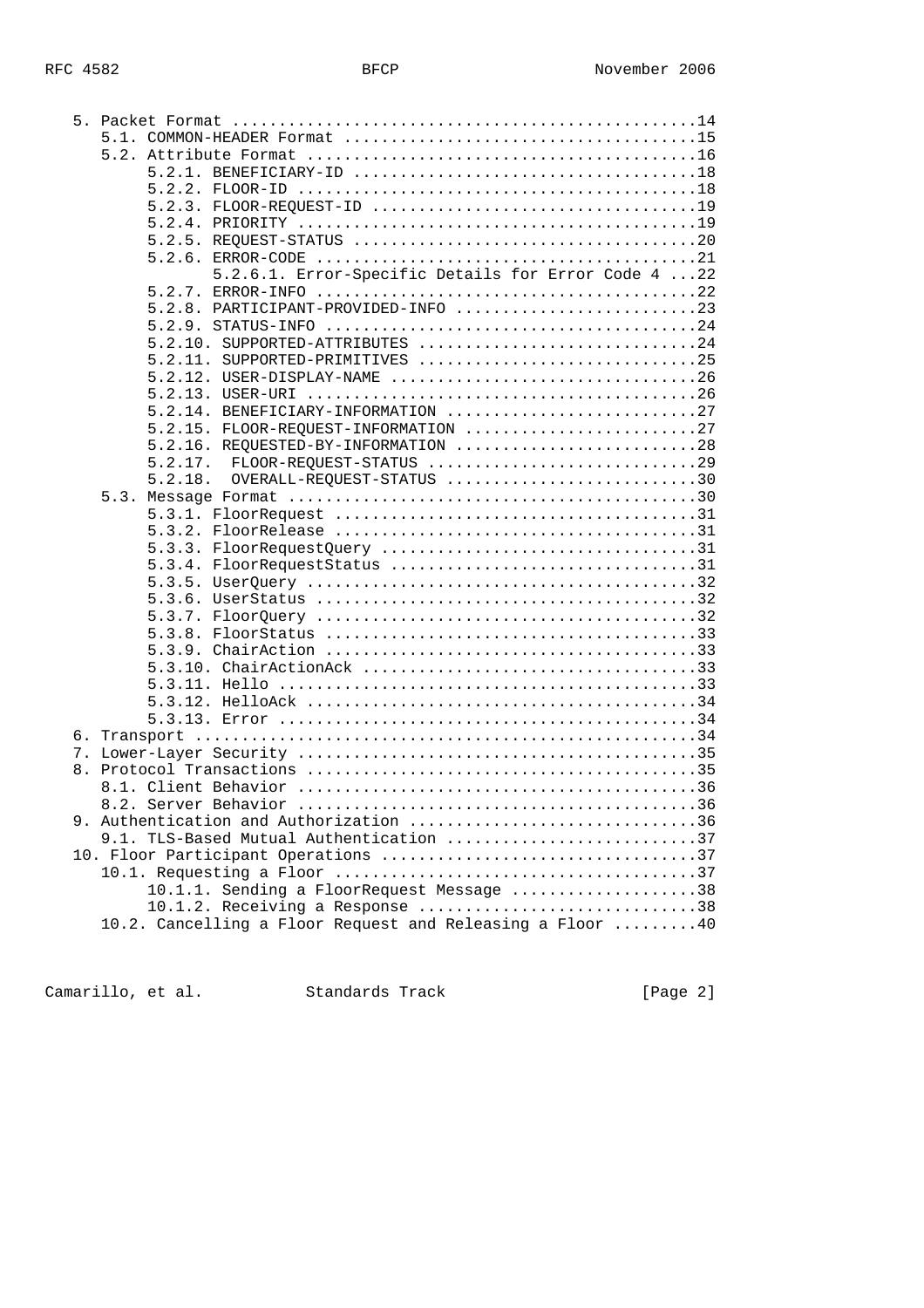| 10.2.1. Sending a FloorRelease Message 40                     |
|---------------------------------------------------------------|
| 10.2.2. Receiving a Response 40                               |
|                                                               |
| 11.1. Sending a ChairAction Message 41                        |
|                                                               |
|                                                               |
| 12.1. Requesting Information about Floors 43                  |
| 12.1.1. Sending a FloorQuery Message 43                       |
| 12.1.2. Receiving a Response 43                               |
| 12.2. Requesting Information about Floor Requests 44          |
| 12.2.1. Sending a FloorRequestQuery Message 45                |
| 12.2.2. Receiving a Response 45                               |
| 12.3. Requesting Information about a User 45                  |
| 12.3.1. Sending a UserQuery Message 46                        |
| 12.3.2. Receiving a Response 46                               |
| 12.4. Obtaining the Capabilities of a Floor Control Server 46 |
| 12.4.1. Sending a Hello Message 47                            |
| 12.4.2. Receiving Responses 47                                |
|                                                               |
| 13.1. Reception of a FloorRequest Message 48                  |
| 13.1.1. Generating the First FloorRequestStatus Message  48   |
| 13.1.2. Generation of Subsequent                              |
| FloorRequestStatus Messages 50                                |
| 13.2. Reception of a FloorRequestQuery Message 51             |
| 13.3. Reception of a UserQuery Message 52                     |
| 13.4. Reception of a FloorRelease Message 53                  |
| 13.5. Reception of a FloorQuery Message 54                    |
| 13.5.1. Generation of the First FloorStatus Message 55        |
| 13.5.2. Generation of Subsequent FloorStatus Messages 56      |
| 13.6. Reception of a ChairAction Message 56                   |
| 13.7. Reception of a Hello Message 57                         |
| 13.8. Error Message Generation 58                             |
|                                                               |
|                                                               |
|                                                               |
|                                                               |
|                                                               |
|                                                               |
|                                                               |
|                                                               |
|                                                               |
|                                                               |
|                                                               |

Camarillo, et al. Standards Track [Page 3]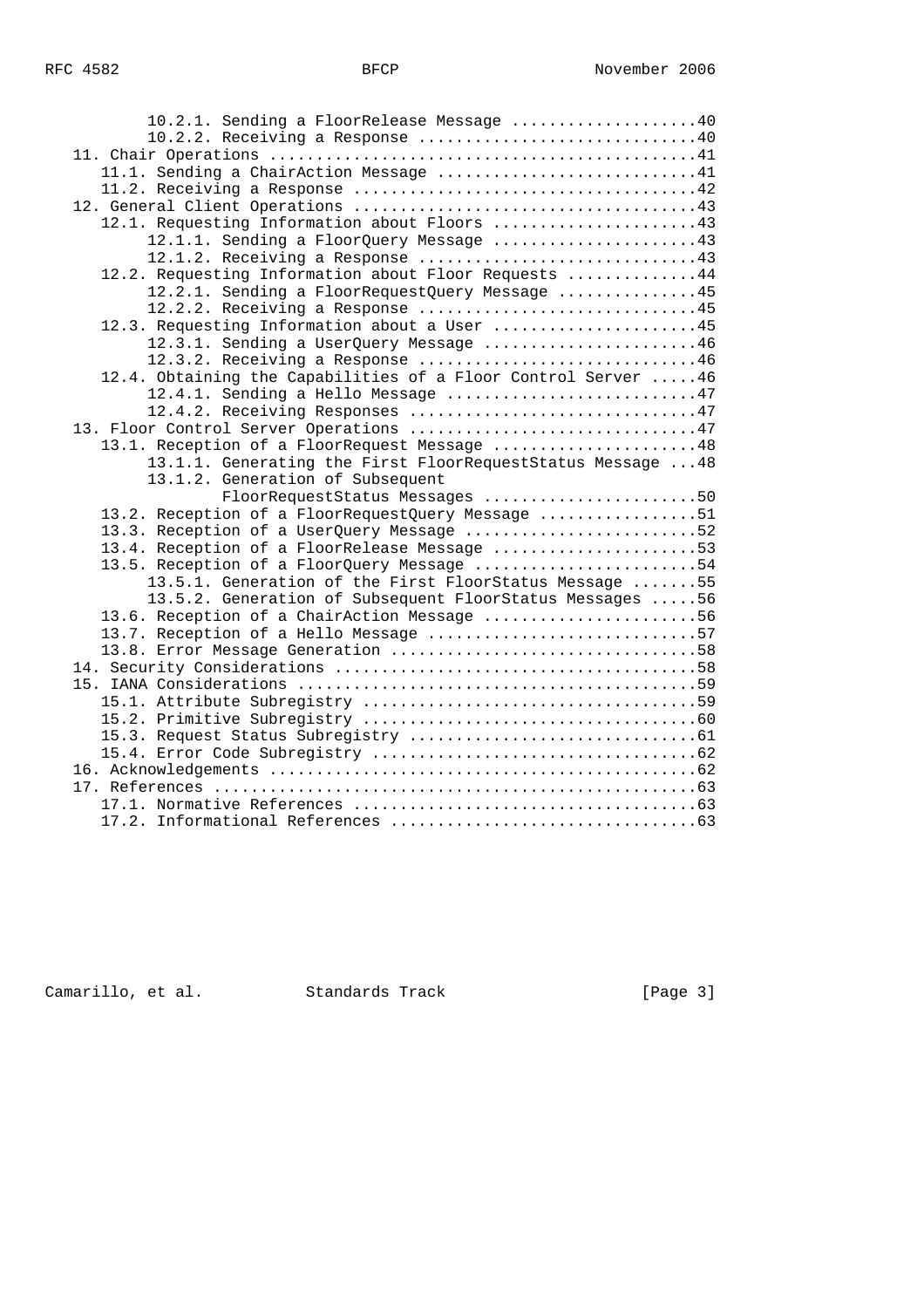# 1. Introduction

 Within a conference, some applications need to manage the access to a set of shared resources, such as the right to send media to a particular media session. Floor control enables such applications to provide users with coordinated (shared or exclusive) access to these resources.

 The Requirements for Floor Control Protocol [9] list a set of requirements that need to be met by floor control protocols. The Binary Floor Control Protocol (BFCP), which is specified in this document, meets these requirements.

 In addition, BFCP has been designed so that it can be used in low-bandwidth environments. The binary encoding used by BFCP achieves a small message size (when message signatures are not used) that keeps the time it takes to transmit delay-sensitive BFCP messages to a minimum. Delay-sensitive BFCP messages include FloorRequest, FloorRelease, FloorRequestStatus, and ChairAction. It is expected that future extensions to these messages will not increase the size of these messages in a significant way.

 The remainder of this document is organized as follows: Section 2 defines the terminology used throughout this document, Section 3 discusses the scope of BFCP (i.e., which tasks fall within the scope of BFCP and which ones are performed using different mechanisms), Section 4 provides a non-normative overview of BFCP operation, and subsequent sections provide the normative specification of BFCP.

### 2. Terminology

 In this document, the key words "MUST", "MUST NOT", "REQUIRED", "SHALL", "SHALL NOT", "SHOULD", "SHOULD NOT", "RECOMMENDED", "NOT RECOMMENDED", "MAY", and "OPTIONAL" are to be interpreted as described in BCP 14, RFC 2119 [1] and indicate requirement levels for compliant implementations.

 Media Participant: An entity that has access to the media resources of a conference (e.g., it can receive a media stream). In floor controlled conferences, a given media participant is typically colocated with a floor participant, but it does not need to be. Third-party floor requests consist of having a floor participant request a floor for a media participant when they are not colocated. The protocol between a floor participant and a media participant (that are not colocated) is outside the scope of this document.

 Client: A floor participant or a floor chair that communicates with a floor control server using BFCP.

Camarillo, et al. Standards Track [Page 4]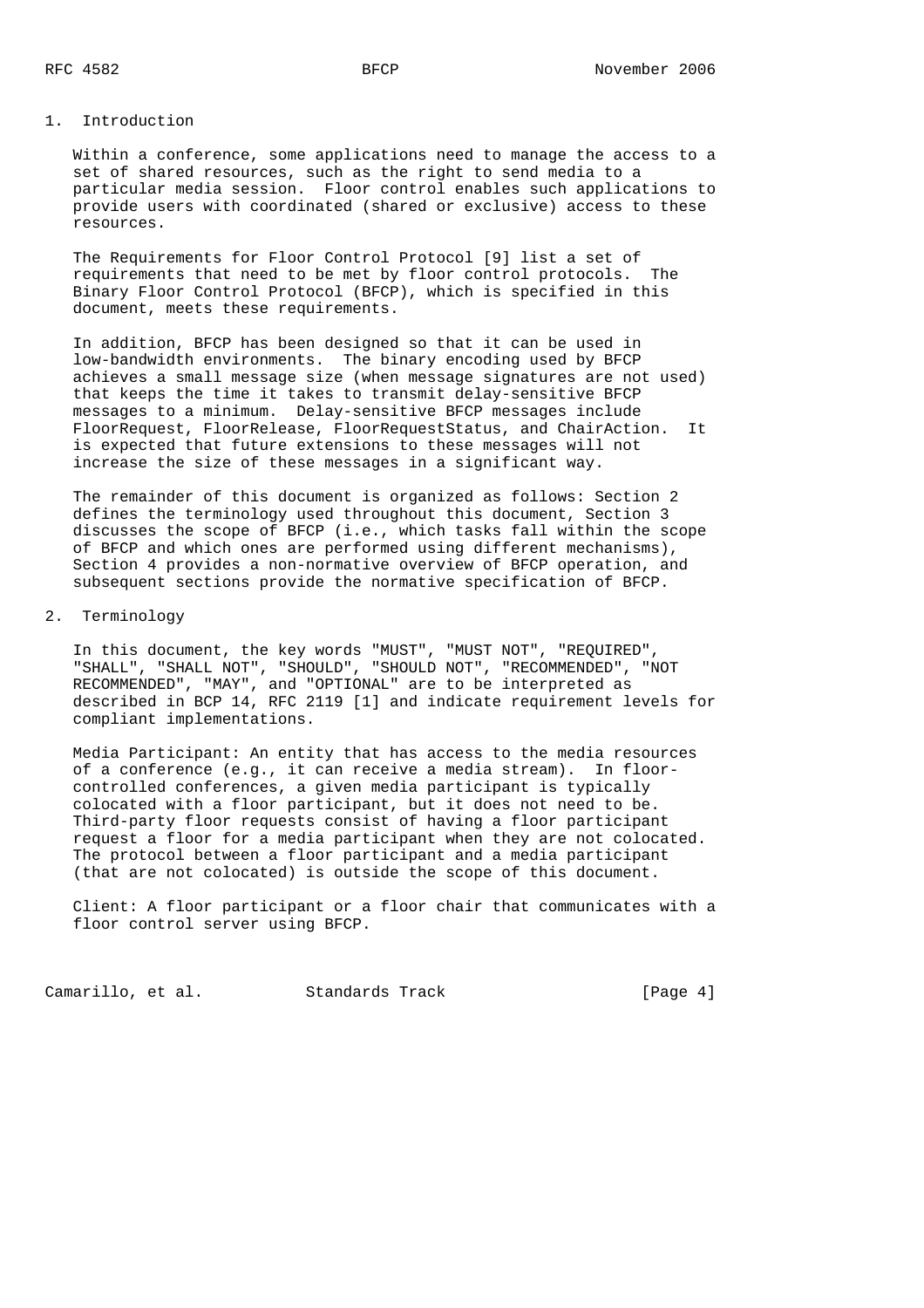Floor: A temporary permission to access or manipulate a specific shared resource or set of resources.

 Floor Chair: A logical entity that manages one floor (grants, denies, or revokes a floor). An entity that assumes the logical role of a floor chair for a given transaction may assume a different role (e.g., floor participant) for a different transaction. The roles of floor chair and floor participant are defined on a transaction-by transaction basis. BFCP transactions are defined in Section 8.

 Floor Control: A mechanism that enables applications or users to gain safe and mutually exclusive or non-exclusive input access to the shared object or resource.

 Floor Control Server: A logical entity that maintains the state of the floor(s), including which floors exists, who the floor chairs are, who holds a floor, etc. Requests to manipulate a floor are directed at the floor control server. The floor control server of a conference may perform other logical roles (e.g., floor participant) in another conference.

 Floor Participant: A logical entity that requests floors, and possibly information about them, from a floor control server. An entity that assumes the logical role of a floor participant for a given transaction may assume a different role (e.g., a floor chair) for a different transaction. The roles of floor participant and floor chair are defined on a transaction-by-transaction basis. BFCP transactions are defined in Section 8. In floor-controlled conferences, a given floor participant is typically colocated with a media participant, but it does not need to be. Third-party floor requests consist of having a floor participant request a floor for a media participant when they are not colocated.

 Participant: An entity that acts as a floor participant, as a media participant, or as both.

3. Scope

 As stated earlier, BFCP is a protocol to coordinate access to shared resources in a conference following the requirements defined in [9]. Floor control complements other functions defined in the XCON conferencing framework [10]. The floor control protocol BFCP defined in this document only specifies a means to arbitrate access to floors. The rules and constraints for floor arbitration and the results of floor assignments are outside the scope of this document and are defined by other protocols [10].

Camarillo, et al. Standards Track [Page 5]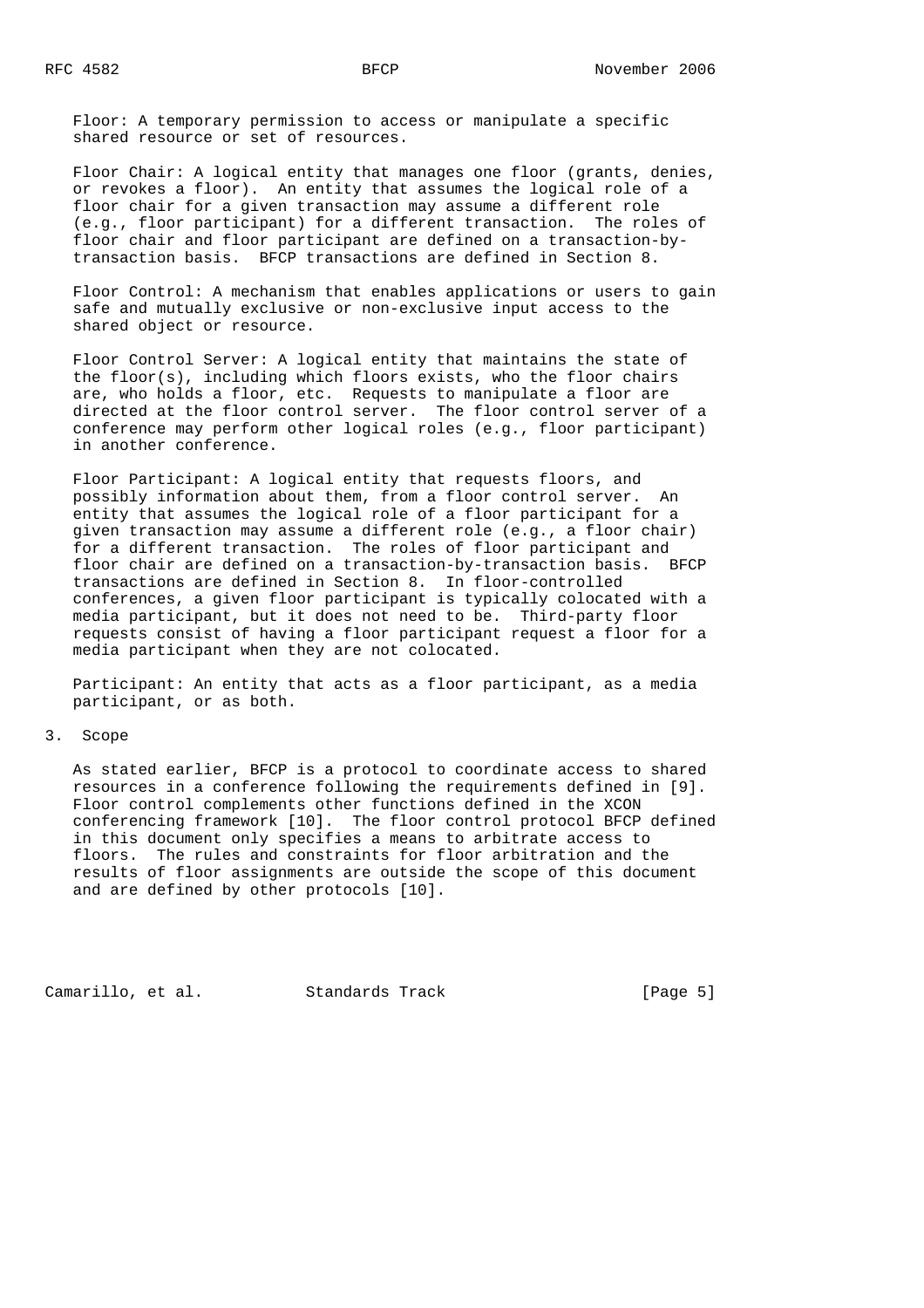Figure 1 shows the tasks that BFCP can perform.



Figure 1: Functionality provided by BFCP

BFCP provides a means:

- o for floor participants to send floor requests to floor control servers.
- o for floor control servers to grant or deny requests to access a given resource from floor participants.
- o for floor chairs to send floor control servers decisions regarding floor requests.
- o for floor control servers to keep floor participants and floor chairs informed about the status of a given floor or a given floor request.

 Even though tasks that do not belong to the previous list are outside the scope of BFCP, some of these out-of-scope tasks relate to floor control and are essential for creating floors and establishing BFCP connections between different entities. In the following subsections, we discuss some of these tasks and mechanisms to perform them.

Camarillo, et al. Standards Track [Page 6]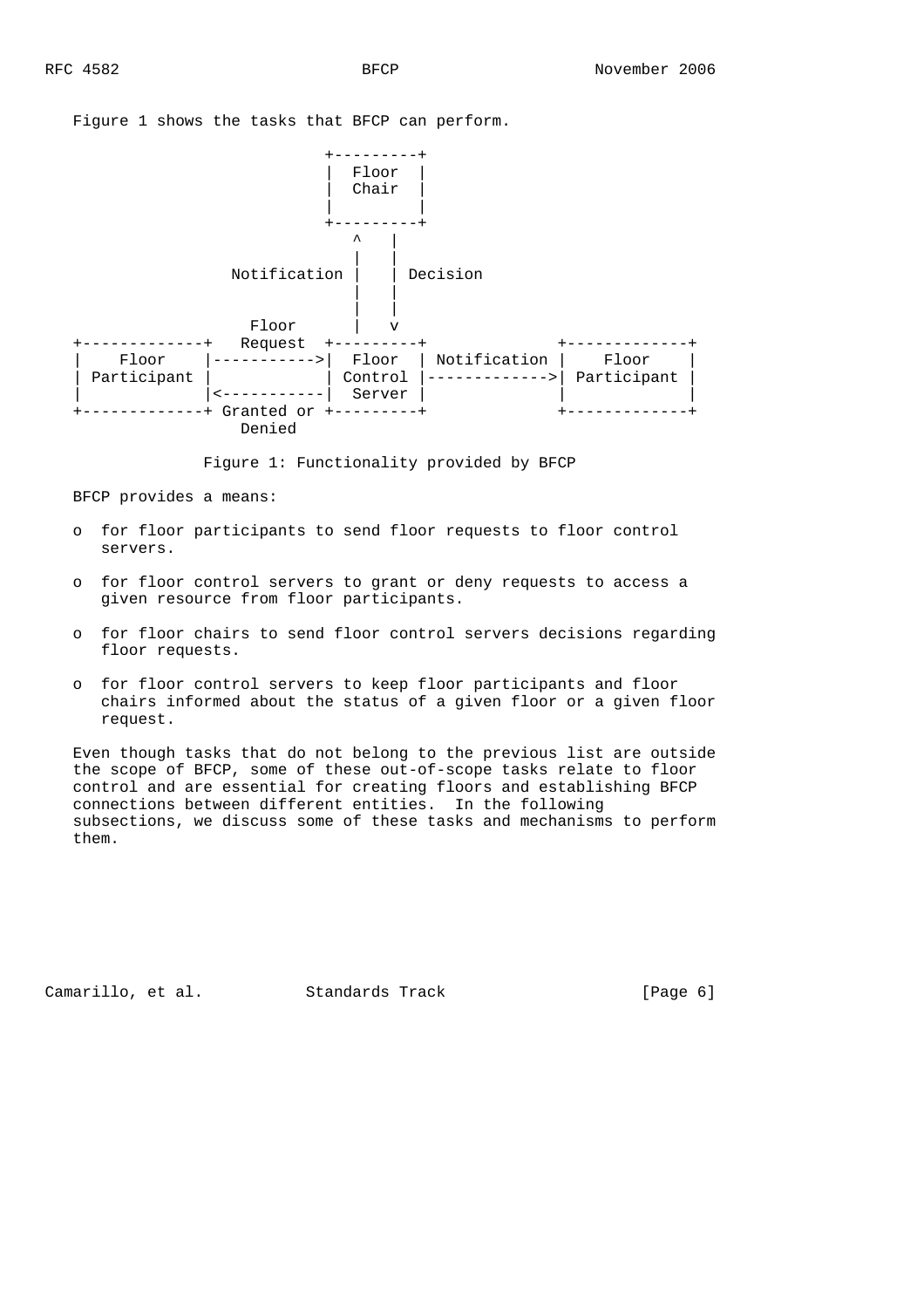# 3.1. Floor Creation

 The association of a given floor with a resource or a set of resources (e.g., media streams) is out of the scope of BFCP as described in [10]. Floor creation and termination are also outside the scope of BFCP; these aspects are handled using the conference control protocol for manipulating the conference object. Consequently, the floor control server needs to stay up to date on changes to the conference object (e.g., when a new floor is created).

# 3.2. Obtaining Information to Contact a Floor Control Server

 A client needs a set of data in order to establish a BFCP connection to a floor control server. These data include the transport address of the server, the conference identifier, and a user identifier.

 Clients can obtain this information in different ways. One is to use an SDP offer/answer [8] exchange, which is described in [7]. Other mechanisms are described in the XCON framework [10] (and other related documents).

# 3.3. Obtaining Floor-Resource Associations

 Floors are associated with resources. For example, a floor that controls who talks at a given time has a particular audio session as its associated resource. Associations between floors and resources are part of the conference object.

 Floor participants and floor chairs need to know which resources are associated with which floors. They can obtain this information by using different mechanisms, such as an SDP offer/answer [8] exchange. How to use an SDP offer/answer exchange to obtain these associations is described in [7].

 Note that floor participants perform SDP offer/answer exchanges with the conference focus of the conference. So, the conference focus needs to obtain information about associations between floors and resources in order to be able to provide this information to a floor participant in an SDP offer/answer exchange.

 Other mechanisms for obtaining this information, including discussion of how the information is made available to a (SIP) Focus, are described in the XCON framework [10] (and other related documents).

Camarillo, et al. Standards Track [Page 7]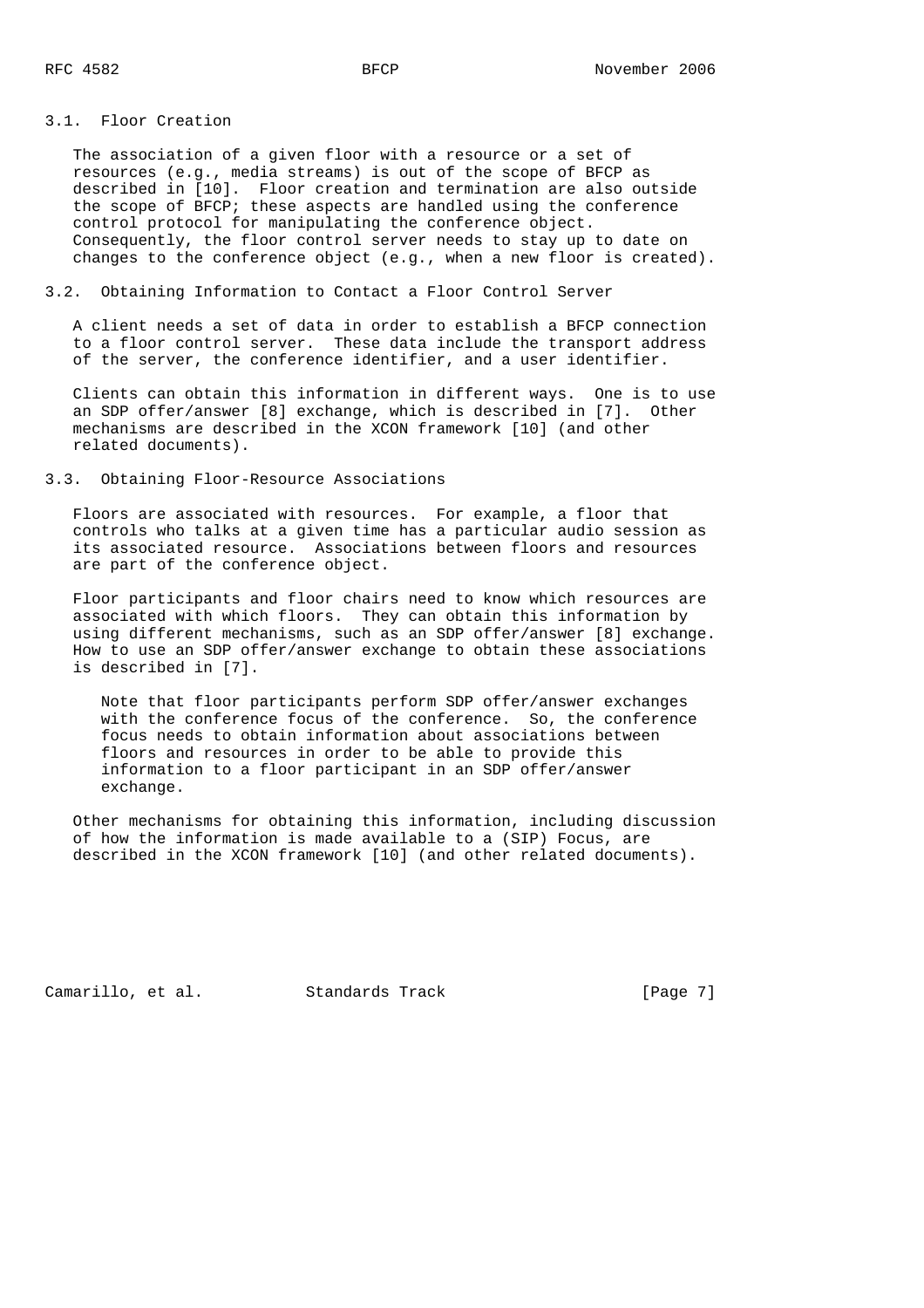## 3.4. Privileges of Floor Control

 A participant whose floor request is granted has the right to use (in a certain way) the resource or resources associated with the floor that was requested. For example, the participant may have the right to send media over a particular audio stream.

 Nevertheless, holding a floor does not imply that others will not be able to use its associated resources at the same time, even if they do not have the right to do so. Determination of which media participants can actually use the resources in the conference is discussed in the XCON Framework [10].

4. Overview of Operation

 This section provides a non-normative description of BFCP operations. Section 4.1 describes the interface between floor participants and floor control servers, and Section 4.2 describes the interface between floor chairs and floor control servers.

 BFCP messages, which use a TLV (Type-Length-Value) binary encoding, consist of a common header followed by a set of attributes. The common header contains, among other information, a 32-bit conference identifier. Floor participants, media participants, and floor chairs are identified by 16-bit user identifiers.

 BFCP supports nested attributes (i.e., attributes that contain attributes). These are referred to as grouped attributes.

 There are two types of transactions in BFCP: client-initiated transactions and server-initiated transactions. Client-initiated transactions consist of a message from a client to the floor control server and a response from the floor control server to the client. Both messages can be related because they carry the same Transaction ID value in their common headers. Server-initiated transactions consist of a single message, whose Transaction ID is 0, from the floor control server to a client.

4.1. Floor Participant to Floor Control Server Interface

 Floor participants request a floor by sending a FloorRequest message to the floor control server. BFCP supports third-party floor requests. That is, the floor participant sending the floor request need not be colocated with the media participant that will get the floor once the floor request is granted. FloorRequest messages carry the identity of the requester in the User ID field of the common header, and the identity of the beneficiary of the floor (in third party floor requests) in a BENEFICIARY-ID attribute.

Camarillo, et al. Standards Track [Page 8]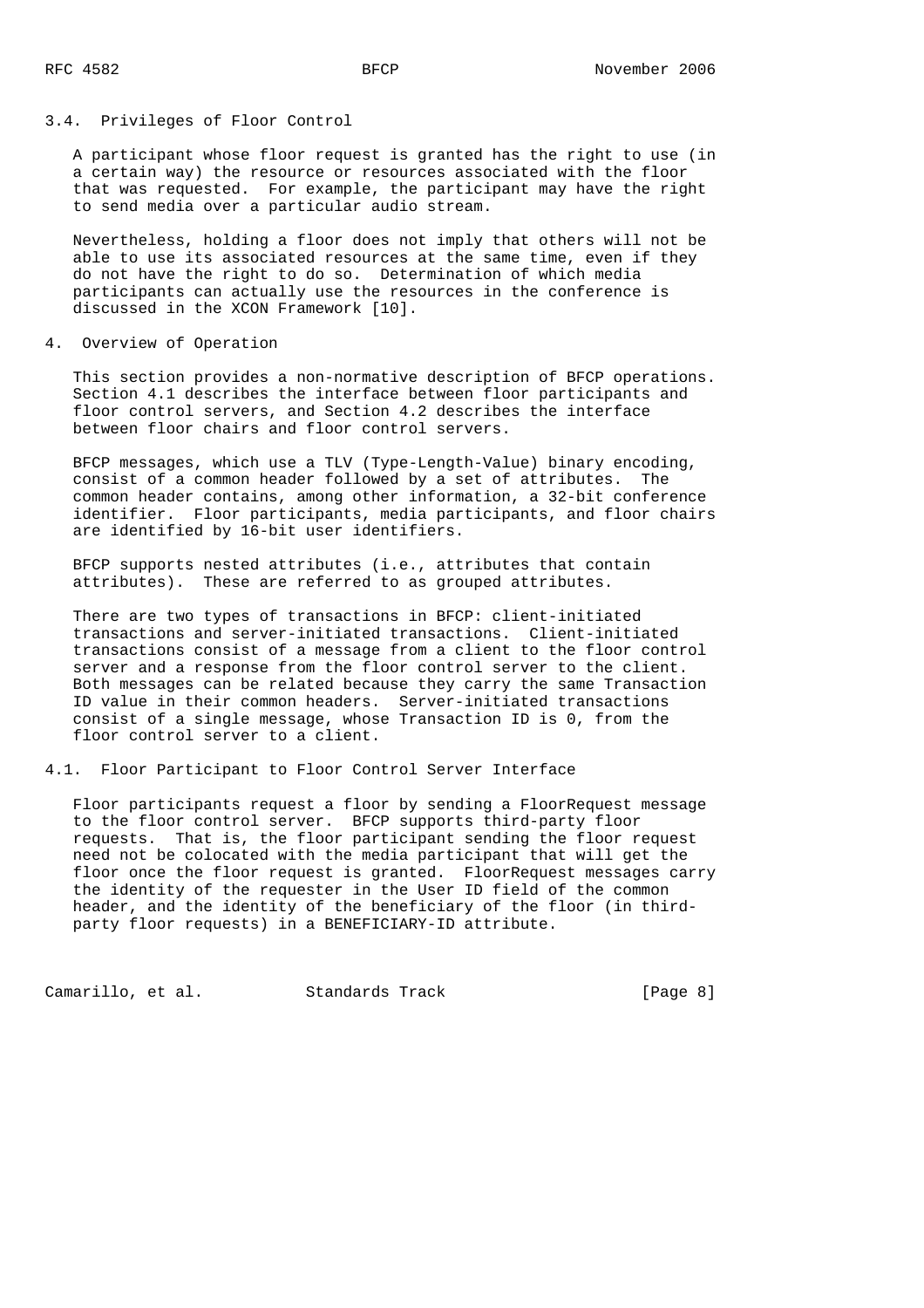Third-party floor requests can be sent, for example, by floor participants that have a BFCP connection to the floor control server but that are not media participants (i.e., they do not handle any media).

 FloorRequest messages identify the floor or floors being requested by carrying their 16-bit floor identifiers in FLOOR-ID attributes. If a FloorRequest message carries more than one floor identifier, the floor control server treats all the floor requests as an atomic package. That is, the floor control server either grants or denies all the floors in the FloorRequest message.

 Floor control servers respond to FloorRequest messages with FloorRequestStatus messages, which provide information about the status of the floor request. The first FloorRequestStatus message is the response to the FloorRequest message from the client, and therefore has the same Transaction ID as the FloorRequest.

 Additionally, the first FloorRequestStatus message carries the Floor Request ID in a FLOOR-REQUEST-INFORMATION attribute. Subsequent FloorRequestStatus messages related to the same floor request will carry the same Floor Request ID. This way, the floor participant can associate them with the appropriate floor request.

 Messages from the floor participant related to a particular floor request also use the same Floor Request ID as the first FloorRequestStatus Message from the floor control server.

 Figure 2 shows how a floor participant requests a floor, obtains it, and, at a later time, releases it. This figure illustrates the use, among other things, of the Transaction ID and the FLOOR-REQUEST-ID attribute.

Camarillo, et al. Standards Track [Page 9]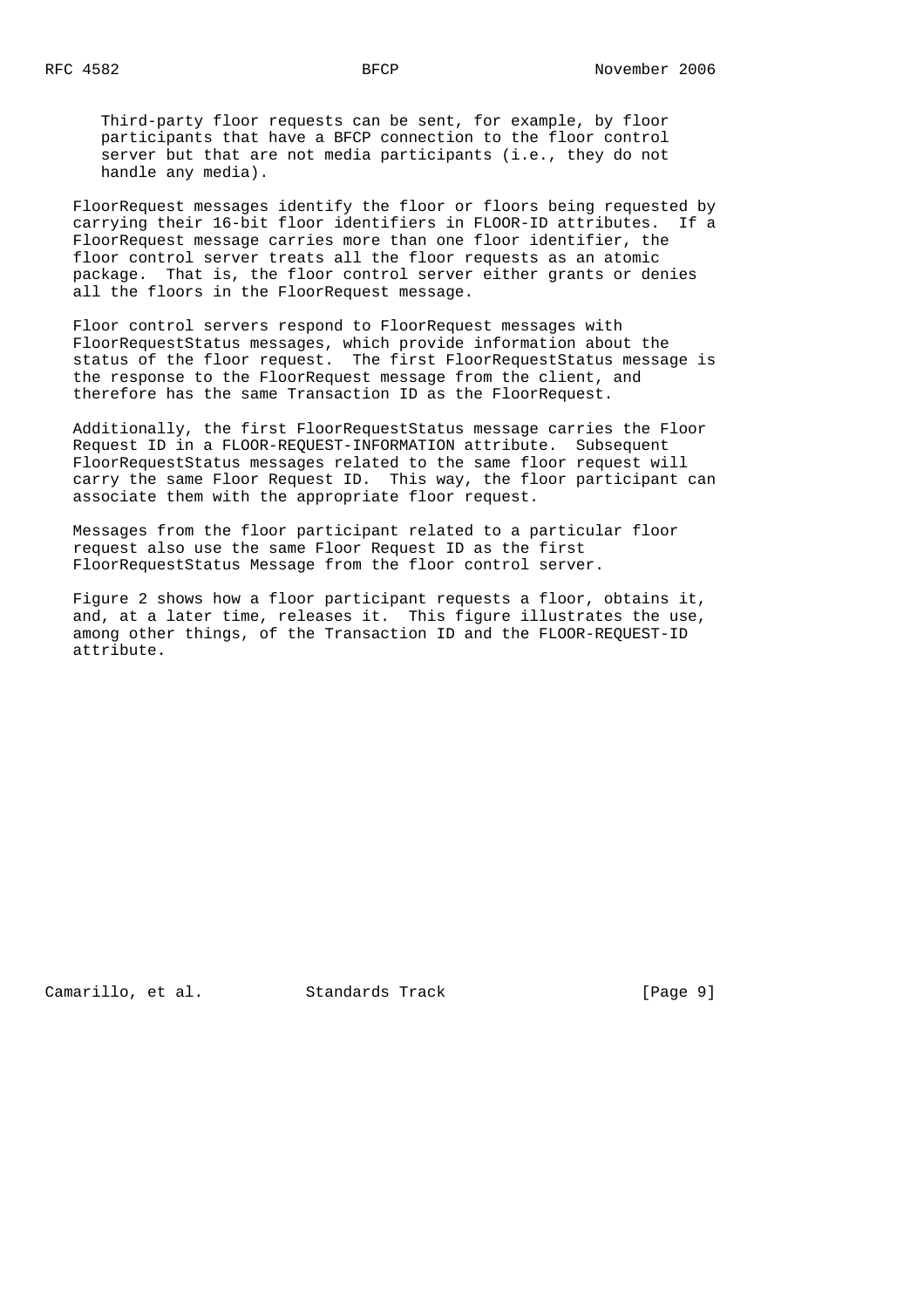Floor Participant  $\Box$  Floor Control Server and the server of the server of the server of the server of the server of the server of the server of the |(1) FloorRequest | |Transaction ID: 123 | User ID: 234 |FLOOR-ID: 543 | |---------------------------------------------->| | | |(2) FloorRequestStatus | |Transaction ID: 123 | User ID: 234 |FLOOR-REQUEST-INFORMATION | Floor Request ID: 789 | OVERALL-REQUEST-STATUS | Request Status: Pending | FLOOR-REQUEST-STATUS | Floor ID: 543 |<----------------------------------------------| | | |(3) FloorRequestStatus | Transaction ID: 0 User ID: 234 |FLOOR-REQUEST-INFORMATION | Floor Request ID: 789 | OVERALL-REQUEST-STATUS | Request Status: Accepted Queue Position: 1st | FLOOR-REQUEST-STATUS | Floor ID: 543 |<----------------------------------------------| | | |(4) FloorRequestStatus | Transaction ID: 0 |User ID: 234 | |FLOOR-REQUEST-INFORMATION | Floor Request ID: 789 | OVERALL-REQUEST-STATUS | Request Status: Granted | FLOOR-REQUEST-STATUS | Floor ID: 543 |<----------------------------------------------| | | |(5) FloorRelease | Transaction ID: 154 User ID: 234 |FLOOR-REQUEST-ID: 789 | |---------------------------------------------->|

Camarillo, et al. Standards Track [Page 10]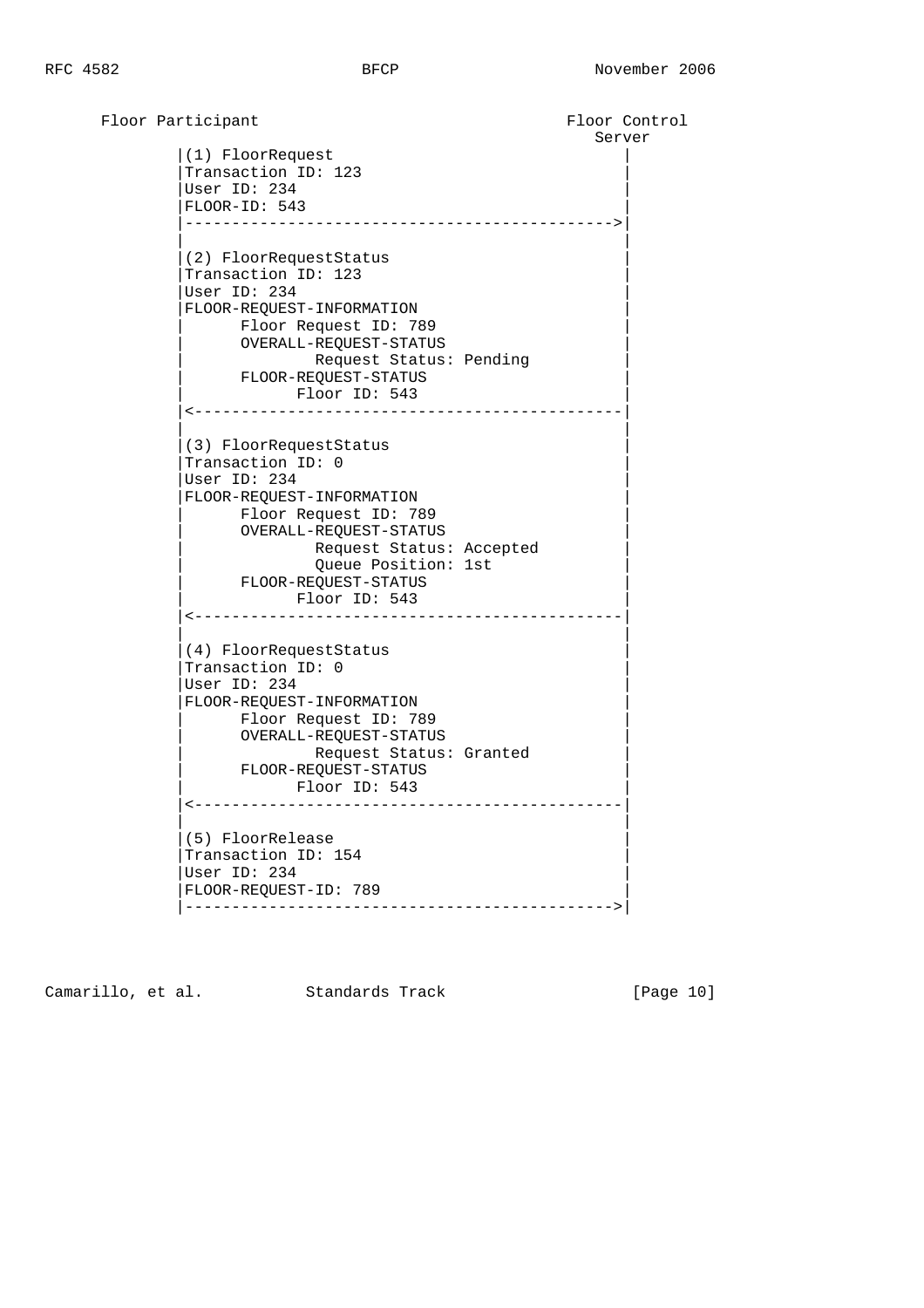| | |(6) FloorRequestStatus | Transaction ID: 154 |User ID: 234 | |FLOOR-REQUEST-INFORMATION | Floor Request ID: 789 | OVERALL-REQUEST-STATUS | Request Status: Released | FLOOR-REQUEST-STATUS | | Floor ID: 543 | |<----------------------------------------------|

Figure 2: Requesting and releasing a floor

 Figure 3 shows how a floor participant requests to be informed on the status of a floor. The first FloorStatus message from the floor control server is the response to the FloorQuery message and, as such, has the same Transaction ID as the FloorQuery message.

 Subsequent FloorStatus messages consist of server-initiated transactions, and therefore their Transaction ID is 0. FloorStatus message (2) indicates that there are currently two floor requests for the floor whose Floor ID is 543. FloorStatus message (3) indicates that the floor requests with Floor Request ID 764 has been granted, and the floor request with Floor Request ID 635 is the first in the queue. FloorStatus message (4) indicates that the floor request with Floor Request ID 635 has been granted.

| Floor Participant   | Floor Control |
|---------------------|---------------|
|                     | Server        |
| $(1)$ FloorQuery    |               |
| Transaction ID: 257 |               |
| User ID: 234        |               |
| $FLOOR-ID: 543$     |               |
|                     |               |

Camarillo, et al. Standards Track [Page 11]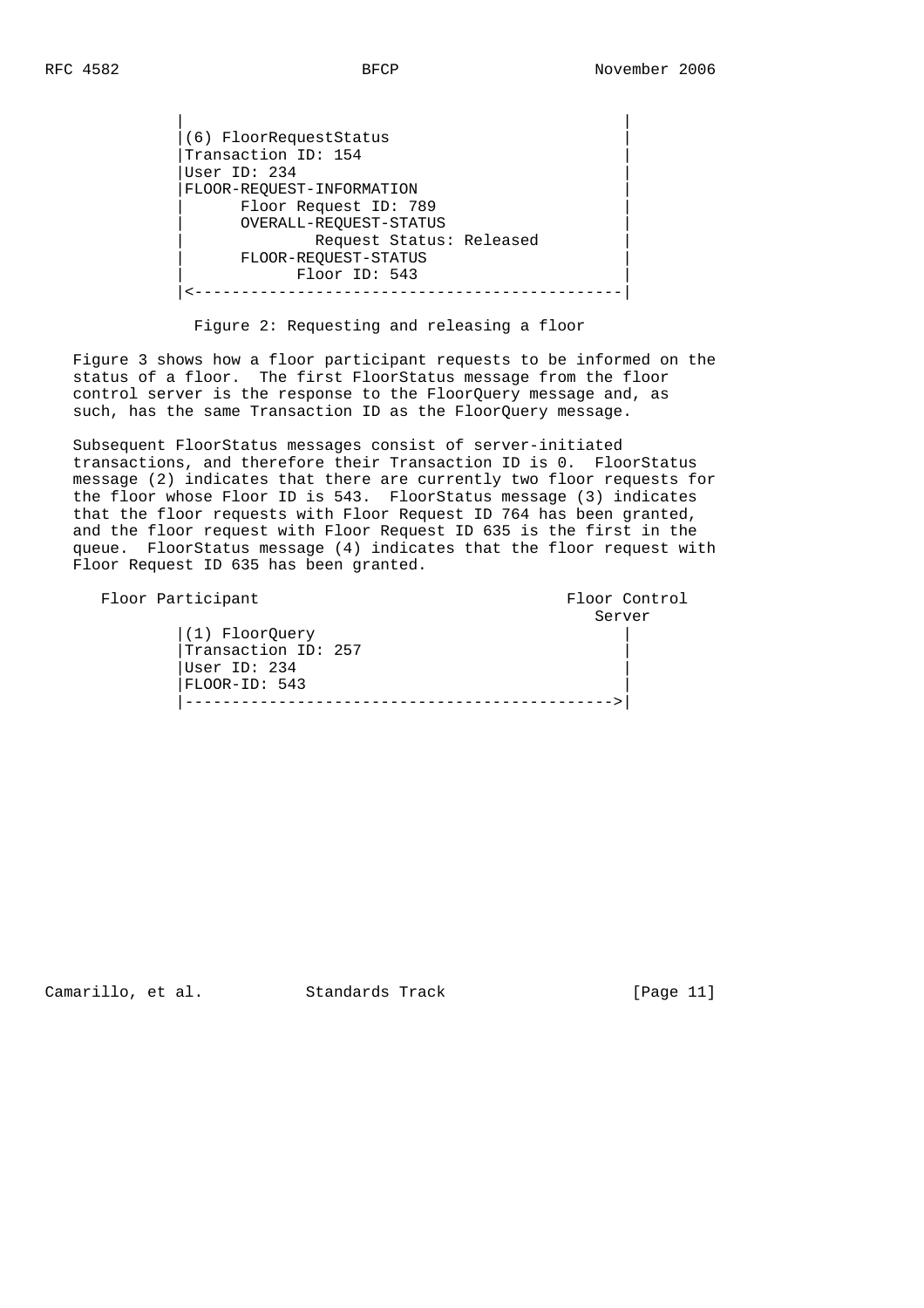| |

 |(2) FloorStatus | Transaction ID: 257 |User ID: 234 | FLOOR-ID:543 |FLOOR-REQUEST-INFORMATION | Floor Request ID: 764 | OVERALL-REQUEST-STATUS | Request Status: Accepted Queue Position: 1st | FLOOR-REQUEST-STATUS | Floor ID: 543 | BENEFICIARY-INFORMATION | | Beneficiary ID: 124 | |FLOOR-REQUEST-INFORMATION | Floor Request ID: 635 | OVERALL-REQUEST-STATUS | Request Status: Accepted Queue Position: 2nd | FLOOR-REQUEST-STATUS | Floor ID: 543 | BENEFICIARY-INFORMATION | Beneficiary ID: 154 |<----------------------------------------------| | | |(3) FloorStatus | Transaction ID: 0 User ID: 234 |FLOOR-ID:543 | |FLOOR-REQUEST-INFORMATION | Floor Request ID: 764 | OVERALL-REQUEST-STATUS | Request Status: Granted | FLOOR-REQUEST-STATUS | Floor ID: 543 | BENEFICIARY-INFORMATION | | Beneficiary ID: 124 | |FLOOR-REQUEST-INFORMATION | Floor Request ID: 635 | OVERALL-REQUEST-STATUS | Request Status: Accepted Queue Position: 1st | FLOOR-REQUEST-STATUS | Floor ID: 543 | BENEFICIARY-INFORMATION | Beneficiary ID: 154

Camarillo, et al. Standards Track [Page 12]

|<----------------------------------------------|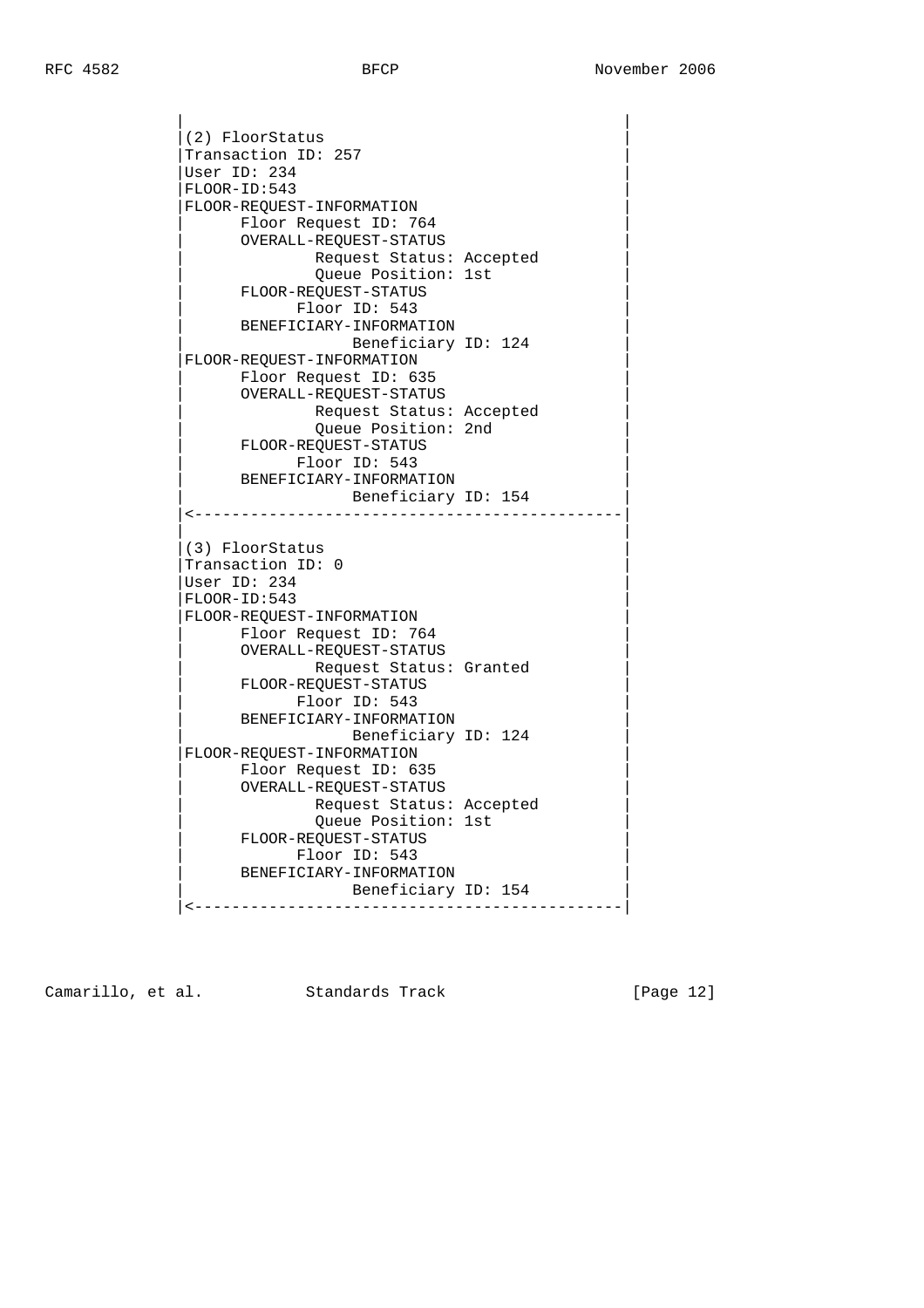| | |(4) FloorStatus | Transaction ID: 0 |User ID: 234 | |FLOOR-ID:543 | |FLOOR-REQUEST-INFORMATION | Floor Request ID: 635 | OVERALL-REQUEST-STATUS | Request Status: Granted | FLOOR-REQUEST-STATUS | Floor ID: 543 | BENEFICIARY-INFORMATION | | Beneficiary ID: 154 | |<----------------------------------------------|

Figure 3: Obtaining status information about a floor

 FloorStatus messages contain information about the floor requests they carry. For example, FloorStatus message (4) indicates that the floor request with Floor Request ID 635 has as the beneficiary (i.e., the participant that holds the floor when a particular floor request is granted) the participant whose User ID is 154. The floor request applies only to the floor whose Floor ID is 543. That is, this is not a multi-floor floor request.

 A multi-floor floor request applies to more than one floor (e.g., a participant wants to be able to speak and write on the whiteboard at the same time). The floor control server treats a multi-floor floor request as an atomic package. That is, the floor control server either grants the request for all floors or denies the request for all floors.

4.2. Floor Chair to Floor Control Server Interface

 Figure 4 shows a floor chair instructing a floor control server to grant a floor.

 Note, however, that although the floor control server needs to take into consideration the instructions received in ChairAction messages (e.g., granting a floor), it does not necessarily need to perform them exactly as requested by the floor chair. The operation that the floor control server performs depends on the ChairAction message and on the internal state of the floor control server.

Camarillo, et al. Standards Track [Page 13]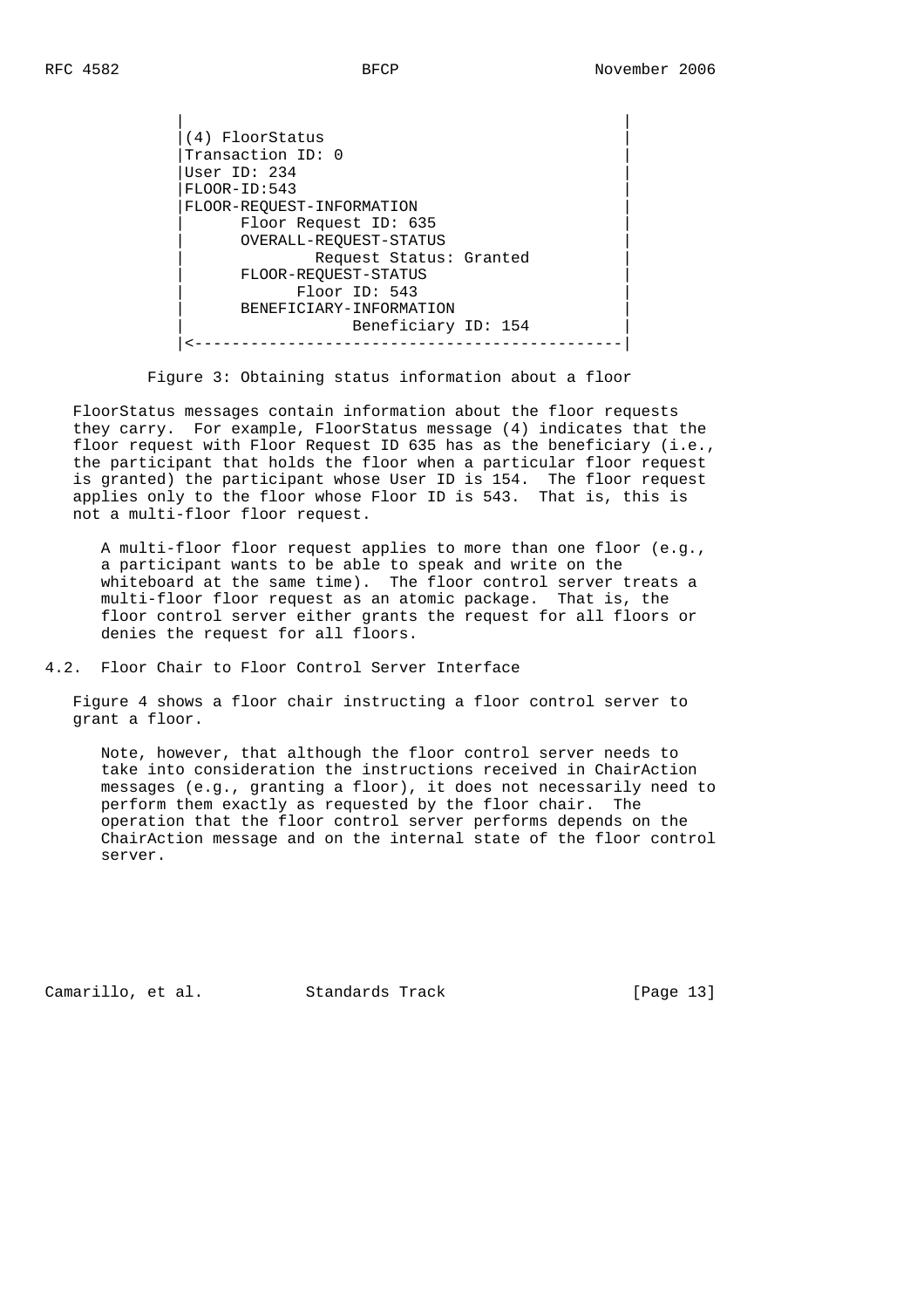For example, a floor chair may send a ChairAction message granting a floor that was requested as part of an atomic floor request operation that involved several floors. Even if the chair responsible for one of the floors instructs the floor control server to grant the floor, the floor control server will not grant it until the chairs responsible for the other floors agree to grant them as well. In another example, a floor chair may instruct the floor control server to grant a floor to a participant. The floor control server needs to revoke the floor from its current holder before granting it to the new participant.

 So, the floor control server is ultimately responsible for keeping a coherent floor state using instructions from floor chairs as input to this state.

Floor Chair **Floor Control** Server and the server of the server of the server of the server of the server of the server of the server of the server of the server of the server of the server of the server of the server of the server of the server of t |(1) ChairAction | Transaction ID: 769 User ID: 357 |FLOOR-REQUEST-INFORMATION | Floor Request ID: 635 | FLOOR-REQUEST-STATUS | Floor ID: 543 Request Status: Granted |---------------------------------------------->| | | |(2) ChairActionAck | |Transaction ID: 769 | |User ID: 357 | |<----------------------------------------------|

Figure 4: Chair instructing the floor control server

#### 5. Packet Format

 BFCP packets consist of a 12-octet common header followed by attributes. All the protocol values MUST be sent in network byte order.

Camarillo, et al. Standards Track [Page 14]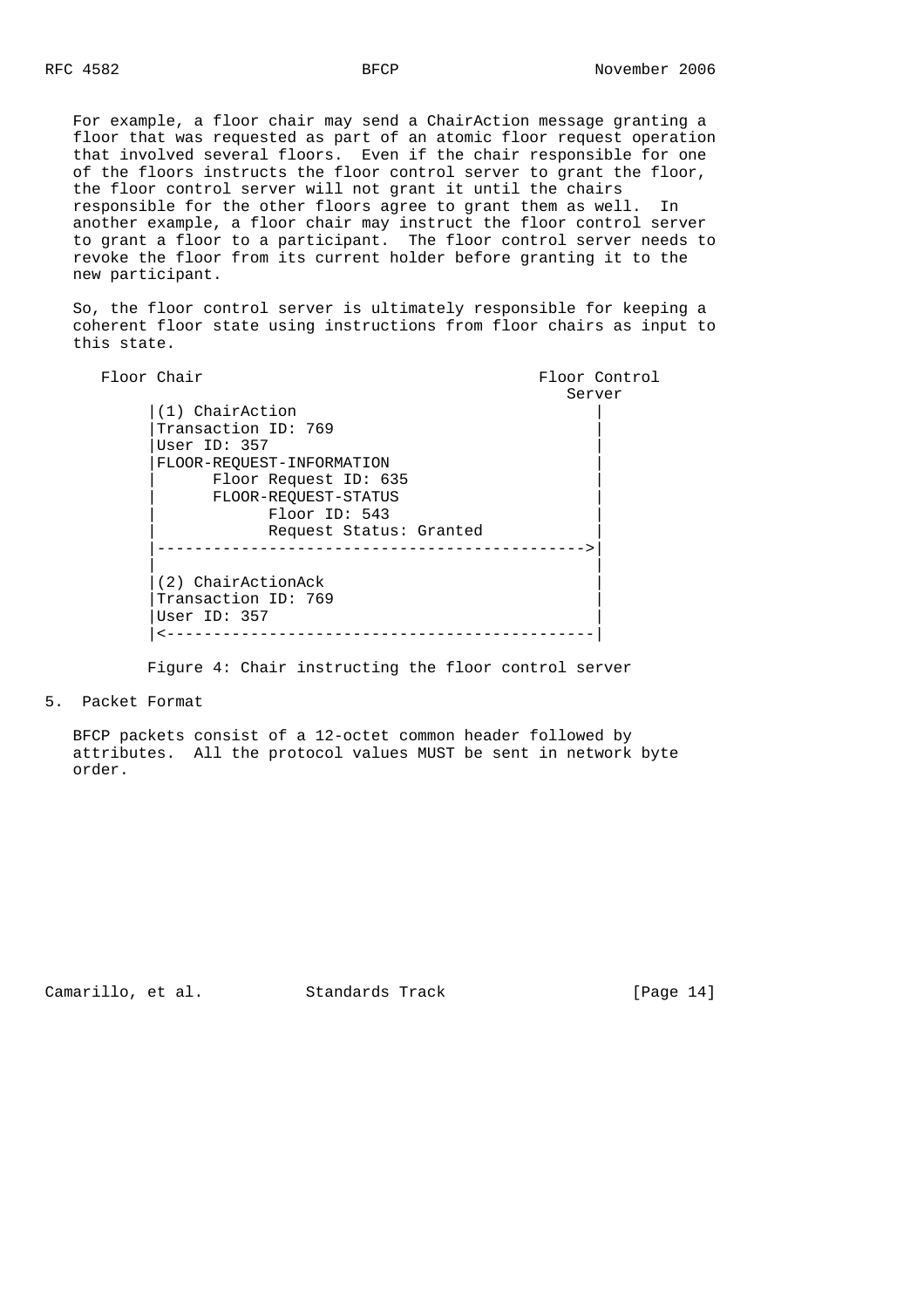# 5.1. COMMON-HEADER Format

The following is the format of the common header.

| 0 1 2 3 4 5 6 7 8 9 0 1 2 3 4 5 6 7 8 9 0 1 2 3 4 5 6 7 8 9 0 1 |               |                |  |
|-----------------------------------------------------------------|---------------|----------------|--|
|                                                                 |               |                |  |
| Ver  Reserved   Primitive                                       |               | Payload Length |  |
|                                                                 |               |                |  |
|                                                                 | Conference ID |                |  |
|                                                                 |               |                |  |
| Transaction ID                                                  |               | User ID        |  |
|                                                                 |               |                |  |

Figure 5: COMMON-HEADER format

 Ver: The 3-bit version field MUST be set to 1 to indicate this version of BFCP.

 Reserved: At this point, the 5 bits in the reserved field SHOULD be set to zero by the sender of the message and MUST be ignored by the receiver.

 Primitive: This 8-bit field identifies the main purpose of the message. The following primitive values are defined:

|    | Value   Primitive  | Direction                                 |
|----|--------------------|-------------------------------------------|
|    |                    |                                           |
|    | FloorRequest       | $P \rightarrow S$                         |
|    | FloorRelease       | $P \rightarrow S$                         |
|    | FloorRequestOuery  | $P \rightarrow S$ ; Ch -> S               |
| 4  | FloorRequestStatus | $P \leftarrow S$ ; Ch $\leftarrow S$      |
| 5  | User0uery          | $\rightarrow$ S ; Ch $\rightarrow$ S<br>P |
| 6  | UserStatus         | $\leftarrow$ S ; Ch $\leftarrow$ S<br>P   |
|    | FloorOuery         | $P \rightarrow S$ ; Ch -> S               |
| 8  | FloorStatus        | $P \leftarrow S$ ; Ch $\leftarrow S$      |
| 9  | ChairAction        | $\mathcal{C}$ h -> S                      |
| 10 | ChairActionAck     | $ch$ <- $S$                               |
| 11 | Hello              | $P \rightarrow S$ ; Ch -> S               |
| 12 | HelloAck           | $\leftarrow$ S ; Ch $\leftarrow$ S<br>P   |
| 13 | Error              | P<br>$\leftarrow$ S ; Ch $\leftarrow$ S   |
|    |                    |                                           |

 S: Floor Control Server P: Floor Participant Ch: Floor Chair

Table 1: BFCP primitives

Camarillo, et al. Standards Track [Page 15]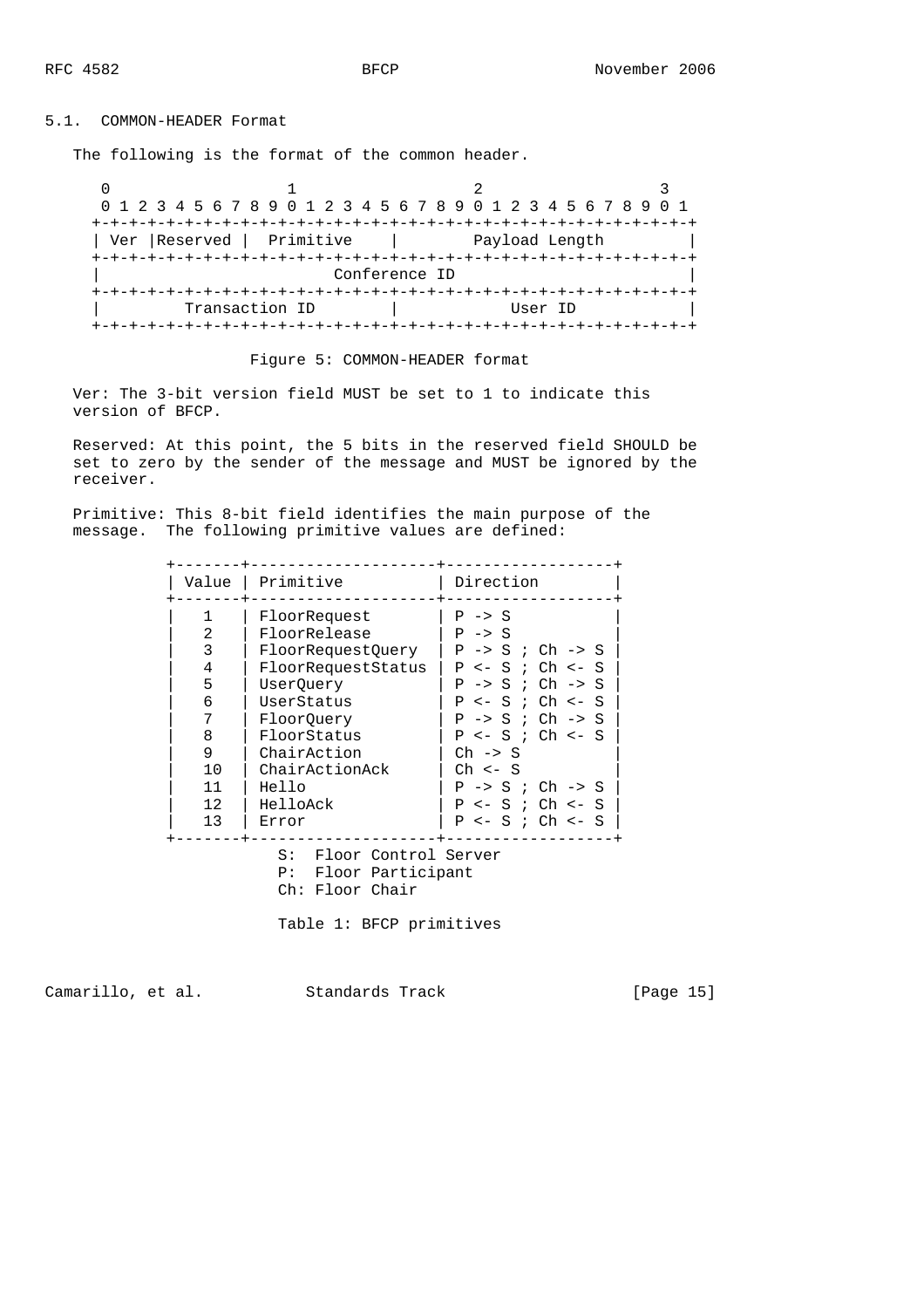Payload Length: This 16-bit field contains the length of the message in 4-octet units, excluding the common header.

 Conference ID: This 32-bit field identifies the conference the message belongs to.

 Transaction ID: This field contains a 16-bit value that allows users to match a given message with its response. The value of the Transaction ID in server-initiated transactions is 0 (see Section 8).

 User ID: This field contains a 16-bit value that uniquely identifies a participant within a conference.

 The identity used by a participant in BFCP, which is carried in the User ID field, is generally mapped to the identity used by the same participant in the session establishment protocol (e.g., in SIP). The way this mapping is performed is outside the scope of this specification.

5.2. Attribute Format

 BFCP attributes are encoded in TLV (Type-Length-Value) format. Attributes are 32-bit aligned.

 $0$  and  $1$  and  $2$  3 0 1 2 3 4 5 6 7 8 9 0 1 2 3 4 5 6 7 8 9 0 1 2 3 4 5 6 7 8 9 0 1 +-+-+-+-+-+-+-+-+-+-+-+-+-+-+-+-+-+-+-+-+-+-+-+-+-+-+-+-+-+-+-+-+ | Type |M| Length | | +-+-+-+-+-+-+-+-+-+-+-+-+-+-+-+-+ | | | / Attribute Contents / / / | | +-+-+-+-+-+-+-+-+-+-+-+-+-+-+-+-+-+-+-+-+-+-+-+-+-+-+-+-+-+-+-+-+

### Figure 6: Attribute format

 Type: This 7-bit field contains the type of the attribute. Each attribute, identified by its type, has a particular format. The attribute formats defined are:

 Unsigned16: The contents of the attribute consist of a 16-bit unsigned integer.

 OctetString16: The contents of the attribute consist of 16 bits of arbitrary data.

Camarillo, et al. Standards Track [Page 16]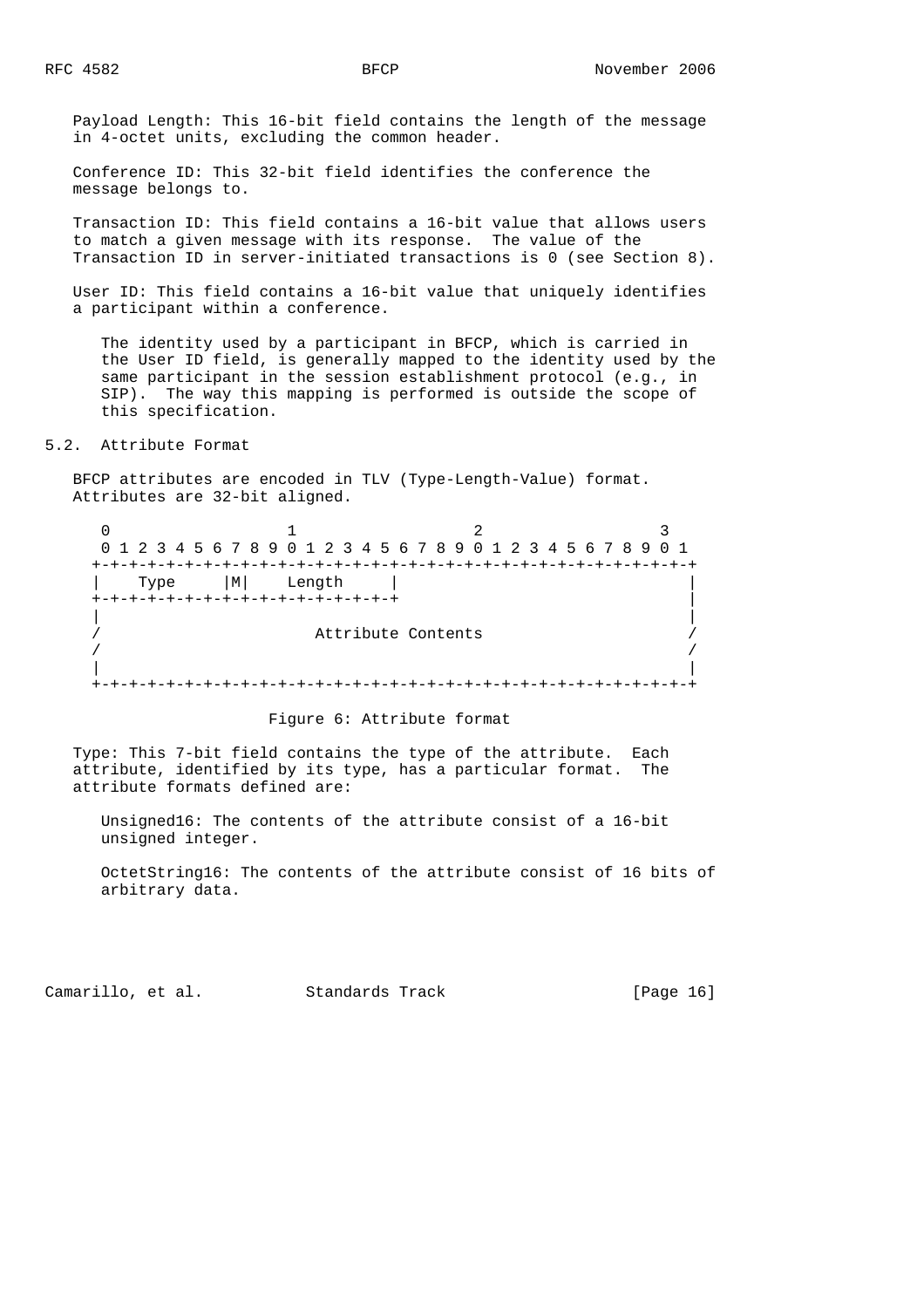OctetString: The contents of the attribute consist of arbitrary data of variable length.

 Grouped: The contents of the attribute consist of a sequence of attributes.

 Note that extension attributes defined in the future may define new attribute formats.

The following attribute types are defined:

| Type           | Attribute                 | Format        |
|----------------|---------------------------|---------------|
| 1              | BENEFICIARY-ID            | Unsigned16    |
| $\overline{2}$ | FLOOR-ID                  | Unsigned16    |
| 3              | FLOOR-REOUEST-ID          | Unsigned16    |
| 4              | PRIORITY                  | OctetString16 |
| 5              | REQUEST-STATUS            | OctetString16 |
| 6              | ERROR-CODE                | OctetString   |
|                | ERROR-INFO                | OctetString   |
| 8              | PARTICIPANT-PROVIDED-INFO | OctetString   |
| 9              | STATUS-INFO               | OctetString   |
| 10             | SUPPORTED-ATTRIBUTES      | OctetString   |
| 11             | SUPPORTED-PRIMITIVES      | OctetString   |
| 12             | USER-DISPLAY-NAME         | OctetString   |
| 13             | USER-URI                  | OctetString   |
| 14             | BENEFICIARY-INFORMATION   | Grouped       |
| 15             | FLOOR-REOUEST-INFORMATION | Grouped       |
| 16             | REOUESTED-BY-INFORMATION  | Grouped       |
| 17             | FLOOR-REQUEST-STATUS      | Grouped       |
| 18             | OVERALL-REQUEST-STATUS    | Grouped       |

### Table 2: BFCP attributes

 M: The 'M' bit, known as the Mandatory bit, indicates whether support of the attribute is required. If an unrecognized attribute with the 'M' bit set is received, the message is rejected. The 'M' bit is significant for extension attributes defined in other documents only. All attributes specified in this document MUST be understood by the receiver so that the setting of the 'M' bit is irrelevant for these. In all other cases, the unrecognised attribute is ignored but the message is processed.

 Length: This 8-bit field contains the length of the attribute in octets, excluding any padding defined for specific attributes. The length of attributes that are not grouped includes the Type, 'M' bit,

Camarillo, et al. Standards Track [Page 17]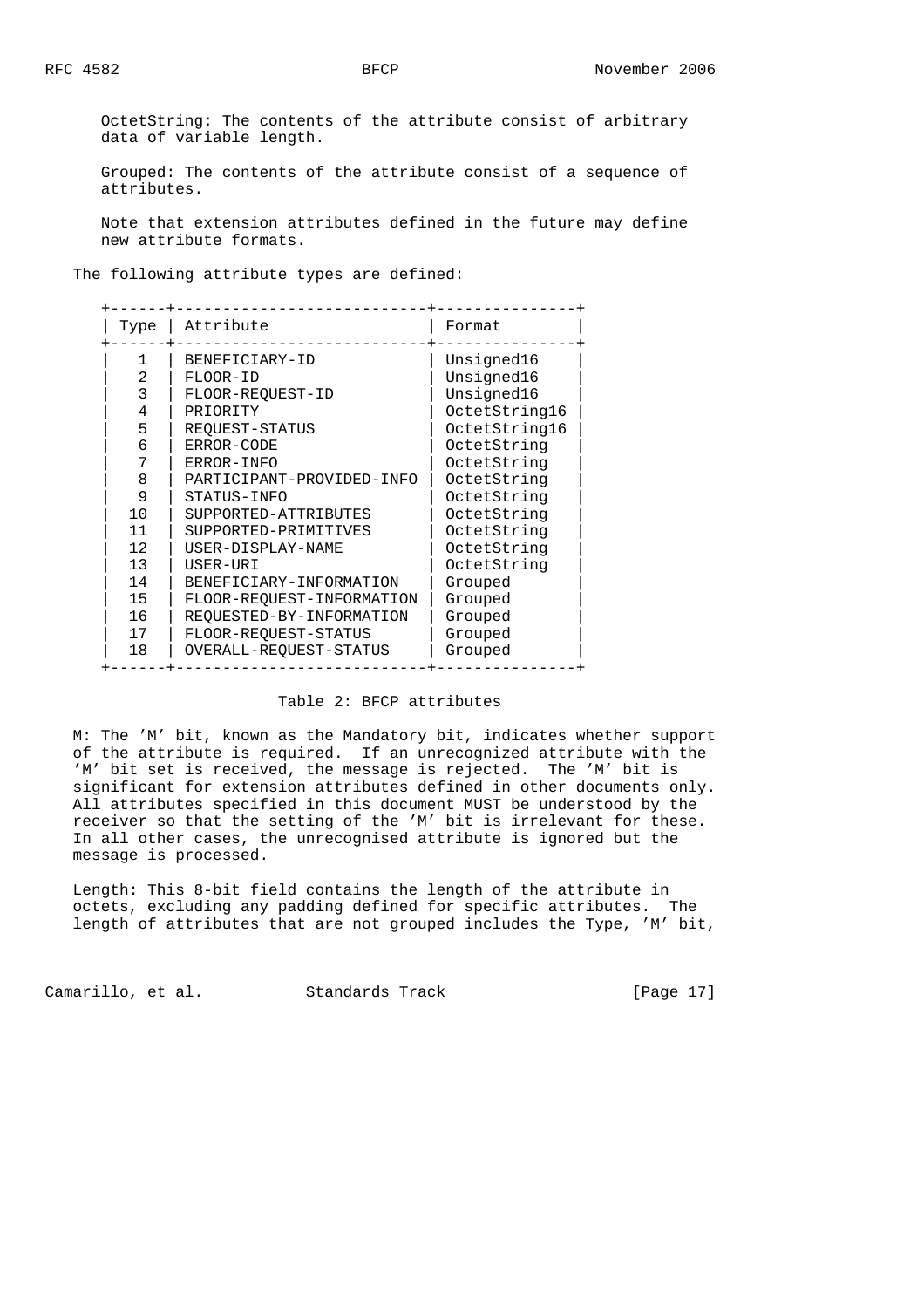Attribute Contents: The contents of the different attributes are defined in the following sections.

# 5.2.1. BENEFICIARY-ID

The following is the format of the BENEFICIARY-ID attribute.

|  |  |                    |  |  |  |  |  |  |  |  |  |  |  |  |  |  |  |  |  |  |  |  |  |  |  |                |  | 0 1 2 3 4 5 6 7 8 9 0 1 2 3 4 5 6 7 8 9 0 1 2 3 4 5 6 7 8 9 0 1 |  |  |  |
|--|--|--------------------|--|--|--|--|--|--|--|--|--|--|--|--|--|--|--|--|--|--|--|--|--|--|--|----------------|--|-----------------------------------------------------------------|--|--|--|
|  |  |                    |  |  |  |  |  |  |  |  |  |  |  |  |  |  |  |  |  |  |  |  |  |  |  |                |  |                                                                 |  |  |  |
|  |  | 0000001 M 00000100 |  |  |  |  |  |  |  |  |  |  |  |  |  |  |  |  |  |  |  |  |  |  |  | Beneficiary ID |  |                                                                 |  |  |  |
|  |  |                    |  |  |  |  |  |  |  |  |  |  |  |  |  |  |  |  |  |  |  |  |  |  |  |                |  |                                                                 |  |  |  |

# Figure 7: BENEFICIARY-ID format

 Beneficiary ID: This field contains a 16-bit value that uniquely identifies a user within a conference.

 Note that although the formats of the Beneficiary ID and of the User ID field in the common header are similar, their semantics are different. The Beneficiary ID is used in third-party floor requests and to request information about a particular participant.

### 5.2.2. FLOOR-ID

The following is the format of the FLOOR-ID attribute.

|  |  |  |  |  |  |  |  |                    |  |  |  |  |  |  |  |  |  |  |          |  |  | 0 1 2 3 4 5 6 7 8 9 0 1 2 3 4 5 6 7 8 9 0 1 2 3 4 5 6 7 8 9 0 1 |  |  |  |  |  |
|--|--|--|--|--|--|--|--|--------------------|--|--|--|--|--|--|--|--|--|--|----------|--|--|-----------------------------------------------------------------|--|--|--|--|--|
|  |  |  |  |  |  |  |  |                    |  |  |  |  |  |  |  |  |  |  |          |  |  |                                                                 |  |  |  |  |  |
|  |  |  |  |  |  |  |  | 0000010 M 00000100 |  |  |  |  |  |  |  |  |  |  | Floor ID |  |  |                                                                 |  |  |  |  |  |
|  |  |  |  |  |  |  |  |                    |  |  |  |  |  |  |  |  |  |  |          |  |  |                                                                 |  |  |  |  |  |

### Figure 8: FLOOR-ID format

 Floor ID: This field contains a 16-bit value that uniquely identifies a floor within a conference.

Camarillo, et al. Standards Track [Page 18]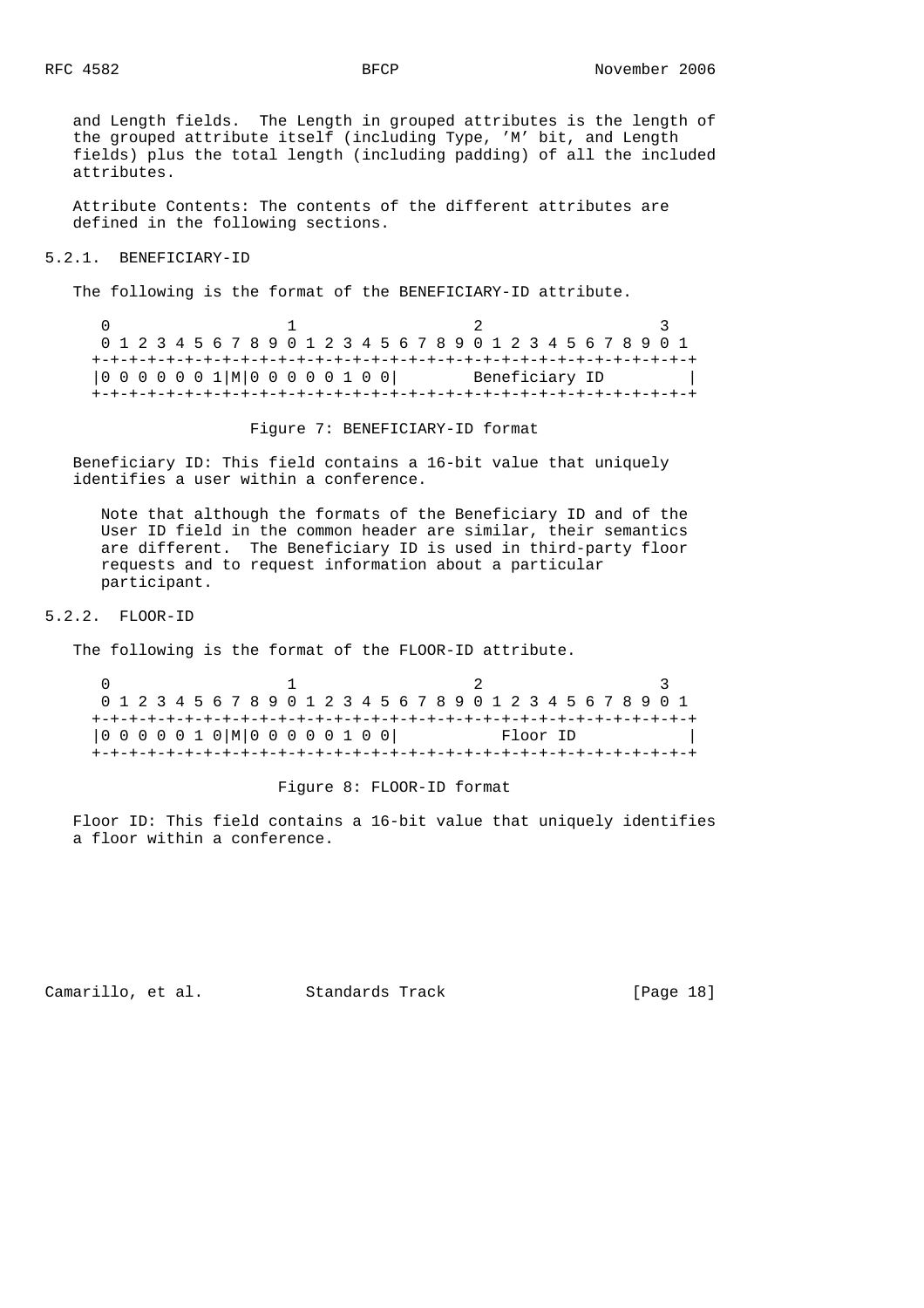# 5.2.3. FLOOR-REQUEST-ID

The following is the format of the FLOOR-REQUEST-ID attribute.

 $0$  1 2 3 0 1 2 3 4 5 6 7 8 9 0 1 2 3 4 5 6 7 8 9 0 1 2 3 4 5 6 7 8 9 0 1 +-+-+-+-+-+-+-+-+-+-+-+-+-+-+-+-+-+-+-+-+-+-+-+-+-+-+-+-+-+-+-+-+ |0 0 0 0 0 1 1|M|0 0 0 0 0 1 0 0| Floor Request ID | +-+-+-+-+-+-+-+-+-+-+-+-+-+-+-+-+-+-+-+-+-+-+-+-+-+-+-+-+-+-+-+-+

### Figure 9: FLOOR-REQUEST-ID format

 Floor Request ID: This field contains a 16-bit value that identifies a floor request at the floor control server.

### 5.2.4. PRIORITY

The following is the format of the PRIORITY attribute.

|  |  |  |  |  |  |  |  |  |  |  |  |  | 0 1 2 3 4 5 6 7 8 9 0 1 2 3 4 5 6 7 8 9 0 1 2 3 4 5 6 7 8 9 0 1 |  |  |  |  |  |  |  |  |  |  |          |  |  |  |  |  |  |
|--|--|--|--|--|--|--|--|--|--|--|--|--|-----------------------------------------------------------------|--|--|--|--|--|--|--|--|--|--|----------|--|--|--|--|--|--|
|  |  |  |  |  |  |  |  |  |  |  |  |  |                                                                 |  |  |  |  |  |  |  |  |  |  |          |  |  |  |  |  |  |
|  |  |  |  |  |  |  |  |  |  |  |  |  | $ 0000100 $ M $ 00000100 $ Prio                                 |  |  |  |  |  |  |  |  |  |  | Reserved |  |  |  |  |  |  |
|  |  |  |  |  |  |  |  |  |  |  |  |  |                                                                 |  |  |  |  |  |  |  |  |  |  |          |  |  |  |  |  |  |

# Figure 10: PRIORITY format

 Prio: This field contains a 3-bit priority value, as shown in Table 3. Senders SHOULD NOT use values higher than 4 in this field. Receivers MUST treat values higher than 4 as if the value received were 4 (Highest). The default priority value when the PRIORITY attribute is missing is 2 (Normal).

| Value | Priority |
|-------|----------|
|       | Lowest   |
|       | Low      |
| 2     | Normal   |
|       | High     |
|       | Highest  |
|       |          |

# Table 3: Priority values

 Reserved: At this point, the 13 bits in the reserved field SHOULD be set to zero by the sender of the message and MUST be ignored by the receiver.

Camarillo, et al. Standards Track [Page 19]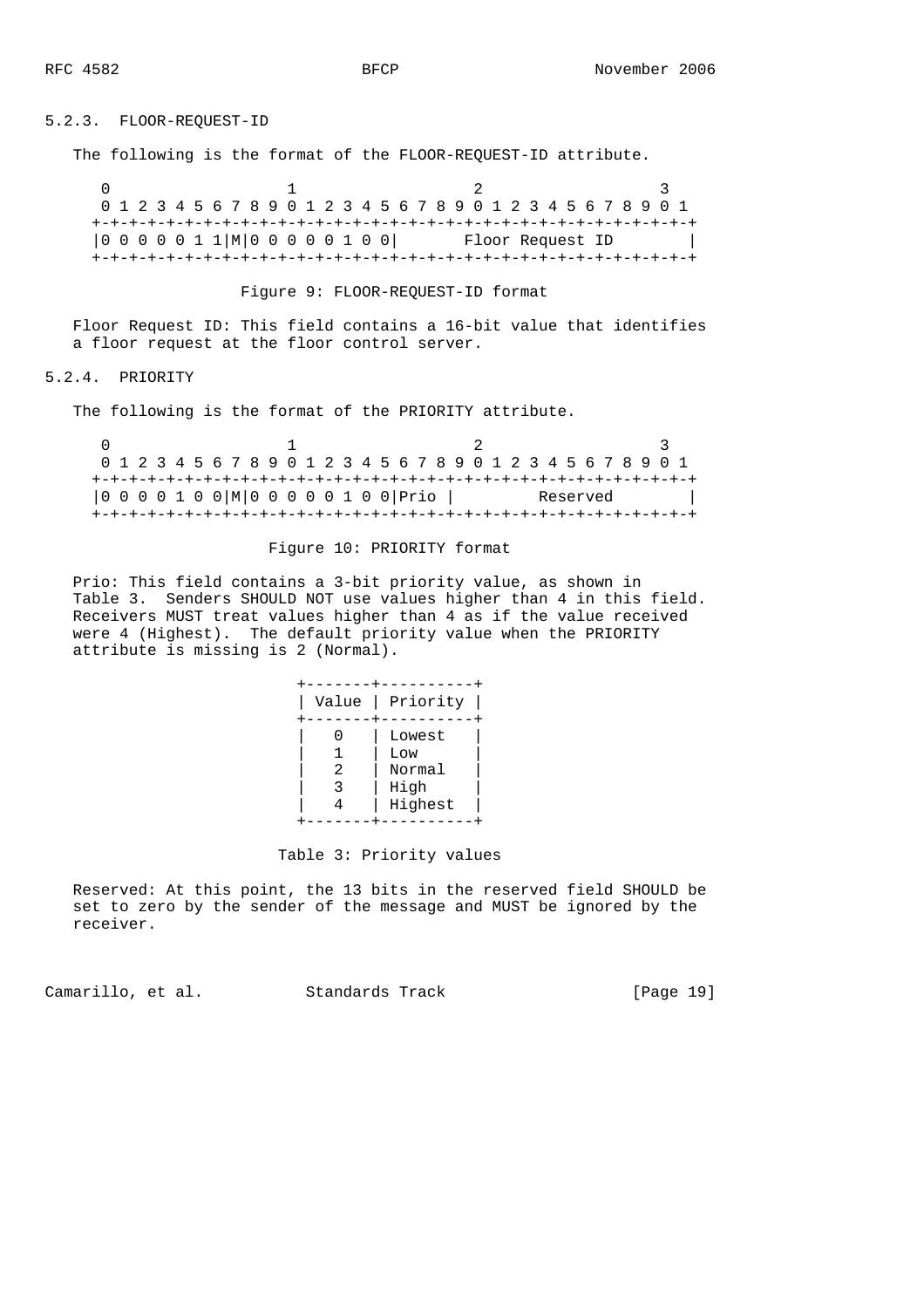# 5.2.5. REQUEST-STATUS

The following is the format of the REQUEST-STATUS attribute.

 $0$  1 2 3 0 1 2 3 4 5 6 7 8 9 0 1 2 3 4 5 6 7 8 9 0 1 2 3 4 5 6 7 8 9 0 1 +-+-+-+-+-+-+-+-+-+-+-+-+-+-+-+-+-+-+-+-+-+-+-+-+-+-+-+-+-+-+-+-+ |0 0 0 0 1 0 1|M|0 0 0 0 0 1 0 0|Request Status |Queue Position | +-+-+-+-+-+-+-+-+-+-+-+-+-+-+-+-+-+-+-+-+-+-+-+-+-+-+-+-+-+-+-+-+

### Figure 11: REQUEST-STATUS format

 Request Status: This 8-bit field contains the status of the request, as described in the following table.

| Value | Status    |
|-------|-----------|
|       | Pending   |
| 2     | Accepted  |
| 3     | Granted   |
|       | Denied    |
| 5     | Cancelled |
| 6     | Released  |
|       | Revoked   |
|       |           |

Table 4: Request Status values

 Queue Position: This 8-bit field contains, when applicable, the position of the floor request in the floor request queue at the server. If the Request Status value is different from Accepted, if the floor control server does not implement a floor request queue, or if the floor control server does not want to provide the client with this information, all the bits of this field SHOULD be set to zero.

 A floor request is in Pending state if the floor control server needs to contact a floor chair in order to accept the floor request, but has not done it yet. Once the floor control chair accepts the floor request, the floor request is moved to the Accepted state.

Camarillo, et al. Standards Track [Page 20]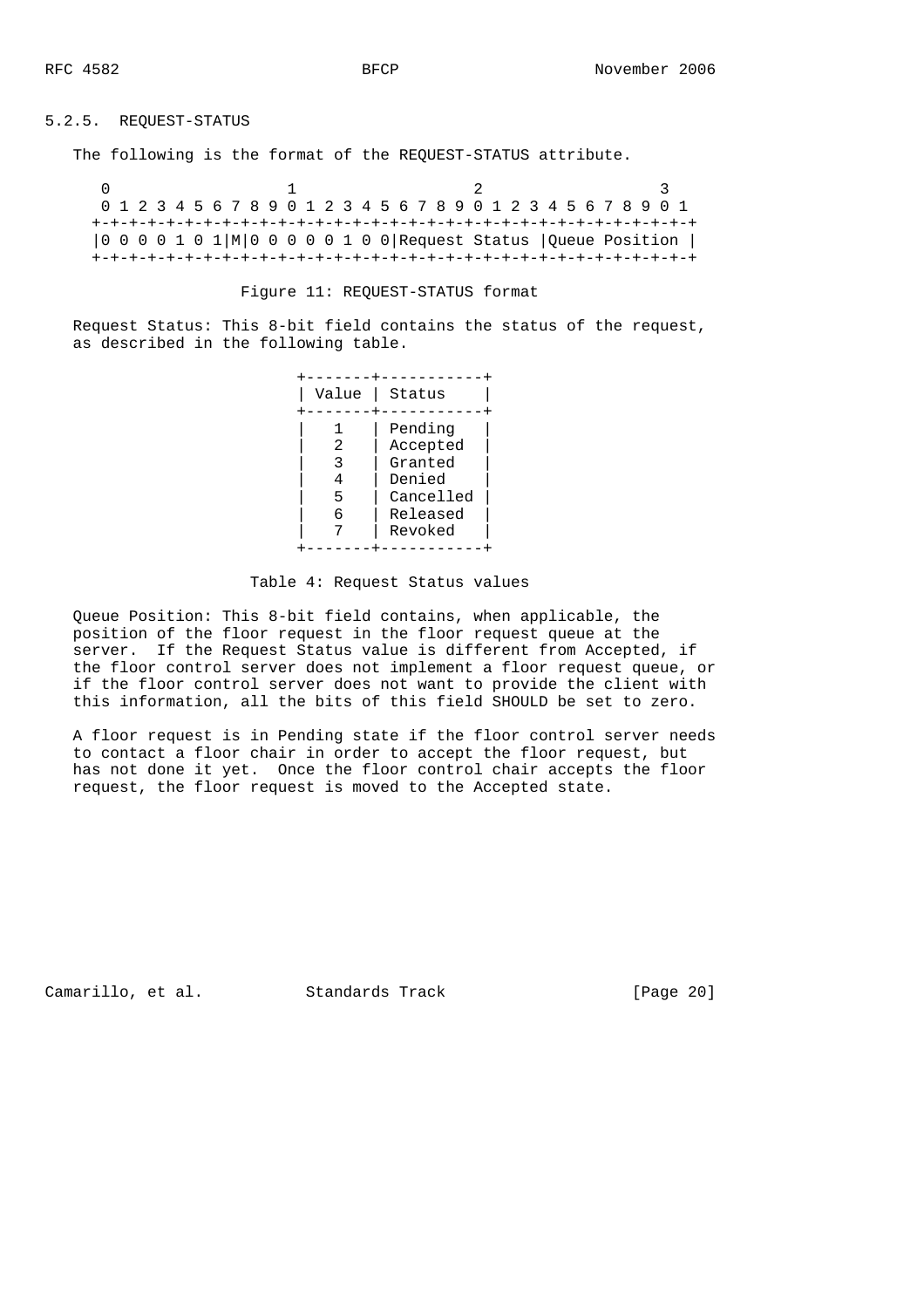# 5.2.6. ERROR-CODE

The following is the format of the ERROR-CODE attribute.

|                 | 0 1 2 3 4 5 6 7 8 9 0 1 2 3 4 5 6 7 8 9 0 1 2 3 4 5 6 7 8 9 |                        |  |
|-----------------|-------------------------------------------------------------|------------------------|--|
|                 |                                                             |                        |  |
| 0 0 0 0 1 1 0 M | Length                                                      | Error Code             |  |
|                 |                                                             |                        |  |
|                 |                                                             |                        |  |
|                 |                                                             | Error Specific Details |  |
|                 |                                                             |                        |  |
|                 |                                                             | +-+-+-+-+-+-+-+-+-+    |  |
|                 |                                                             | Padding                |  |
| $+ - + - +$     |                                                             |                        |  |

Figure 12: ERROR-CODE format

 Error Code: This 8-bit field contains an error code from the following table. If an error code is not recognised by the receiver, then the receiver MUST assume that an error exists, and therefore that the message is processed, but the nature of the error is unclear.

| Value | Meaning                                                                                 |
|-------|-----------------------------------------------------------------------------------------|
|       | Conference does not Exist                                                               |
|       | User does not Exist                                                                     |
|       | Unknown Primitive                                                                       |
|       | Unknown Mandatory Attribute                                                             |
| 5     | Unauthorized Operation                                                                  |
| 6     | Invalid Floor ID                                                                        |
|       | Floor Request ID Does Not Exist                                                         |
| 8     | You have Already Reached the Maximum Number of Ongoing<br>Floor Requests for this Floor |
| q     | Use TLS                                                                                 |

Table 5: Error Code meaning

 Error Specific Details: Present only for certain Error Codes. In this document, only for Error Code 4 (Unknown Mandatory Attribute). See Section 5.2.6.1 for its definition.

 Padding: One, two, or three octets of padding added so that the contents of the ERROR-CODE attribute is 32-bit aligned. If the attribute is already 32-bit aligned, no padding is needed.

Camarillo, et al. Standards Track [Page 21]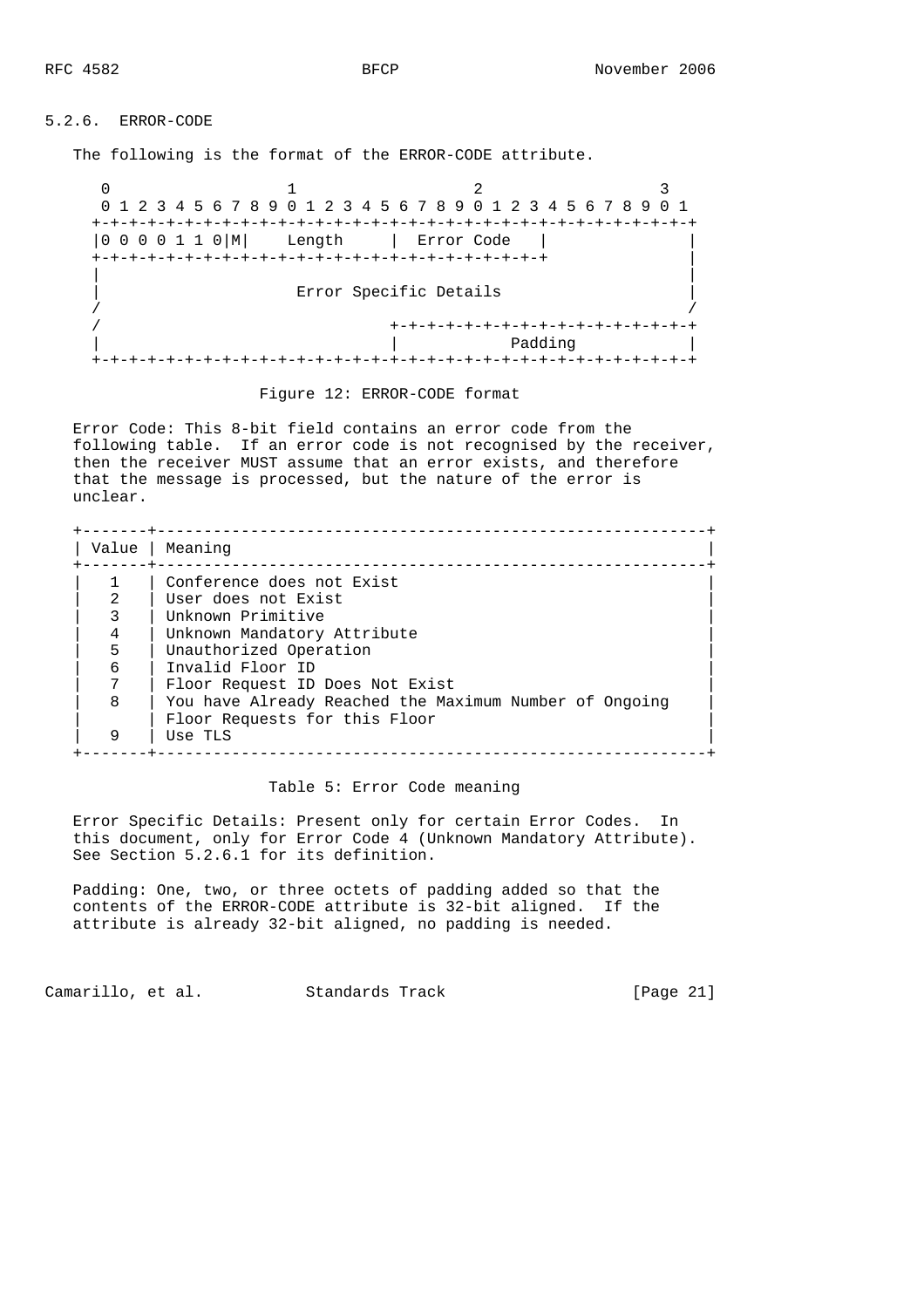The Padding bits SHOULD be set to zero by the sender and MUST be ignored by the receiver.

5.2.6.1. Error-Specific Details for Error Code 4

 The following is the format of the Error-Specific Details field for Error Code 4.

 $0$  and  $1$  and  $2$  3 0 1 2 3 4 5 6 7 8 9 0 1 2 3 4 5 6 7 8 9 0 1 2 3 4 5 6 7 8 9 0 1 +-+-+-+-+-+-+-+-+-+-+-+-+-+-+-+-+-+-+-+-+-+-+-+-+-+-+-+-+-+-+-+-+ | Unknown Type|R| Unknown Type|R| Unknown Type|R| Unknown Type|R| +-+-+-+-+-+-+-+-+-+-+-+-+-+-+-+-+-+-+-+-+-+-+-+-+-+-+-+-+-+-+-+-+ | | / +-+-+-+-+-+-+-+-+-+-+-+-+-+-+-+-+ | | Unknown Type|R| Unknown Type|R| +-+-+-+-+-+-+-+-+-+-+-+-+-+-+-+-+-+-+-+-+-+-+-+-+-+-+-+-+-+-+-+-+ | Unknown Type|R| Unknown Type|R| +-+-+-+-+-+-+-+-+-+-+-+-+-+-+-+-+

Figure 13: Unknown attributes format

 Unknown Type: These 7-bit fields contain the Types of the attributes (which were present in the message that triggered the Error message) that were unknown to the receiver.

 R: At this point, this bit is reserved. It SHOULD be set to zero by the sender of the message and MUST be ignored by the receiver.

5.2.7. ERROR-INFO

The following is the format of the ERROR-INFO attribute.

 $0$  and  $1$  and  $2$  3 0 1 2 3 4 5 6 7 8 9 0 1 2 3 4 5 6 7 8 9 0 1 2 3 4 5 6 7 8 9 0 1 +-+-+-+-+-+-+-+-+-+-+-+-+-+-+-+-+-+-+-+-+-+-+-+-+-+-+-+-+-+-+-+-+ |0 0 0 0 1 1 1|M| Length | | +-+-+-+-+-+-+-+-+-+-+-+-+-+-+-+-+ | | |  $\sqrt{2}$  /  $\sqrt{2}$  /  $\sqrt{2}$  /  $\sqrt{2}$  /  $\sqrt{2}$  /  $\sqrt{2}$  /  $\sqrt{2}$  /  $\sqrt{2}$  /  $\sqrt{2}$  /  $\sqrt{2}$  /  $\sqrt{2}$  /  $\sqrt{2}$  /  $\sqrt{2}$  /  $\sqrt{2}$  /  $\sqrt{2}$  /  $\sqrt{2}$  /  $\sqrt{2}$  /  $\sqrt{2}$  /  $\sqrt{2}$  /  $\sqrt{2}$  /  $\sqrt{2}$  /  $\sqrt{2}$  / / +-+-+-+-+-+-+-+-+ | | Padding | +-+-+-+-+-+-+-+-+-+-+-+-+-+-+-+-+-+-+-+-+-+-+-+-+-+-+-+-+-+-+-+-+

Figure 14: ERROR-INFO format

Text: This field contains UTF-8 [6] encoded text.

Camarillo, et al. Standards Track [Page 22]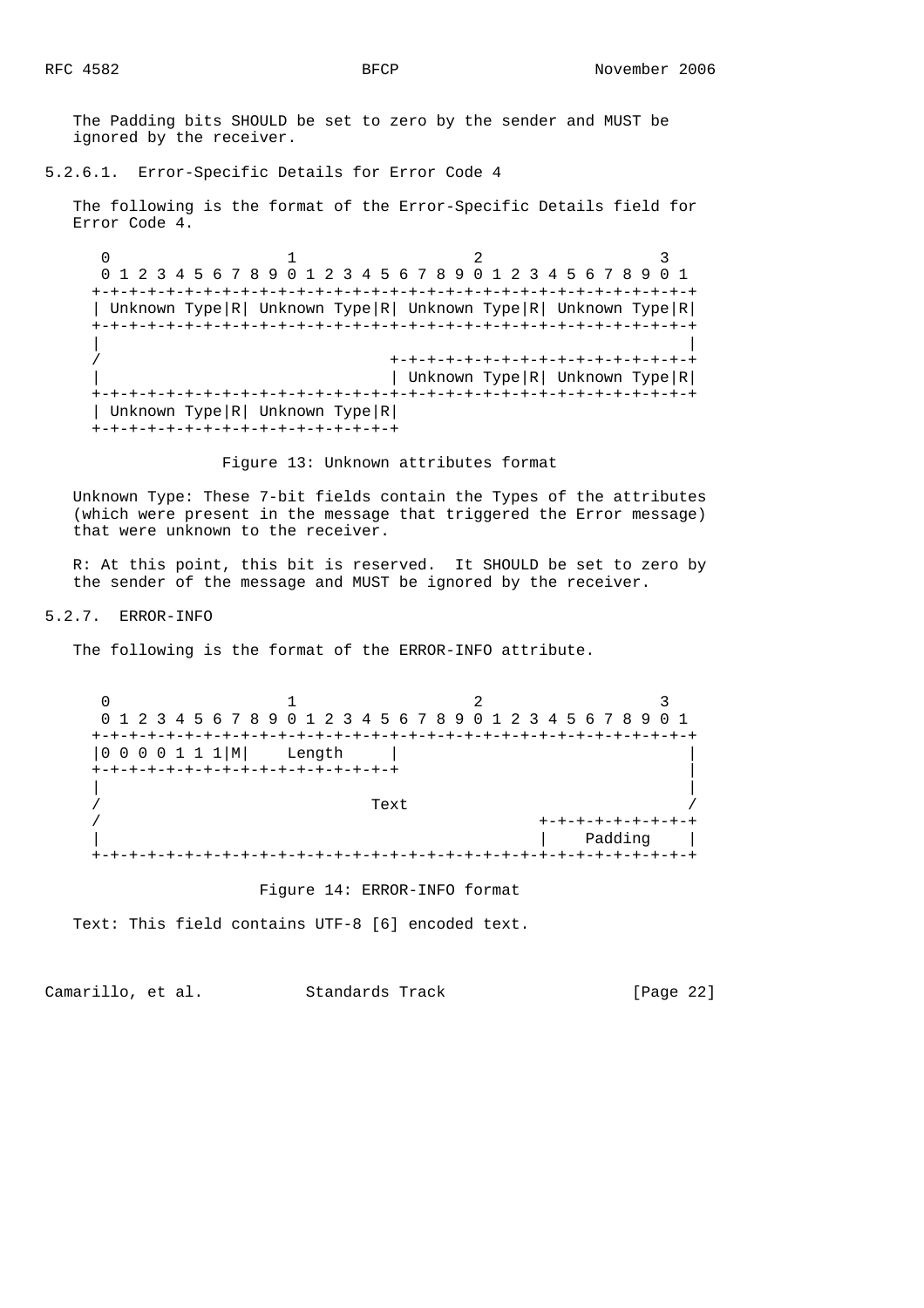In some situations, the contents of the Text field may be generated by an automaton. If this automaton has information about the preferred language of the receiver of a particular ERROR-INFO attribute, it MAY use this language to generate the Text field.

 Padding: One, two, or three octets of padding added so that the contents of the ERROR-INFO attribute is 32-bit aligned. The Padding bits SHOULD be set to zero by the sender and MUST be ignored by the receiver. If the attribute is already 32-bit aligned, no padding is needed.

### 5.2.8. PARTICIPANT-PROVIDED-INFO

 The following is the format of the PARTICIPANT-PROVIDED-INFO attribute.

 $0$  and  $1$  and  $2$  3 0 1 2 3 4 5 6 7 8 9 0 1 2 3 4 5 6 7 8 9 0 1 2 3 4 5 6 7 8 9 0 1 +-+-+-+-+-+-+-+-+-+-+-+-+-+-+-+-+-+-+-+-+-+-+-+-+-+-+-+-+-+-+-+-+ |0 0 0 1 0 0 0|M| Length | | +-+-+-+-+-+-+-+-+-+-+-+-+-+-+-+-+ | | |  $\sqrt{2}$  /  $\sqrt{2}$  /  $\sqrt{2}$  /  $\sqrt{2}$  /  $\sqrt{2}$  /  $\sqrt{2}$  /  $\sqrt{2}$  /  $\sqrt{2}$  /  $\sqrt{2}$  /  $\sqrt{2}$  /  $\sqrt{2}$  /  $\sqrt{2}$  /  $\sqrt{2}$  /  $\sqrt{2}$  /  $\sqrt{2}$  /  $\sqrt{2}$  /  $\sqrt{2}$  /  $\sqrt{2}$  /  $\sqrt{2}$  /  $\sqrt{2}$  /  $\sqrt{2}$  /  $\sqrt{2}$  / / +-+-+-+-+-+-+-+-+ | | Padding | +-+-+-+-+-+-+-+-+-+-+-+-+-+-+-+-+-+-+-+-+-+-+-+-+-+-+-+-+-+-+-+-+



Text: This field contains UTF-8 [6] encoded text.

 Padding: One, two, or three octets of padding added so that the contents of the PARTICIPANT-PROVIDED-INFO attribute is 32-bit aligned. The Padding bits SHOULD be set to zero by the sender and MUST be ignored by the receiver. If the attribute is already 32-bit aligned, no padding is needed.

Camarillo, et al. Standards Track [Page 23]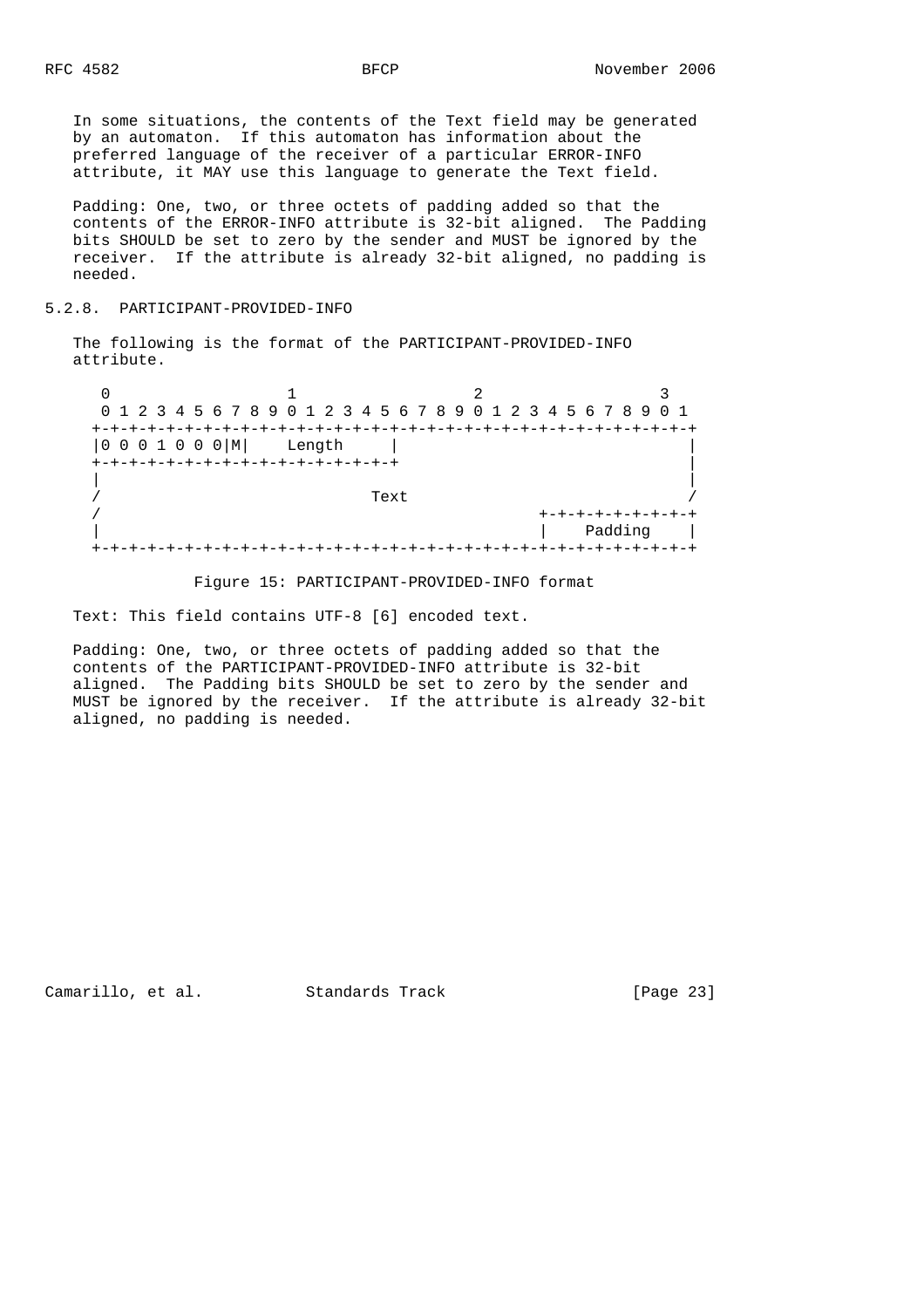# 5.2.9. STATUS-INFO

The following is the format of the STATUS-INFO attribute.



Figure 16: STATUS-INFO format

Text: This field contains UTF-8 [6] encoded text.

 In some situations, the contents of the Text field may be generated by an automaton. If this automaton has information about the preferred language of the receiver of a particular STATUS-INFO attribute, it MAY use this language to generate the Text field.

 Padding: One, two, or three octets of padding added so that the contents of the STATUS-INFO attribute is 32-bit aligned. The Padding bits SHOULD be set to zero by the sender and MUST be ignored by the receiver. If the attribute is already 32-bit aligned, no padding is needed.

# 5.2.10. SUPPORTED-ATTRIBUTES

The following is the format of the SUPPORTED-ATTRIBUTES attribute.

|         | 0 1 2 3 4 5 6 7 8 9 0 1 2 3 4 5 6 7 8 9 0 1 2 3 4 5 6 7 8 9 0 1         |                                        |  |
|---------|-------------------------------------------------------------------------|----------------------------------------|--|
|         |                                                                         |                                        |  |
| 0001010 |                                                                         | Length   Supp. Attr. R   Supp. Attr. R |  |
|         | Supp. Attr. $ R $ Supp. Attr. $ R $ Supp. Attr. $ R $ Supp. Attr. $ R $ |                                        |  |
|         |                                                                         |                                        |  |
|         |                                                                         |                                        |  |
|         |                                                                         |                                        |  |
|         |                                                                         | Padding                                |  |
|         |                                                                         |                                        |  |



Camarillo, et al. Standards Track [Page 24]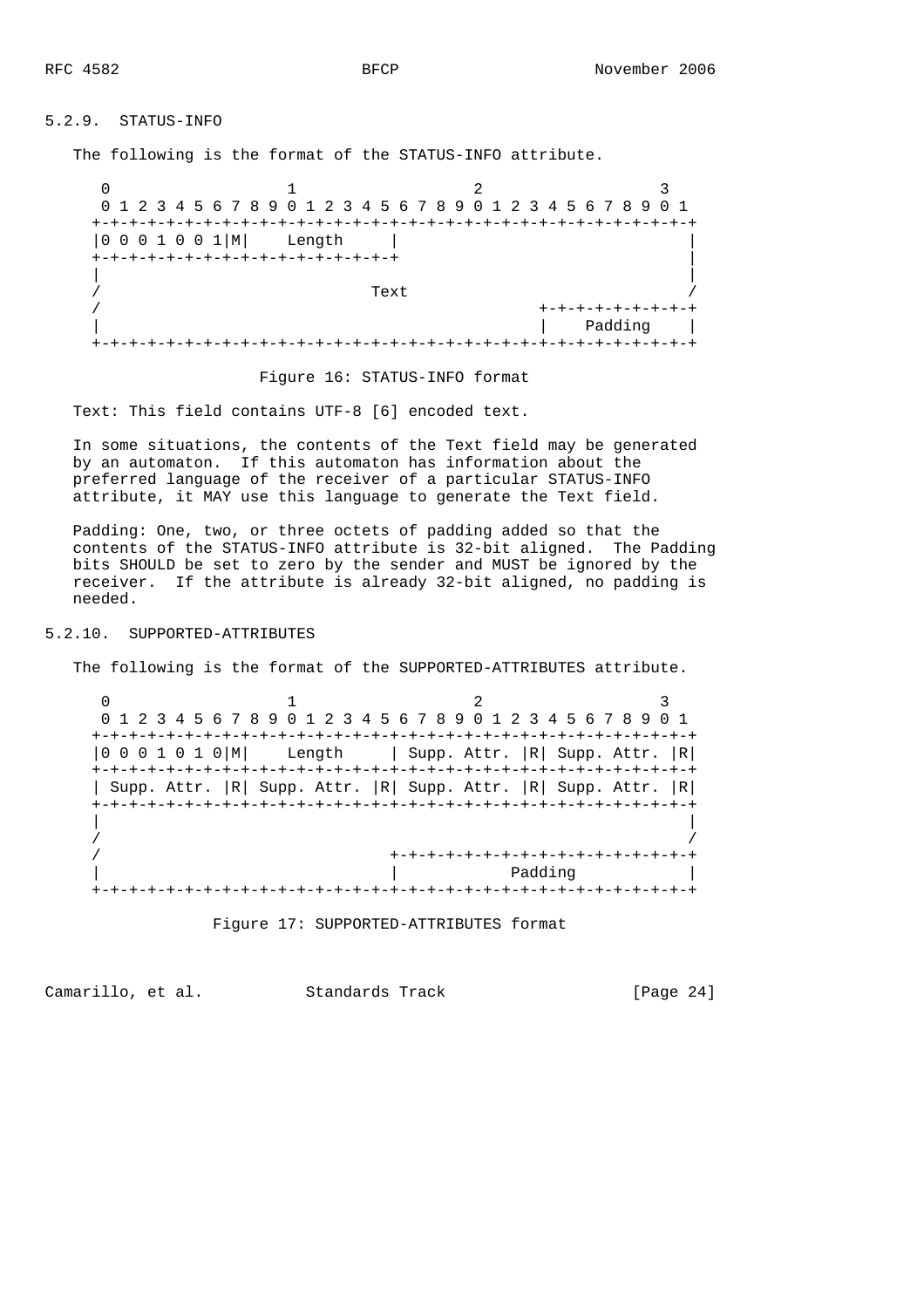Supp. Attr.: These fields contain the Types of the attributes that are supported by the floor control server in the following format:

 R: Reserved: This bit MUST be set to zero upon transmission and MUST be ignored upon reception.

 Padding: Two octets of padding added so that the contents of the SUPPORTED-ATTRIBUTES attribute is 32-bit aligned. If the attribute is already 32-bit aligned, no padding is needed.

 The Padding bits SHOULD be set to zero by the sender and MUST be ignored by the receiver.

### 5.2.11. SUPPORTED-PRIMITIVES

The following is the format of the SUPPORTED-PRIMITIVES attribute.

|                              |           | 0 1 2 3 4 5 6 7 8 9 0 1 2 3 4 5 6 7 8 9 0 1 2 3 4 5 6 7 8 9 0 1 |           |
|------------------------------|-----------|-----------------------------------------------------------------|-----------|
|                              |           |                                                                 |           |
| 0 0 0 1 0 1 1   M            | Length    | Primitive                                                       | Primitive |
| +-+-+-+-+-+-+-+-+-+-+-+-+-+- |           |                                                                 |           |
| Primitive                    | Primitive | Primitive                                                       | Primitive |
|                              |           |                                                                 |           |
|                              |           |                                                                 |           |
|                              |           |                                                                 |           |
|                              |           |                                                                 |           |
|                              |           | Padding                                                         |           |
|                              |           |                                                                 |           |

### Figure 18: SUPPORTED-PRIMITIVES format

 Primitive: These fields contain the types of the BFCP messages that are supported by the floor control server. See Table 1 for the list of BFCP primitives.

 Padding: One, two, or three octets of padding added so that the contents of the SUPPORTED-PRIMITIVES attribute is 32-bit aligned. If the attribute is already 32-bit aligned, no padding is needed.

 The Padding bits SHOULD be set to zero by the sender and MUST be ignored by the receiver.

Camarillo, et al. Standards Track [Page 25]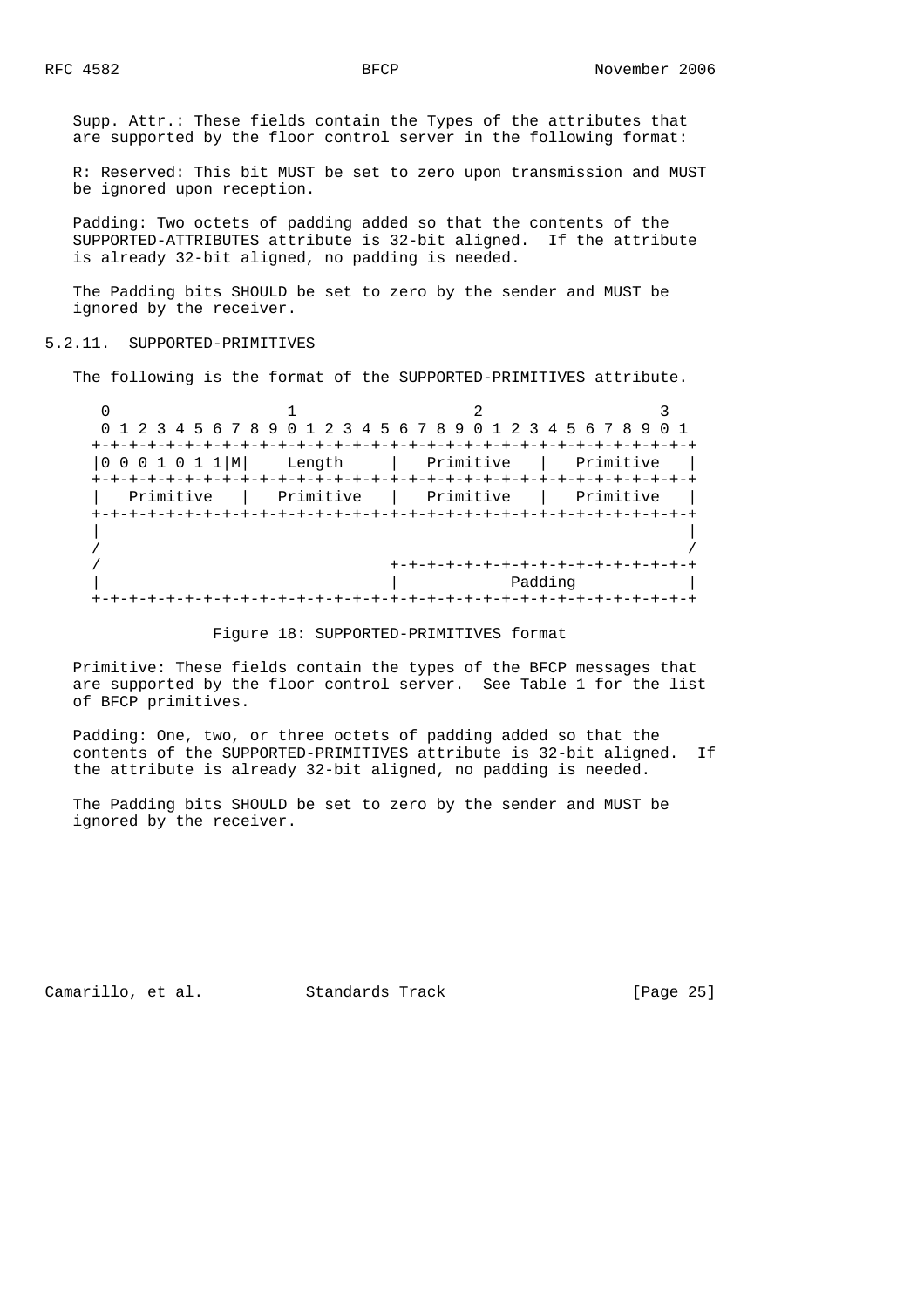# 5.2.12. USER-DISPLAY-NAME

The following is the format of the USER-DISPLAY-NAME attribute.



Figure 19: USER-DISPLAY-NAME format

Text: This field contains the UTF-8 encoded name of the user.

 Padding: One, two, or three octets of padding added so that the contents of the USER-DISPLAY-NAME attribute is 32-bit aligned. The Padding bits SHOULD be set to zero by the sender and MUST be ignored by the receiver. If the attribute is already 32-bit aligned, no padding is needed.

# 5.2.13. USER-URI

The following is the format of the USER-URI attribute.

|                 | 0 1 2 3 4 5 6 7 8 9 0 1 2 3 4 5 6 7 8 9 0 1 2 3 4 5 6 7 8 9 0 1 |      |         |
|-----------------|-----------------------------------------------------------------|------|---------|
|                 |                                                                 |      |         |
| 0 0 0 1 1 0 1 M | Length                                                          |      |         |
|                 | +-+-+-+-+-+-+-+-+-+-+-+-+                                       |      |         |
|                 |                                                                 |      |         |
|                 |                                                                 | Text |         |
|                 |                                                                 |      |         |
|                 |                                                                 |      | Padding |
|                 |                                                                 |      |         |

### Figure 20: USER-URI format

 Text: This field contains the UTF-8 encoded user's contact URI, that is, the URI used by the user to set up the resources (e.g., media streams) that are controlled by BFCP. For example, in the context of a conference set up by SIP, the USER-URI attribute would carry the SIP URI of the user.

Camarillo, et al. Standards Track [Page 26]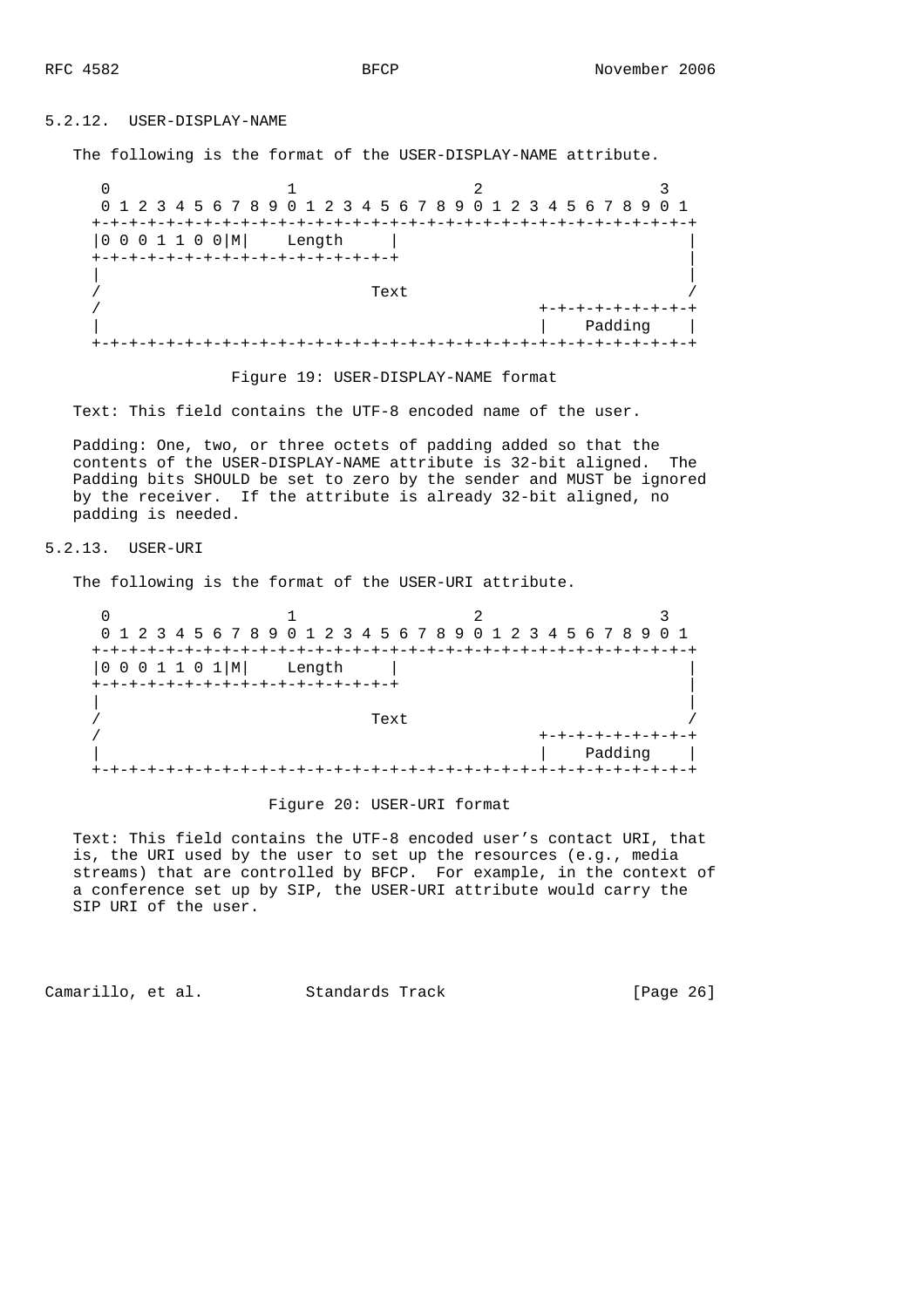Messages containing a user's URI in a USER-URI attribute also contain the user's User ID. This way, a client receiving such a message can correlate the user's URI (e.g., the SIP URI the user used to join a conference) with the user's User ID.

 Padding: One, two, or three octets of padding added so that the contents of the USER-URI attribute is 32-bit aligned. The Padding bits SHOULD be set to zero by the sender and MUST be ignored by the receiver. If the attribute is already 32-bit aligned, no padding is needed.

### 5.2.14. BENEFICIARY-INFORMATION

 The BENEFICIARY-INFORMATION attribute is a grouped attribute that consists of a header, which is referred to as BENEFICIARY- INFORMATION-HEADER, followed by a sequence of attributes. The following is the format of the BENEFICIARY-INFORMATION-HEADER:

|           |  |  |  | 0 1 2 3 4 5 6 7 8 9 0 1 2 3 4 5 6 7 8 9 0 1 2 3 4 5 6 7 8 9 0 1 |  |        |  |  |  |  |  |                |  |  |  |  |  |
|-----------|--|--|--|-----------------------------------------------------------------|--|--------|--|--|--|--|--|----------------|--|--|--|--|--|
|           |  |  |  |                                                                 |  |        |  |  |  |  |  |                |  |  |  |  |  |
| 0001110 M |  |  |  |                                                                 |  | Length |  |  |  |  |  | Beneficiary ID |  |  |  |  |  |
|           |  |  |  |                                                                 |  |        |  |  |  |  |  |                |  |  |  |  |  |

Figure 21: BENEFICIARY-INFORMATION-HEADER format

 Beneficiary ID: This field contains a 16-bit value that uniquely identifies a user within a conference.

 The following is the ABNF (Augmented Backus-Naur Form) [2] of the BENEFICIARY-INFORMATION grouped attribute. (EXTENSION-ATTRIBUTE refers to extension attributes that may be defined in the future.)

 BENEFICIARY-INFORMATION = (BENEFICIARY-INFORMATION-HEADER) [USER-DISPLAY-NAME] [USER-URI] \*[EXTENSION-ATTRIBUTE]

Figure 22: BENEFICIARY-INFORMATION format

### 5.2.15. FLOOR-REQUEST-INFORMATION

 The FLOOR-REQUEST-INFORMATION attribute is a grouped attribute that consists of a header, which is referred to as FLOOR-REQUEST- INFORMATION-HEADER, followed by a sequence of attributes. The following is the format of the FLOOR-REQUEST-INFORMATION-HEADER:

Camarillo, et al. Standards Track [Page 27]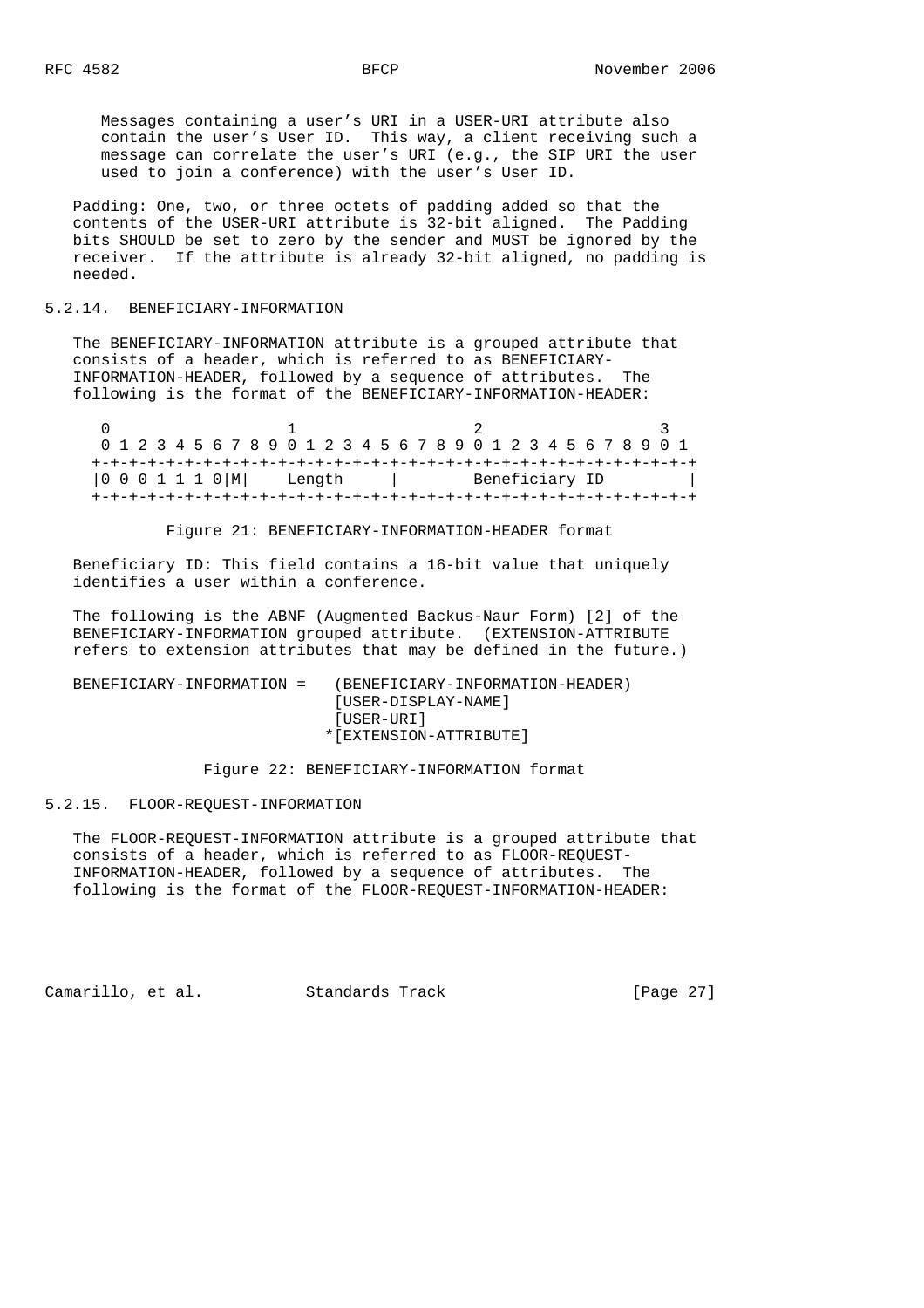$0$  and  $1$  and  $2$  3 0 1 2 3 4 5 6 7 8 9 0 1 2 3 4 5 6 7 8 9 0 1 2 3 4 5 6 7 8 9 0 1 +-+-+-+-+-+-+-+-+-+-+-+-+-+-+-+-+-+-+-+-+-+-+-+-+-+-+-+-+-+-+-+-+ |0 0 0 1 1 1 1|M| Length | Floor Request ID | +-+-+-+-+-+-+-+-+-+-+-+-+-+-+-+-+-+-+-+-+-+-+-+-+-+-+-+-+-+-+-+-+

Figure 23: FLOOR-REQUEST-INFORMATION-HEADER format

 Floor Request ID: This field contains a 16-bit value that identifies a floor request at the floor control server.

 The following is the ABNF of the FLOOR-REQUEST-INFORMATION grouped attribute. (EXTENSION-ATTRIBUTE refers to extension attributes that may be defined in the future.)

 FLOOR-REQUEST-INFORMATION = (FLOOR-REQUEST-INFORMATION-HEADER) [OVERALL-REQUEST-STATUS] 1\*(FLOOR-REQUEST-STATUS) [BENEFICIARY-INFORMATION] [REQUESTED-BY-INFORMATION] [PRIORITY] [PARTICIPANT-PROVIDED-INFO] \*[EXTENSION-ATTRIBUTE]

Figure 24: FLOOR-REQUEST-INFORMATION format

### 5.2.16. REQUESTED-BY-INFORMATION

 The REQUESTED-BY-INFORMATION attribute is a grouped attribute that consists of a header, which is referred to as REQUESTED-BY- INFORMATION-HEADER, followed by a sequence of attributes. The following is the format of the REQUESTED-BY-INFORMATION-HEADER:

|  |  |                    |  | 0 1 2 3 4 5 6 7 8 9 0 1 2 3 4 5 6 7 8 9 0 1 2 3 4 5 6 7 8 9 0 1 |  |        |  |  |  |  |                 |  |  |  |  |  |  |
|--|--|--------------------|--|-----------------------------------------------------------------|--|--------|--|--|--|--|-----------------|--|--|--|--|--|--|
|  |  |                    |  |                                                                 |  |        |  |  |  |  |                 |  |  |  |  |  |  |
|  |  | [0 0 1 0 0 0 0  M] |  |                                                                 |  | Length |  |  |  |  | Requested-by ID |  |  |  |  |  |  |
|  |  |                    |  |                                                                 |  |        |  |  |  |  |                 |  |  |  |  |  |  |

Figure 25: REQUESTED-BY-INFORMATION-HEADER format

 Requested-by ID: This field contains a 16-bit value that uniquely identifies a user within a conference.

 The following is the ABNF of the REQUESTED-BY-INFORMATION grouped attribute. (EXTENSION-ATTRIBUTE refers to extension attributes that may be defined in the future.)

Camarillo, et al. Standards Track [Page 28]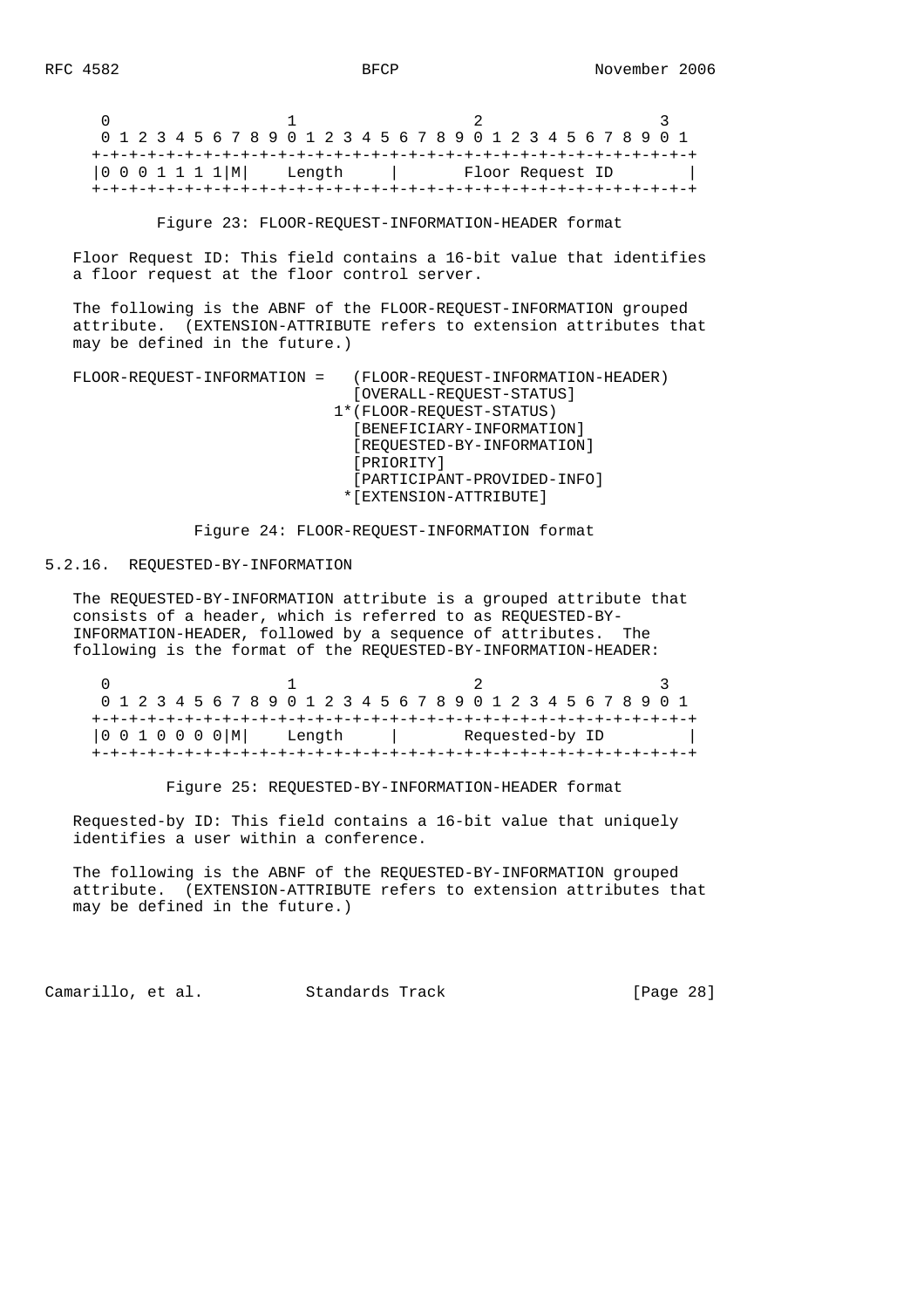| REOUESTED-BY-INFORMATION = | (REOUESTED-BY-INFORMATION-HEADER) |
|----------------------------|-----------------------------------|
|                            | [USER-DISPLAY-NAME]               |
|                            | [USER-URI]                        |
|                            | * [EXTENSION-ATTRIBUTE]           |
|                            |                                   |

Figure 26: REQUESTED-BY-INFORMATION format

5.2.17. FLOOR-REQUEST-STATUS

 The FLOOR-REQUEST-STATUS attribute is a grouped attribute that consists of a header, which is referred to as FLOOR-REQUEST-STATUS-HEADER, followed by a sequence of attributes. The following is the format of the FLOOR-REQUEST-STATUS-HEADER:

| 0 1 2 3 4 5 6 7 8 9 0 1 2 3 4 5 6 7 8 9 0 1 2 3 4 5 6 7 8 9 0 1 |  |  |  |  |  |        |  |  |  |  |  |  |          |  |  |  |
|-----------------------------------------------------------------|--|--|--|--|--|--------|--|--|--|--|--|--|----------|--|--|--|
|                                                                 |  |  |  |  |  |        |  |  |  |  |  |  |          |  |  |  |
| 0 0 1 0 0 0 1  M                                                |  |  |  |  |  | Length |  |  |  |  |  |  | Floor ID |  |  |  |
|                                                                 |  |  |  |  |  |        |  |  |  |  |  |  |          |  |  |  |

Figure 27: FLOOR-REQUEST-STATUS-HEADER format

 Floor ID: this field contains a 16-bit value that uniquely identifies a floor within a conference.

 The following is the ABNF of the FLOOR-REQUEST-STATUS grouped attribute. (EXTENSION-ATTRIBUTE refers to extension attributes that may be defined in the future.)

| FLOOR-REOUEST-STATUS | $=$ | (FLOOR-REOUEST-STATUS-HEADER) |
|----------------------|-----|-------------------------------|
|                      |     | [REOUEST-STATUS]              |
|                      |     | [STATUS-INFO]                 |
|                      |     | * [EXTENSION-ATTRIBUTE]       |

Figure 28: FLOOR-REQUEST-STATUS format

Camarillo, et al. Standards Track [Page 29]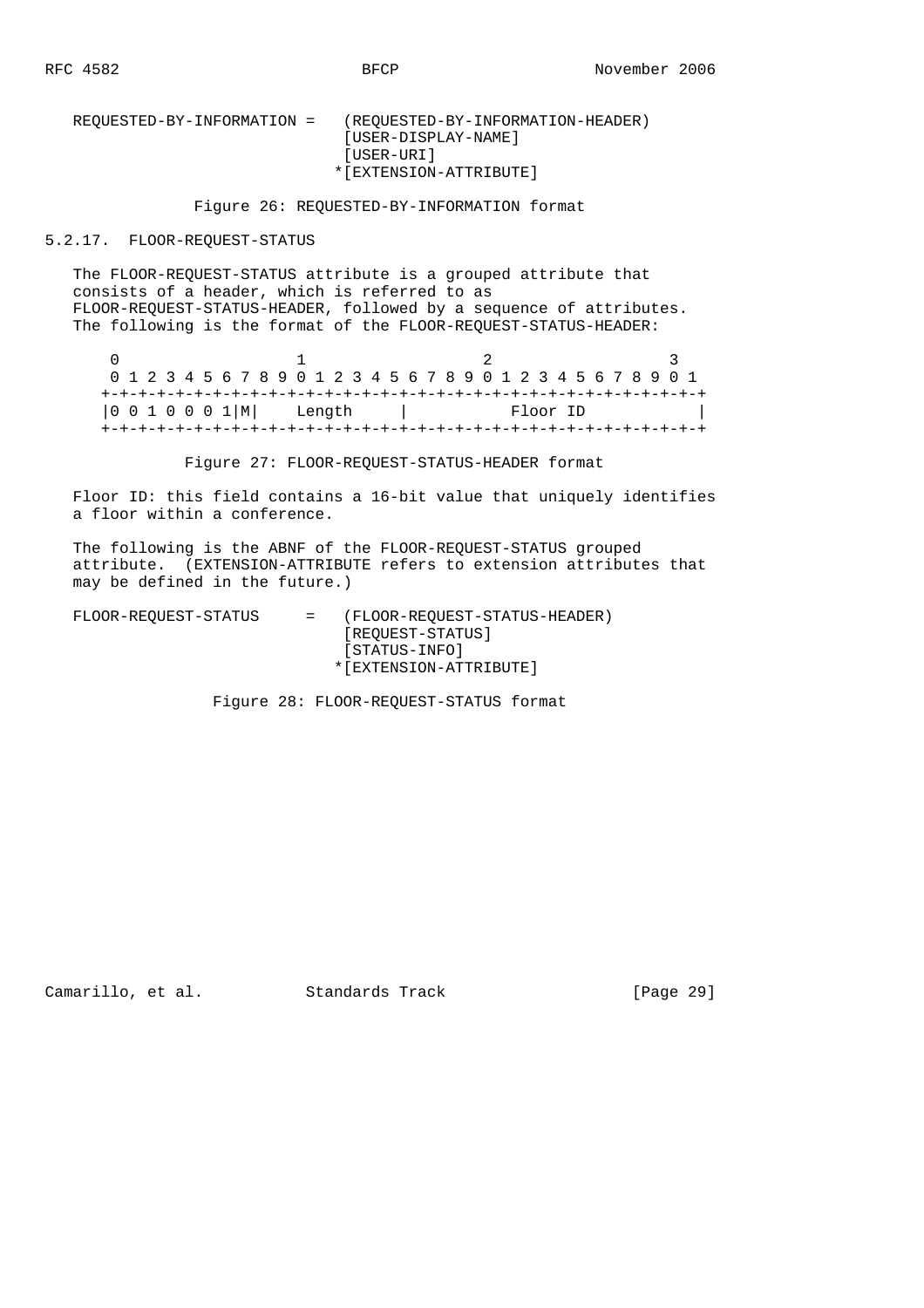### 5.2.18. OVERALL-REQUEST-STATUS

 The OVERALL-REQUEST-STATUS attribute is a grouped attribute that consists of a header, which is referred to as OVERALL-REQUEST-STATUS-HEADER, followed by a sequence of attributes. The following is the format of the OVERALL-REQUEST-STATUS-HEADER:

| 0 1 2 3 4 5 6 7 8 9 0 1 2 3 4 5 6 7 8 9 0 1 2 3 4 5 6 7 8 9 0 1 |  |  |  |  |        |  |  |  |  |  |                  |  |  |  |  |  |
|-----------------------------------------------------------------|--|--|--|--|--------|--|--|--|--|--|------------------|--|--|--|--|--|
|                                                                 |  |  |  |  |        |  |  |  |  |  |                  |  |  |  |  |  |
| 0 0 1 0 0 1 0  M                                                |  |  |  |  | Length |  |  |  |  |  | Floor Request ID |  |  |  |  |  |
|                                                                 |  |  |  |  |        |  |  |  |  |  |                  |  |  |  |  |  |

Figure 29: OVERALL-REQUEST-STATUS-HEADER format

 Floor Request ID: this field contains a 16-bit value that identifies a floor request at the floor control server.

 The following is the ABNF of the OVERALL-REQUEST-STATUS grouped attribute. (EXTENSION-ATTRIBUTE refers to extension attributes that may be defined in the future.)

| OVERALL-REQUEST-STATUS | $\mathbf{r} = \mathbf{r}$ | (OVERALL-REOUEST-STATUS-HEADER) |
|------------------------|---------------------------|---------------------------------|
|                        |                           | [REOUEST-STATUS]                |
|                        |                           | [STATUS-INFO]                   |
|                        |                           | * [EXTENSION-ATTRIBUTE]         |
|                        |                           |                                 |

Figure 30: OVERALL-REQUEST-STATUS format

5.3. Message Format

 This section contains the normative ABNF (Augmented Backus-Naur Form) [2] of the BFCP messages. Extension attributes that may be defined in the future are referred to as EXTENSION-ATTRIBUTE in the ABNF.

Camarillo, et al. Standards Track [Page 30]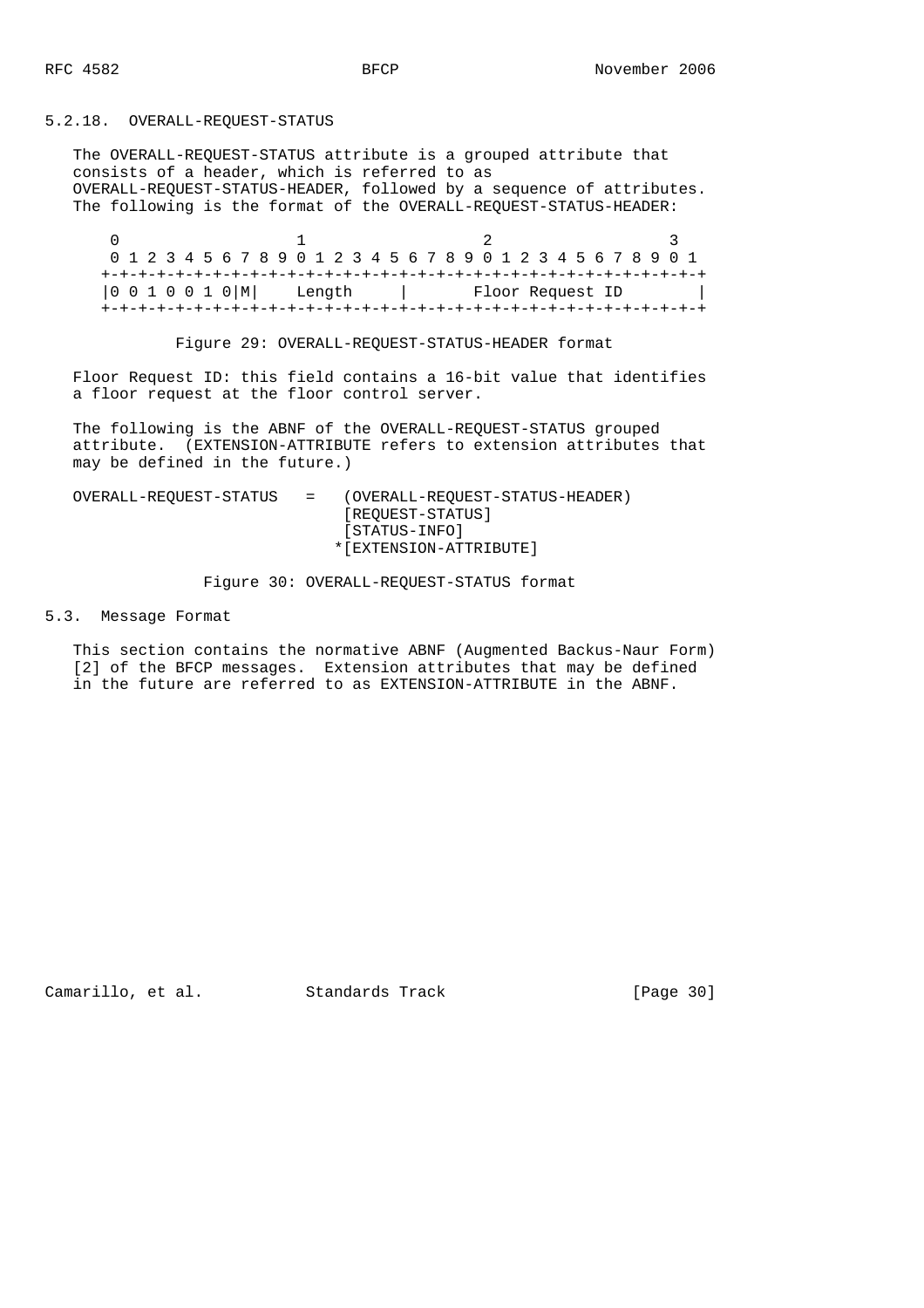5.3.1. FloorRequest

 Floor participants request a floor by sending a FloorRequest message to the floor control server. The following is the format of the FloorRequest message:

 FloorRequest = (COMMON-HEADER) 1\*(FLOOR-ID) [BENEFICIARY-ID] [PARTICIPANT-PROVIDED-INFO] [PRIORITY] \*[EXTENSION-ATTRIBUTE]

Figure 31: FloorRequest format

# 5.3.2. FloorRelease

 Floor participants release a floor by sending a FloorRelease message to the floor control server. Floor participants also use the FloorRelease message to cancel pending floor requests. The following is the format of the FloorRelease message:

 FloorRelease = (COMMON-HEADER) (FLOOR-REQUEST-ID) \*[EXTENSION-ATTRIBUTE]

Figure 32: FloorRelease format

# 5.3.3. FloorRequestQuery

 Floor participants and floor chairs request information about a floor request by sending a FloorRequestQuery message to the floor control server. The following is the format of the FloorRequestQuery message:

 FloorRequestQuery = (COMMON-HEADER) (FLOOR-REQUEST-ID) \*[EXTENSION-ATTRIBUTE]

Figure 33: FloorRequestQuery format

# 5.3.4. FloorRequestStatus

 The floor control server informs floor participants and floor chairs about the status of their floor requests by sending them FloorRequestStatus messages. The following is the format of the FloorRequestStatus message:

Camarillo, et al. Standards Track [Page 31]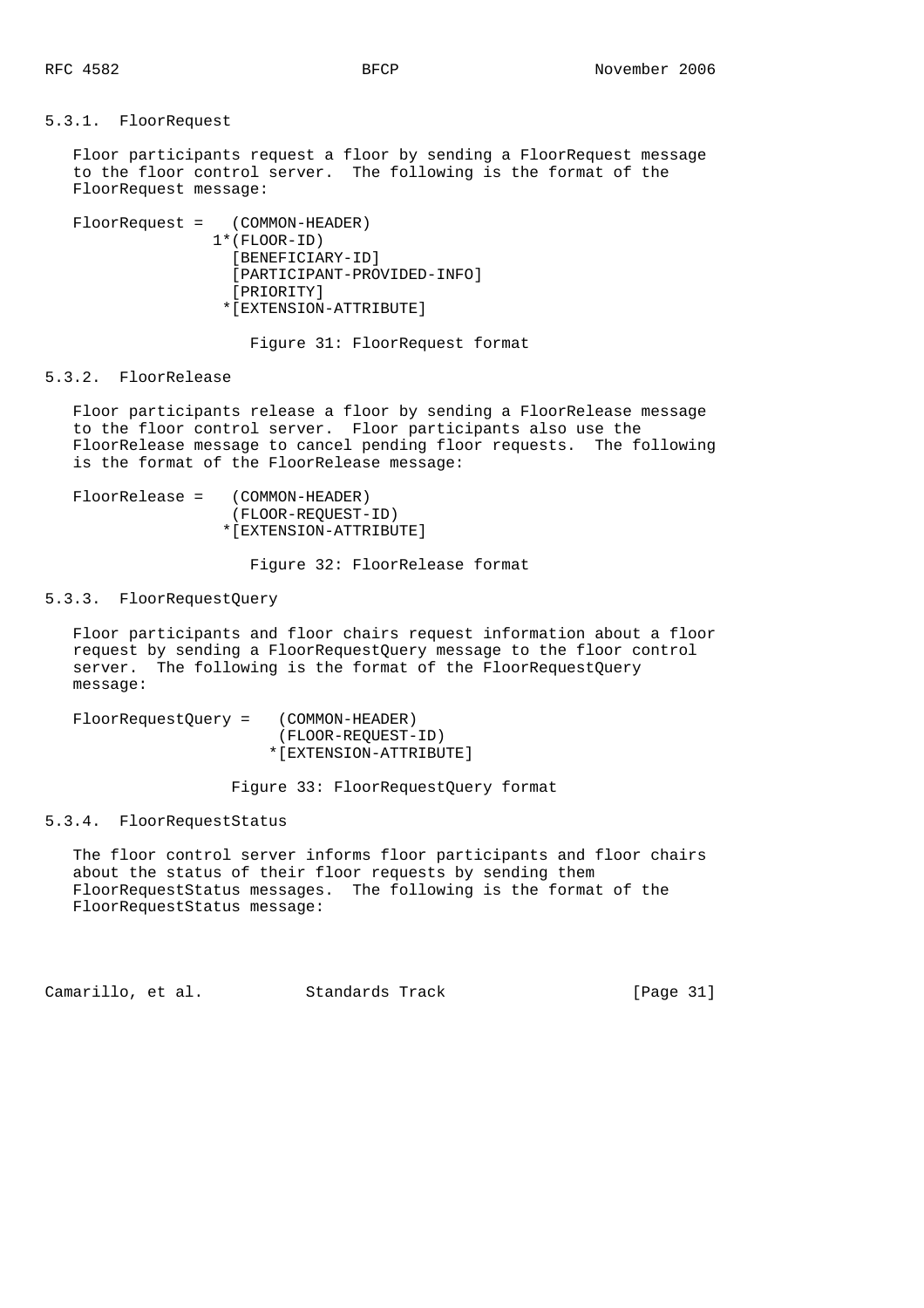FloorRequestStatus = (COMMON-HEADER) (FLOOR-REQUEST-INFORMATION) \*[EXTENSION-ATTRIBUTE]

Figure 34: FloorRequestStatus format

5.3.5. UserQuery

 Floor participants and floor chairs request information about a participant and the floor requests related to this participant by sending a UserQuery message to the floor control server. The following is the format of the UserQuery message:

 UserQuery = (COMMON-HEADER) [BENEFICIARY-ID] \*[EXTENSION-ATTRIBUTE]

Figure 35: UserQuery format

5.3.6. UserStatus

 The floor control server provides information about participants and their related floor requests to floor participants and floor chairs by sending them UserStatus messages. The following is the format of the UserStatus message:

 UserStatus = (COMMON-HEADER) [BENEFICIARY-INFORMATION] \*(FLOOR-REQUEST-INFORMATION)

\*[EXTENSION-ATTRIBUTE]

Figure 36: UserStatus format

# 5.3.7. FloorQuery

 Floor participants and floor chairs request information about a floor or floors by sending a FloorQuery message to the floor control server. The following is the format of the FloorRequest message:

 FloorQuery = (COMMON-HEADER) \*(FLOOR-ID) \*[EXTENSION-ATTRIBUTE]

Figure 37: FloorQuery format

Camarillo, et al. Standards Track [Page 32]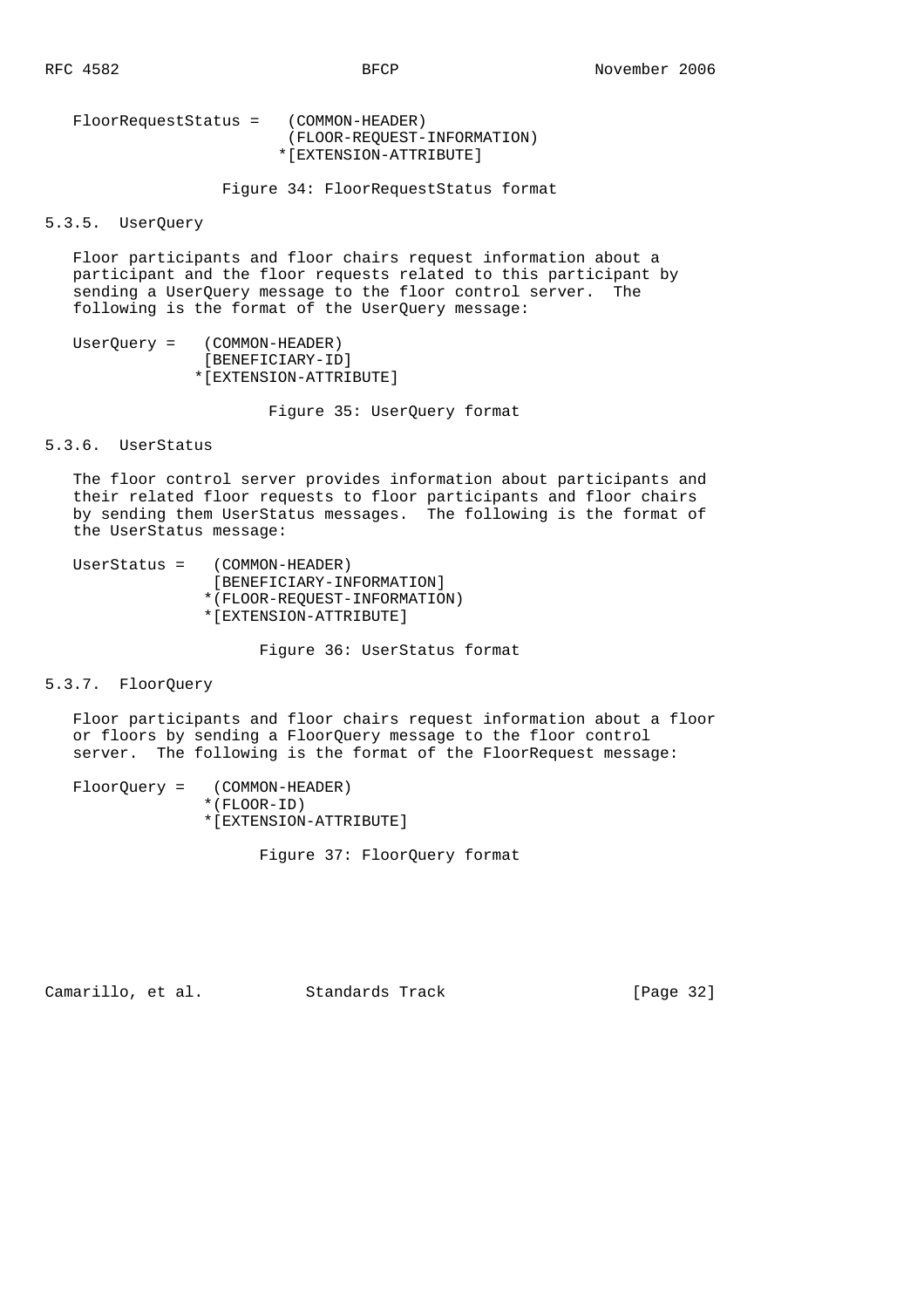# 5.3.8. FloorStatus

 The floor control server informs floor participants and floor chairs about the status (e.g., the current holder) of a floor by sending them FloorStatus messages. The following is the format of the FloorStatus message:

| FloorStatus | (COMMON-HEADER)               |
|-------------|-------------------------------|
|             | $*1(FLOOR-ID)$                |
|             | * [FLOOR-REOUEST-INFORMATION] |
|             | * [EXTENSION-ATTRIBUTE]       |
|             |                               |

Figure 38: FloorStatus format

# 5.3.9. ChairAction

 Floor chairs send instructions to floor control servers by sending ChairAction messages. The following is the format of the ChairAction message:

| Chapter 2 | (COMMON-HEADER)             |
|-----------|-----------------------------|
|           | (FLOOR-REOUEST-INFORMATION) |
|           | * [EXTENSION-ATTRIBUTE]     |

Figure 39: ChairAction format

# 5.3.10. ChairActionAck

 Floor control servers confirm that they have accepted a ChairAction message by sending a ChairActionAck message. The following is the format of the ChairActionAck message:

 ChairActionAck = (COMMON-HEADER) \*[EXTENSION-ATTRIBUTE]

Figure 40: ChairActionAck format

## 5.3.11. Hello

 Floor participants and floor chairs check the liveliness of floor control servers by sending a Hello message. The following is the format of the Hello message:

 Hello = (COMMON-HEADER) \*[EXTENSION-ATTRIBUTE]

Figure 41: Hello format

Camarillo, et al. Standards Track [Page 33]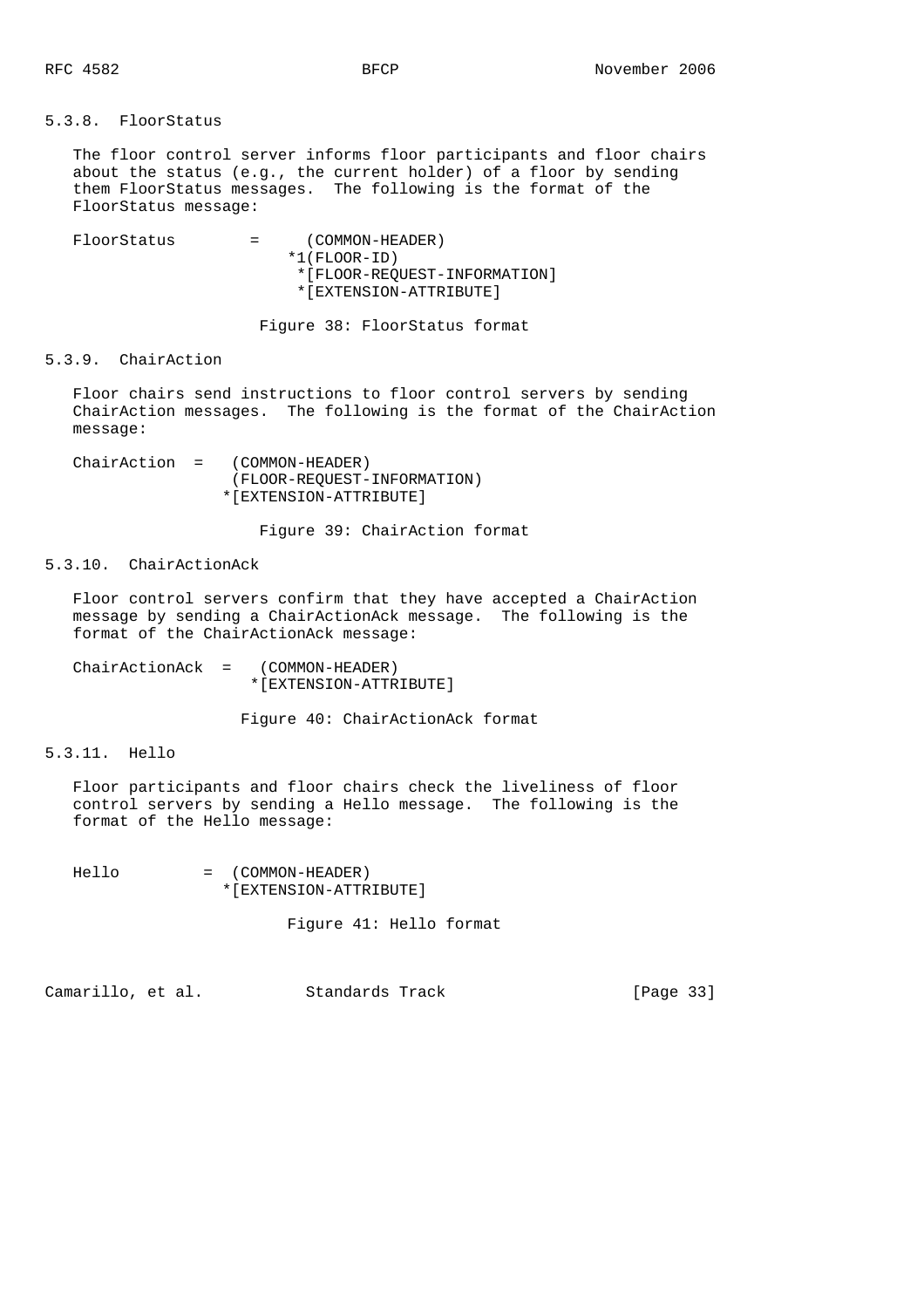## 5.3.12. HelloAck

 Floor control servers confirm that they are alive on reception of a Hello message by sending a HelloAck message. The following is the format of the HelloAck message:

 HelloAck = (COMMON-HEADER) (SUPPORTED-PRIMITIVES) (SUPPORTED-ATTRIBUTES) \*[EXTENSION-ATTRIBUTE]

Figure 42: HelloAck format

#### 5.3.13. Error

 Floor control servers inform floor participants and floor chairs about errors processing requests by sending them Error messages. The following is the format of the Error message:

| Error | (COMMON-HEADER)         |
|-------|-------------------------|
|       | (ERROR-CODE)            |
|       | [ERROR-INFO]            |
|       | * [EXTENSION-ATTRIBUTE] |
|       |                         |

Figure 43: Error format

#### 6. Transport

 BFCP entities exchange BFCP messages using TCP connections. TCP provides an in-order reliable delivery of a stream of bytes. Consequently, message framing is implemented in the application layer. BFCP implements application-layer framing using TLV-encoded attributes.

 A client MUST NOT use more than one TCP connection to communicate with a given floor control server within a conference. Nevertheless, if the same physical box handles different clients (e.g., a floor chair and a floor participant), which are identified by different User IDs, a separate connection per client is allowed.

 If a BFCP entity (a client or a floor control server) receives data from TCP that cannot be parsed, the entity MUST close the TCP connection, and the connection SHOULD be reestablished. Similarly, if a TCP connection cannot deliver a BFCP message and times out, the TCP connection SHOULD be reestablished.

Camarillo, et al. Standards Track [Page 34]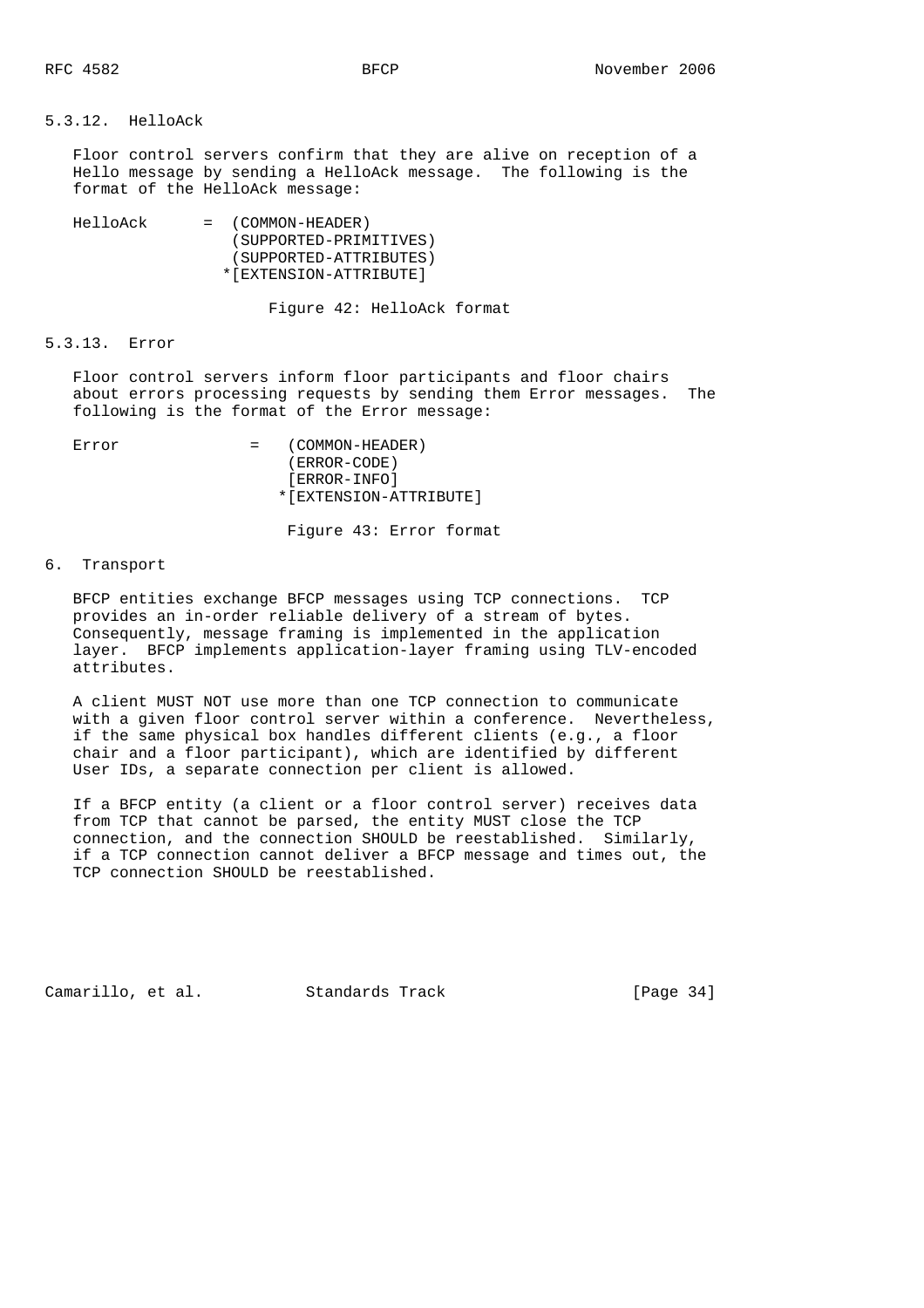The way connection reestablishment is handled depends on how the client obtains information to contact the floor control server (e.g., using an SDP offer/answer exchange [7]). Once the TCP connection is reestablished, the client MAY resend those messages for which it did not get a response from the floor control server.

 If a floor control server detects that the TCP connection towards one of the floor participants is lost, it is up to the local policy of the floor control server what to do with the pending floor requests of the floor participant. In any case, it is RECOMMENDED that the floor control server keep the floor requests (i.e., that it does not cancel them) while the TCP connection is reestablished.

 If a client wishes to end its BFCP connection with a floor control server, the client closes (i.e., a graceful close) the TCP connection towards the floor control server. If a floor control server wishes to end its BFCP connection with a client (e.g., the Focus of the conference informs the floor control server that the client has been kicked out from the conference), the floor control server closes (i.e., a graceful close) the TCP connection towards the client.

### 7. Lower-Layer Security

 BFCP relies on lower-layer security mechanisms to provide replay and integrity protection and confidentiality. BFCP floor control servers and clients (which include both floor participants and floor chairs) MUST support TLS [3]. Any BFCP entity MAY support other security mechanisms.

 BFCP entities MUST support, at a minimum, the TLS TLS\_RSA\_WITH\_AES\_128\_CBC\_SHA ciphersuite [5].

 Which party, the client or the floor control server, acts as the TLS server depends on how the underlying TCP connection is established. For example, when the TCP connection is established using an SDP offer/answer exchange [7], the answerer (which may be the client or the floor control server) always acts as the TLS server.

### 8. Protocol Transactions

 In BFCP, there are two types of transactions: client-initiated transactions and server-initiated transactions (notifications). Client-initiated transactions consist of a request from a client to a floor control server and a response from the floor control server to the client. The request carries a Transaction ID in its common header, which the floor control server copies into the response. Clients use Transaction ID values to match responses with previously issued requests.

Camarillo, et al. Standards Track [Page 35]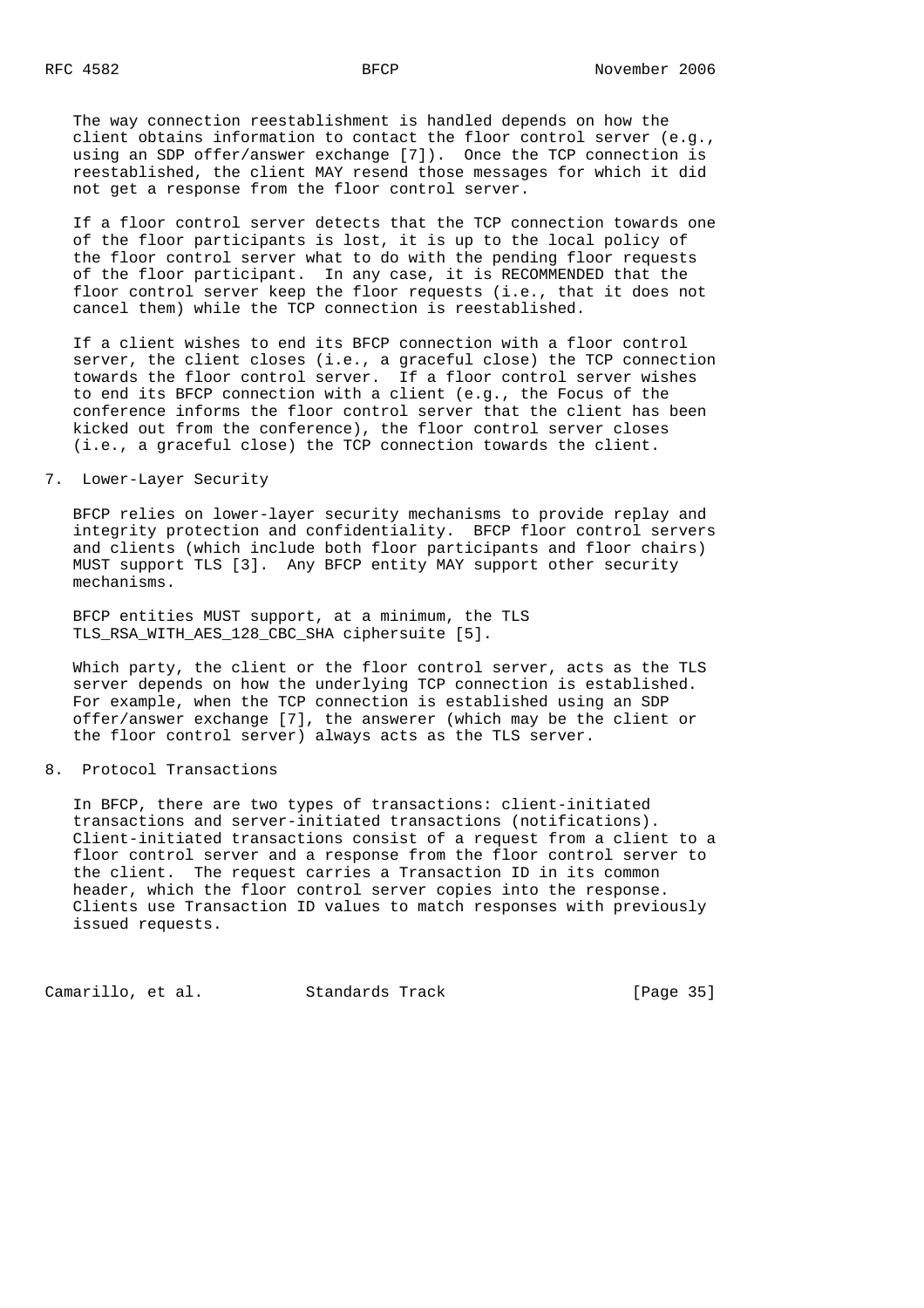Server-initiated transactions consist of a single message from a floor control server to a client. Since they do not trigger any response, their Transaction ID is set to 0.

### 8.1. Client Behavior

 A client starting a client-initiated transaction MUST set the Conference ID in the common header of the message to the Conference ID for the conference that the client obtained previously.

 The client MUST set the Transaction ID value in the common header to a number that is different from 0 and that MUST NOT be reused in another message from the client until a response from the server is received for the transaction. The client uses the Transaction ID value to match this message with the response from the floor control server.

### 8.2. Server Behavior

 A floor control server sending a response within a client-initiated transaction MUST copy the Conference ID, the Transaction ID, and the User ID from the request received from the client into the response. Server-initiated transactions MUST contain a Transaction ID equal to  $\cap$ 

# 9. Authentication and Authorization

 BFCP clients SHOULD authenticate the floor control server before sending any BFCP message to it or accepting any BFCP message from it. Similarly, floor control servers SHOULD authenticate a client before accepting any BFCP message from it or sending any BFCP message to it.

 BFCP supports TLS-based mutual authentication between clients and floor control servers, as specified in Section 9.1. This is the RECOMMENDED authentication mechanism in BFCP.

 Note that future extensions may define additional authentication mechanisms.

 In addition to authenticating BFCP messages, floor control servers need to authorize them. On receiving an authenticated BFCP message, the floor control server checks whether the client sending the message is authorized. If the client is not authorized to perform the operation being requested, the floor control server generates an Error message, as described in Section 13.8, with an Error code with a value of 5 (Unauthorized Operation). Messages from a client that cannot be authorized MUST NOT be processed further.

Camarillo, et al. Standards Track [Page 36]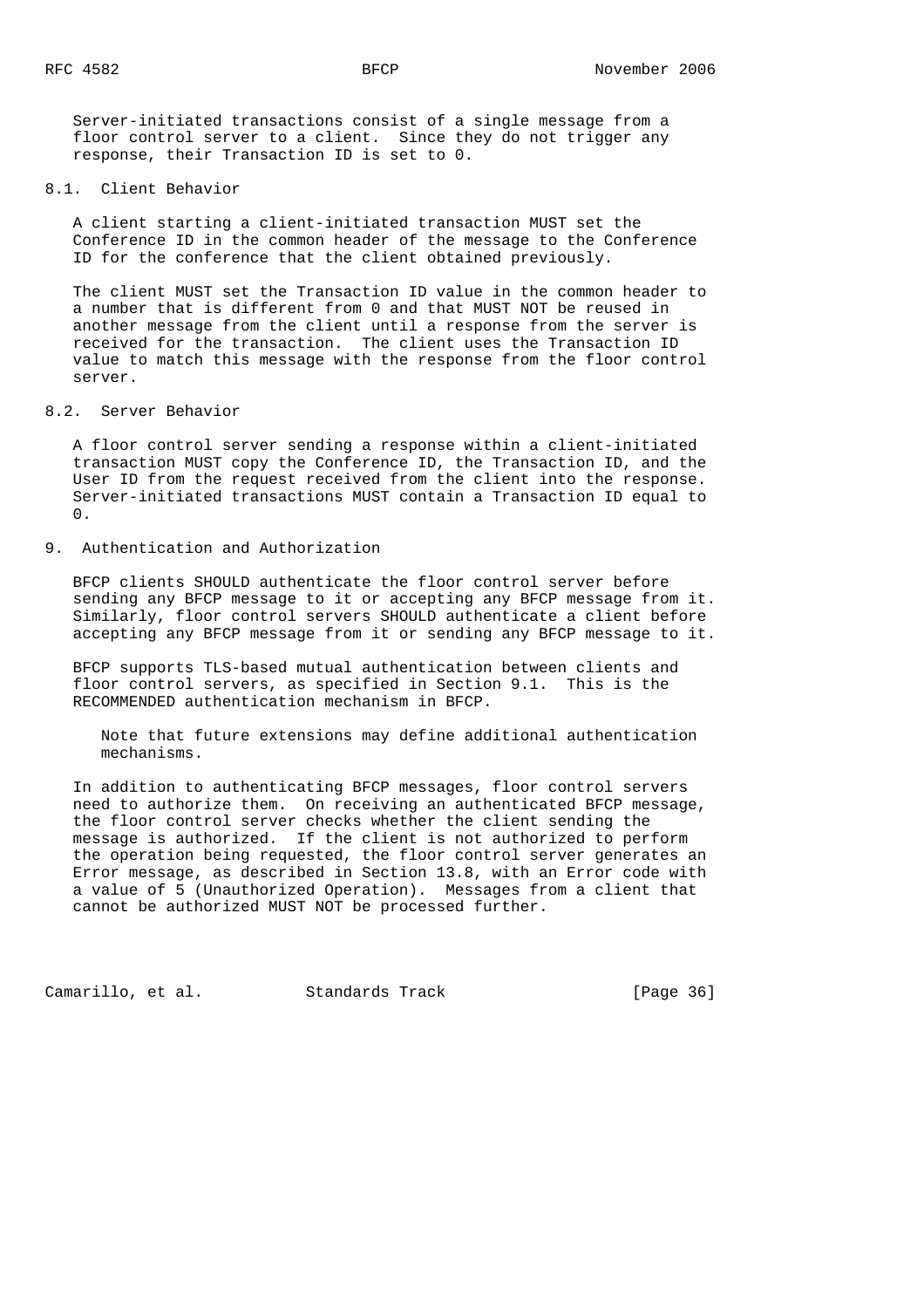# 9.1. TLS-Based Mutual Authentication

 BFCP supports TLS-based mutual authentication between clients and floor control servers. BFCP assumes that there is an integrity protected channel between the client and the floor control server that can be used to exchange their self-signed certificates or, more commonly, the fingerprints of these certificates. These certificates are used at TLS establishment time.

 The implementation of such an integrity-protected channel using SIP and the SDP offer/answer model is described in [7].

 BFCP messages received over an authenticated TLS connection are considered authenticated. A floor control server that receives a BFCP message over TCP (no TLS) can request the use of TLS by generating an Error message, as described in Section 13.8, with an Error code with a value of 9 (Use TLS). Clients SHOULD simply ignore unauthenticated messages.

 Note that future extensions may define additional authentication mechanisms that may not require an initial integrity-protected channel (e.g., authentication based on certificates signed by a certificate authority).

 As described in Section 9, floor control servers need to perform authorization before processing any message. In particular, the floor control server SHOULD check that messages arriving over a given authenticated TLS connection use an authorized User ID (i.e., a User ID that the user that established the authenticated TLS connection is allowed to use).

# 10. Floor Participant Operations

 This section specifies how floor participants can perform different operations, such as requesting a floor, using the protocol elements described in earlier sections. Section 11 specifies operations that are specific to floor chairs, such as instructing the floor control server to grant or revoke a floor, and Section 12 specifies operations that can be performed by any client (i.e., both floor participants and floor chairs).

# 10.1. Requesting a Floor

 A floor participant that wishes to request one or more floors does so by sending a FloorRequest message to the floor control server.

Camarillo, et al. Standards Track [Page 37]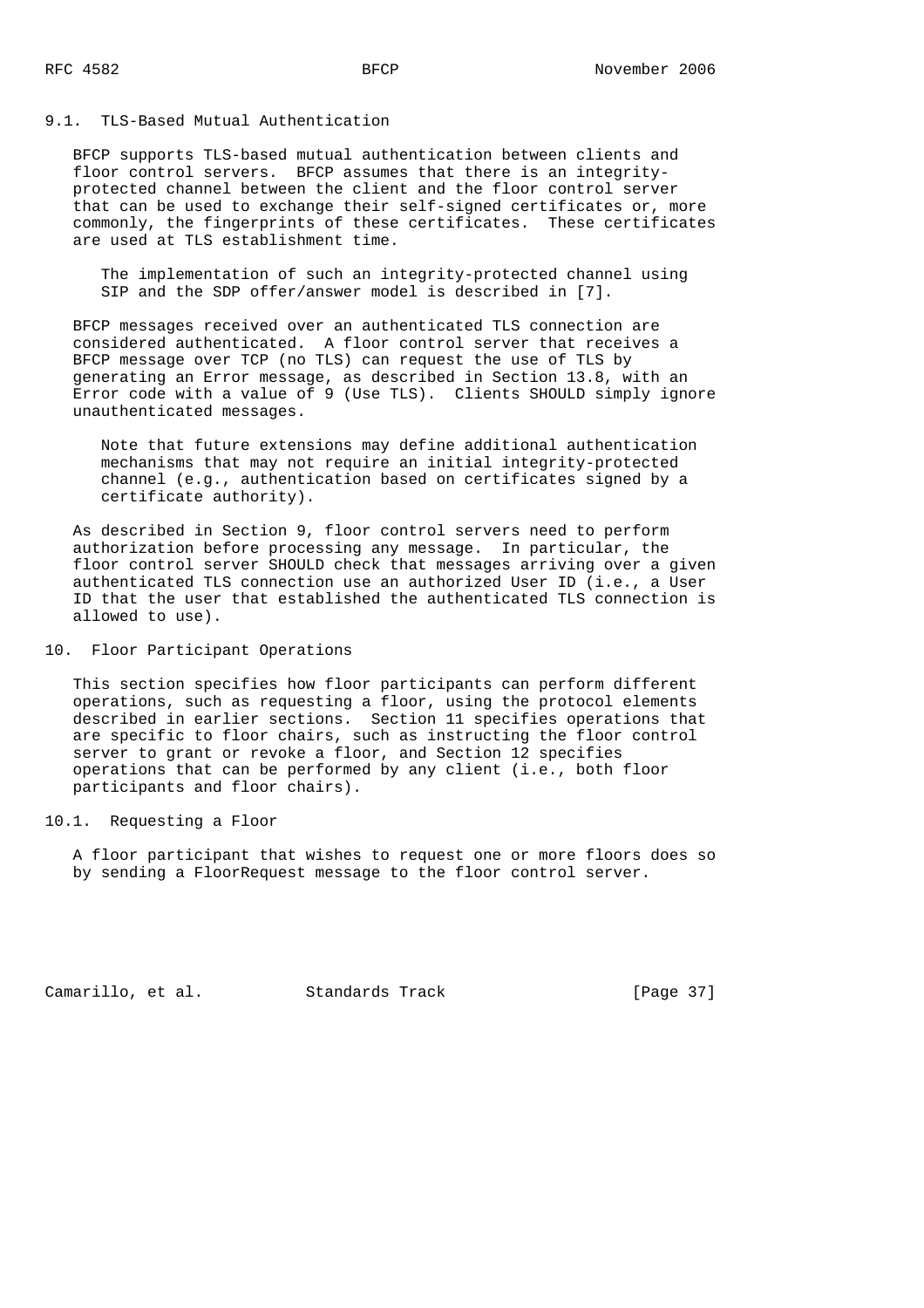10.1.1. Sending a FloorRequest Message

 The ABNF in Section 5.3.1 describes the attributes that a FloorRequest message can contain. In addition, the ABNF specifies normatively which of these attributes are mandatory, and which ones are optional.

 The floor participant sets the Conference ID and the Transaction ID in the common header following the rules given in Section 8.1.

 The floor participant sets the User ID in the common header to the floor participant's identifier. This User ID will be used by the floor control server to authenticate and authorize the request. If the sender of the FloorRequest message (identified by the User ID) is not the participant that would eventually get the floor (i.e., a third-party floor request), the sender SHOULD add a BENEFICIARY-ID attribute to the message identifying the beneficiary of the floor.

 Note that the name space for both the User ID and the Beneficiary ID is the same. That is, a given participant is identified by a single 16-bit value that can be used in the User ID in the common header and in several attributes: BENEFICIARY-ID, BENEFICIARY- INFORMATION, and REQUESTED-BY-INFORMATION.

 The floor participant must insert at least one FLOOR-ID attribute in the FloorRequest message. If the client inserts more than one FLOOR-ID attribute, the floor control server will treat all the floor requests as an atomic package. That is, the floor control server will either grant or deny all the floors in the FloorRequest message.

 The floor participant may use a PARTICIPANT-PROVIDED-INFO attribute to state the reason why the floor or floors are being requested. The Text field in the PARTICIPANT-PROVIDED-INFO attribute is intended for human consumption.

 The floor participant may request that the server handle the floor request with a certain priority using a PRIORITY attribute.

### 10.1.2. Receiving a Response

 A message from the floor control server is considered a response to the FloorRequest message if the message from the floor control server has the same Conference ID, Transaction ID, and User ID as the FloorRequest message, as described in Section 8.1. On receiving such a response, the floor participant follows the rules in Section 9 that relate to floor control server authentication.

Camarillo, et al. Standards Track [Page 38]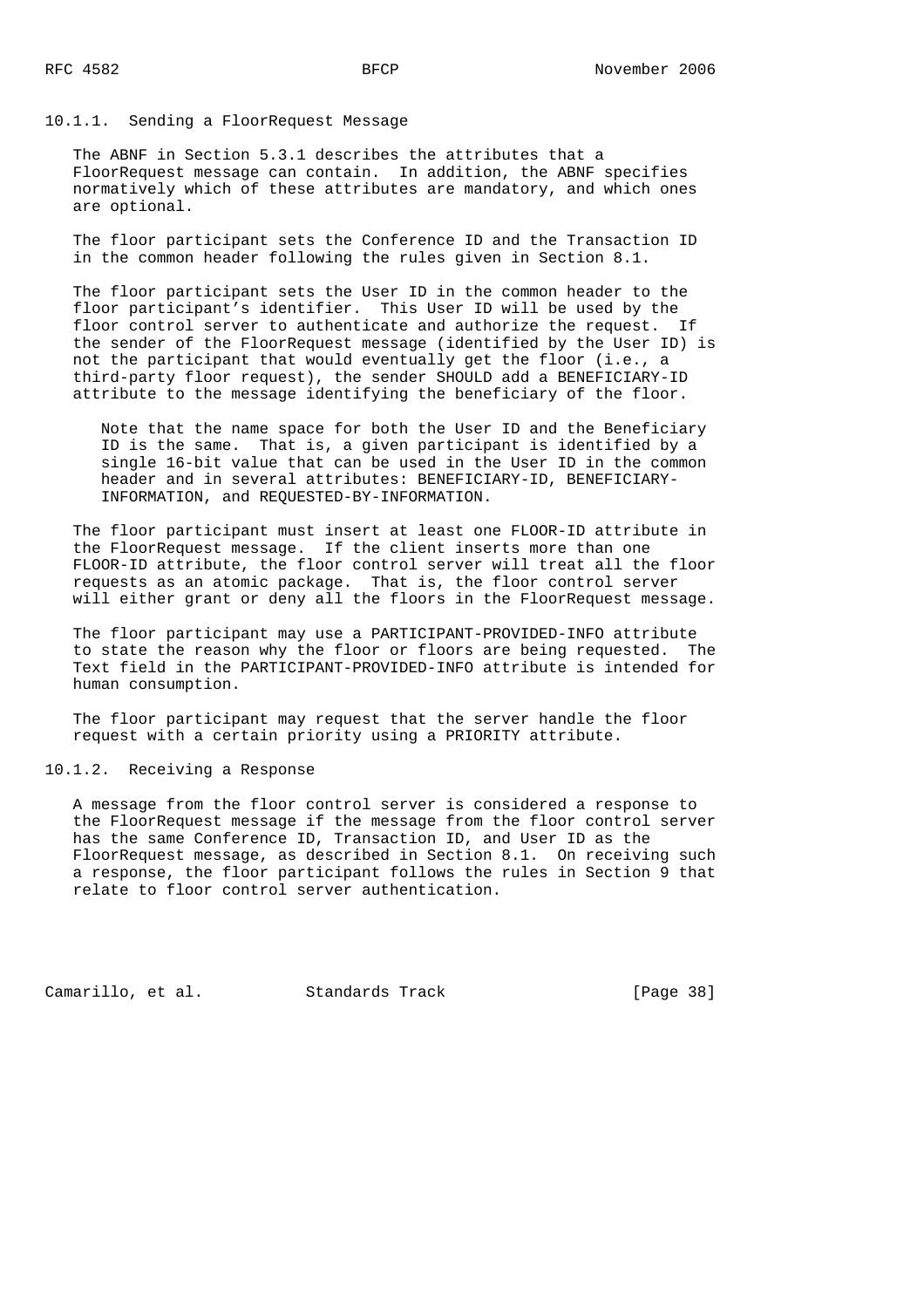The successful processing of a FloorRequest message at the floor control server involves generating one or several FloorRequestStatus messages. The floor participant obtains a Floor Request ID in the Floor Request ID field of a FLOOR-REQUEST-INFORMATION attribute in the first FloorRequestStatus message from the floor control server. Subsequent FloorRequestStatus messages from the floor control server regarding the same floor request will carry the same Floor Request ID in a FLOOR-REQUEST-INFORMATION attribute as the initial FloorRequestStatus message. This way, the floor participant can associate subsequent incoming FloorRequestStatus messages with the ongoing floor request.

 The floor participant obtains information about the status of the floor request in the FLOOR-REQUEST-INFORMATION attribute of each of the FloorRequestStatus messages received from the floor control server. This attribute is a grouped attribute, and as such it includes a number of attributes that provide information about the floor request.

 The OVERALL-REQUEST-STATUS attribute provides information about the overall status of the floor request. If the Request Status value is Granted, all the floors that were requested in the FloorRequest message have been granted. If the Request Status value is Denied, all the floors that were requested in the FloorRequest message have been denied. A floor request is considered to be ongoing while it is in the Pending, Accepted, or Granted states. If the floor request value is unknown, then the response is still processed. However, no meaningful value can be reported to the user.

 The STATUS-INFO attribute, if present, provides extra information that the floor participant MAY display to the user.

 The FLOOR-REQUEST-STATUS attributes provide information about the status of the floor request as it relates to a particular floor. The STATUS-INFO attribute, if present, provides extra information that the floor participant MAY display to the user.

 The BENEFICIARY-INFORMATION attribute identifies the beneficiary of the floor request in third-party floor requests. The REQUESTED-BY-INFORMATION attribute need not be present in FloorRequestStatus messages received by the floor participant that requested the floor, as this floor participant is already identified by the User ID in the common header.

 The PRIORITY attribute, when present, contains the priority that was requested by the generator of the FloorRequest message.

Camarillo, et al. Standards Track [Page 39]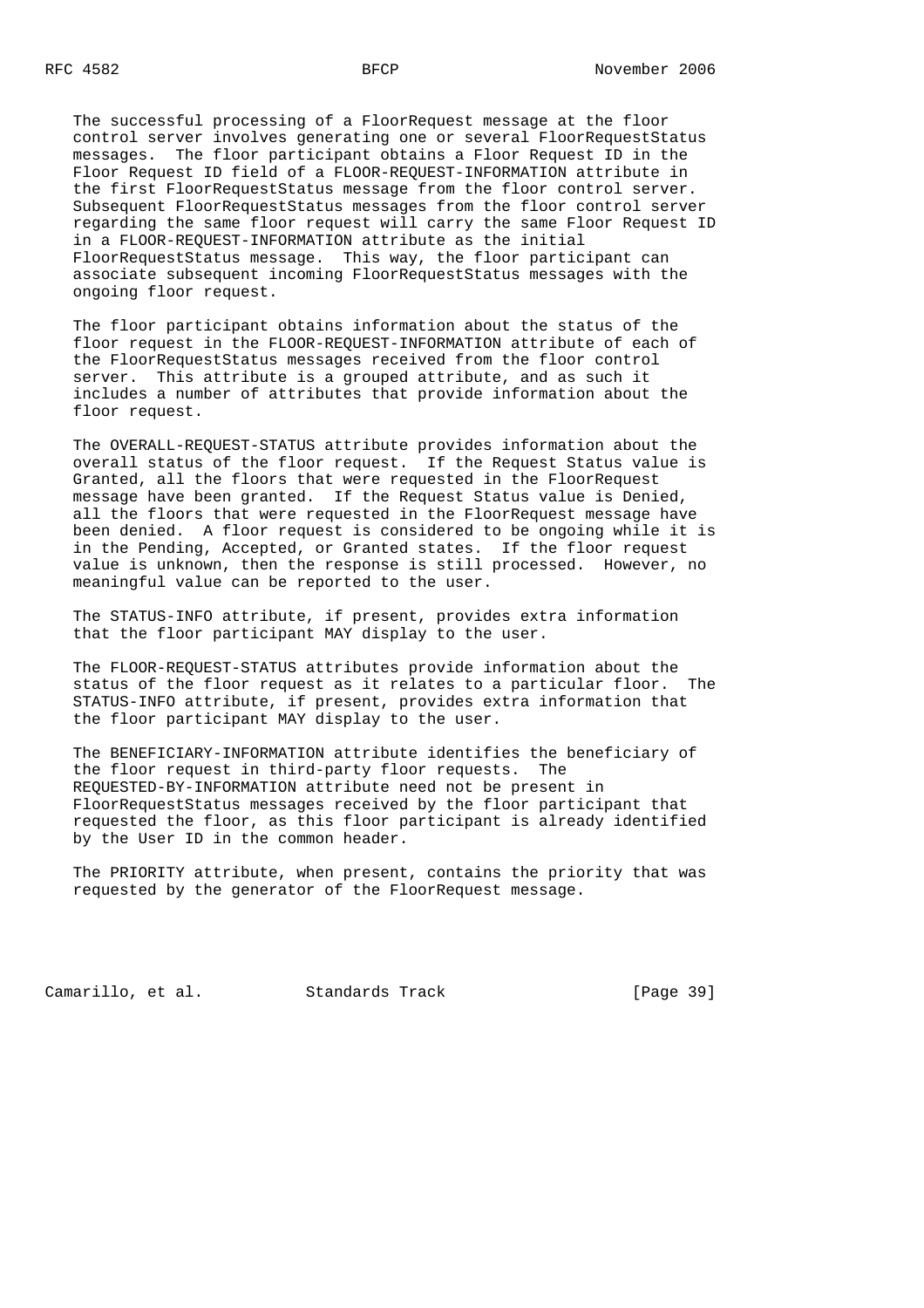If the response is an Error message, the floor control server could not process the FloorRequest message for some reason, which is described in the Error message.

10.2. Cancelling a Floor Request and Releasing a Floor

 A floor participant that wishes to cancel an ongoing floor request does so by sending a FloorRelease message to the floor control server. The FloorRelease message is also used by floor participants that hold a floor and would like to release it.

10.2.1. Sending a FloorRelease Message

 The ABNF in Section 5.3.2 describes the attributes that a FloorRelease message can contain. In addition, the ABNF specifies normatively which of these attributes are mandatory, and which ones are optional.

 The floor participant sets the Conference ID and the Transaction ID in the common header following the rules given in Section 8.1. The floor participant sets the User ID in the common header to the floor participant's identifier. This User ID will be used by the floor control server to authenticate and authorize the request.

 Note that the FloorRelease message is used to release a floor or floors that were granted and to cancel ongoing floor requests (from the protocol perspective, both are ongoing floor requests). Using the same message in both situations helps resolve the race condition that occurs when the FloorRelease message and the FloorGrant message cross each other on the wire.

 The floor participant uses the FLOOR-REQUEST-ID that was received in the response to the FloorRequest message that the FloorRelease message is cancelling.

 Note that if the floor participant requested several floors as an atomic operation (i.e., in a single FloorRequest message), all the floors are released as an atomic operation as well (i.e., all are released at the same time).

10.2.2. Receiving a Response

 A message from the floor control server is considered a response to the FloorRelease message if the message from the floor control server has the same Conference ID, Transaction ID, and User ID as the FloorRequest message, as described in Section 8.1. On receiving such a response, the floor participant follows the rules in Section 9 that relate to floor control server authentication.

Camarillo, et al. Standards Track [Page 40]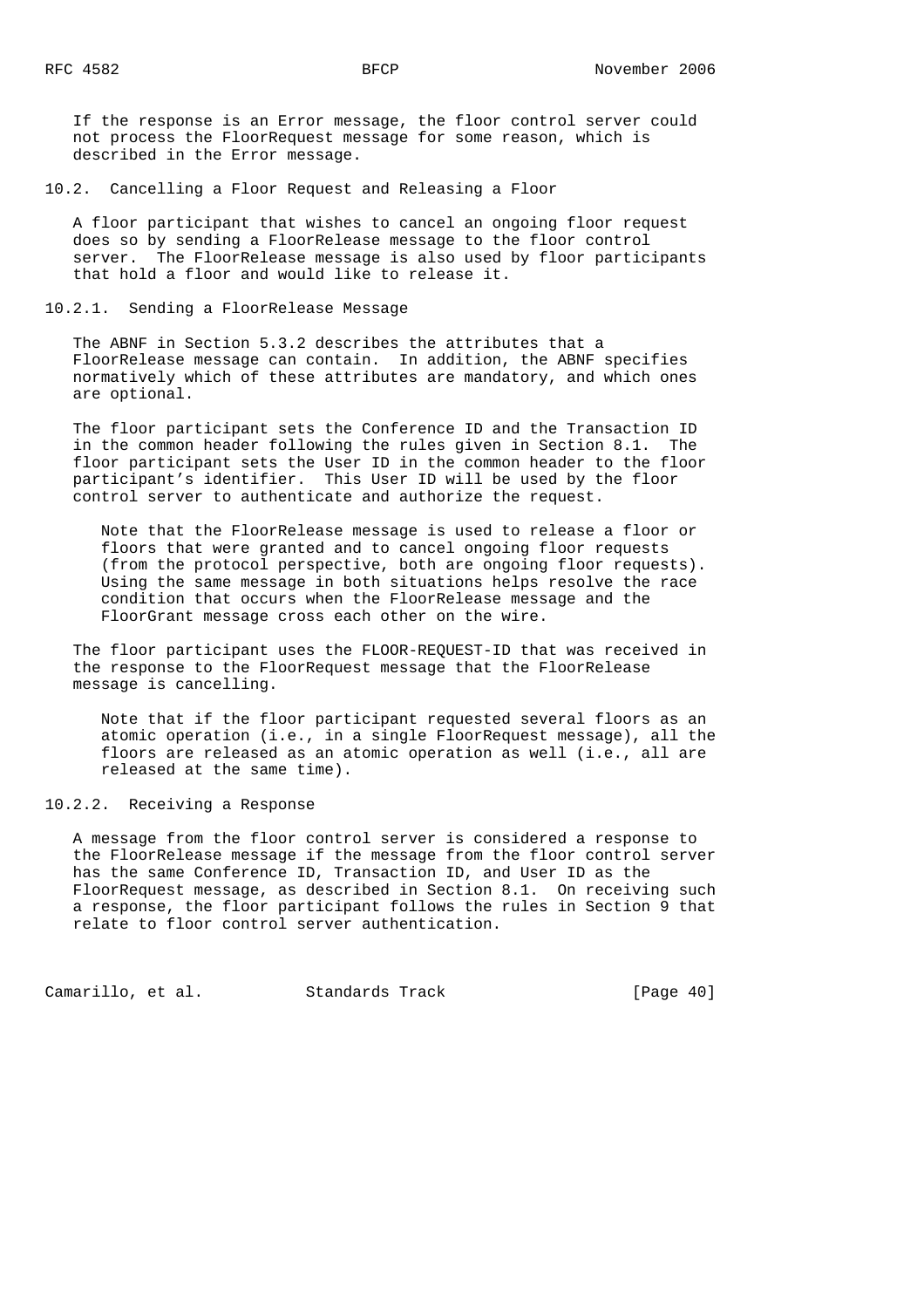If the response is a FloorRequestStatus message, the Request Status value in the OVERALL-REQUEST-STATUS attribute (within the FLOOR- REQUEST-INFORMATION grouped attribute) will be Cancelled or Released.

 If the response is an Error message, the floor control server could not process the FloorRequest message for some reason, which is described in the Error message.

 It is possible that the FloorRelease message crosses on the wire with a FloorRequestStatus message from the server with a Request Status different from Cancelled or Released. In any case, such a FloorRequestStatus message will not be a response to the FloorRelease message, as its Transaction ID will not match that of the FloorRelease.

### 11. Chair Operations

 This section specifies how floor chairs can instruct the floor control server to grant or revoke a floor using the protocol elements described in earlier sections.

 Floor chairs that wish to send instructions to a floor control server do so by sending a ChairAction message.

#### 11.1. Sending a ChairAction Message

 The ABNF in Section 5.3.9 describes the attributes that a ChairAction message can contain. In addition, the ABNF specifies normatively which of these attributes are mandatory, and which ones are optional.

 The floor chair sets the Conference ID and the Transaction ID in the common header following the rules given in Section 8.1. The floor chair sets the User ID in the common header to the floor participant's identifier. This User ID will be used by the floor control server to authenticate and authorize the request.

 The ChairAction message contains instructions that apply to one or more floors within a particular floor request. The floor or floors are identified by the FLOOR-REQUEST-STATUS attributes and the floor request is identified by the FLOOR-REQUEST-INFORMATION-HEADER, which are carried in the ChairAction message.

 For example, if a floor request consists of two floors that depend on different floor chairs, each floor chair will grant its floor within the floor request. Once both chairs have granted their floor, the floor control server will grant the floor request as a whole. On the other hand, if one of the floor chairs denies its floor, the floor

Camarillo, et al. Standards Track [Page 41]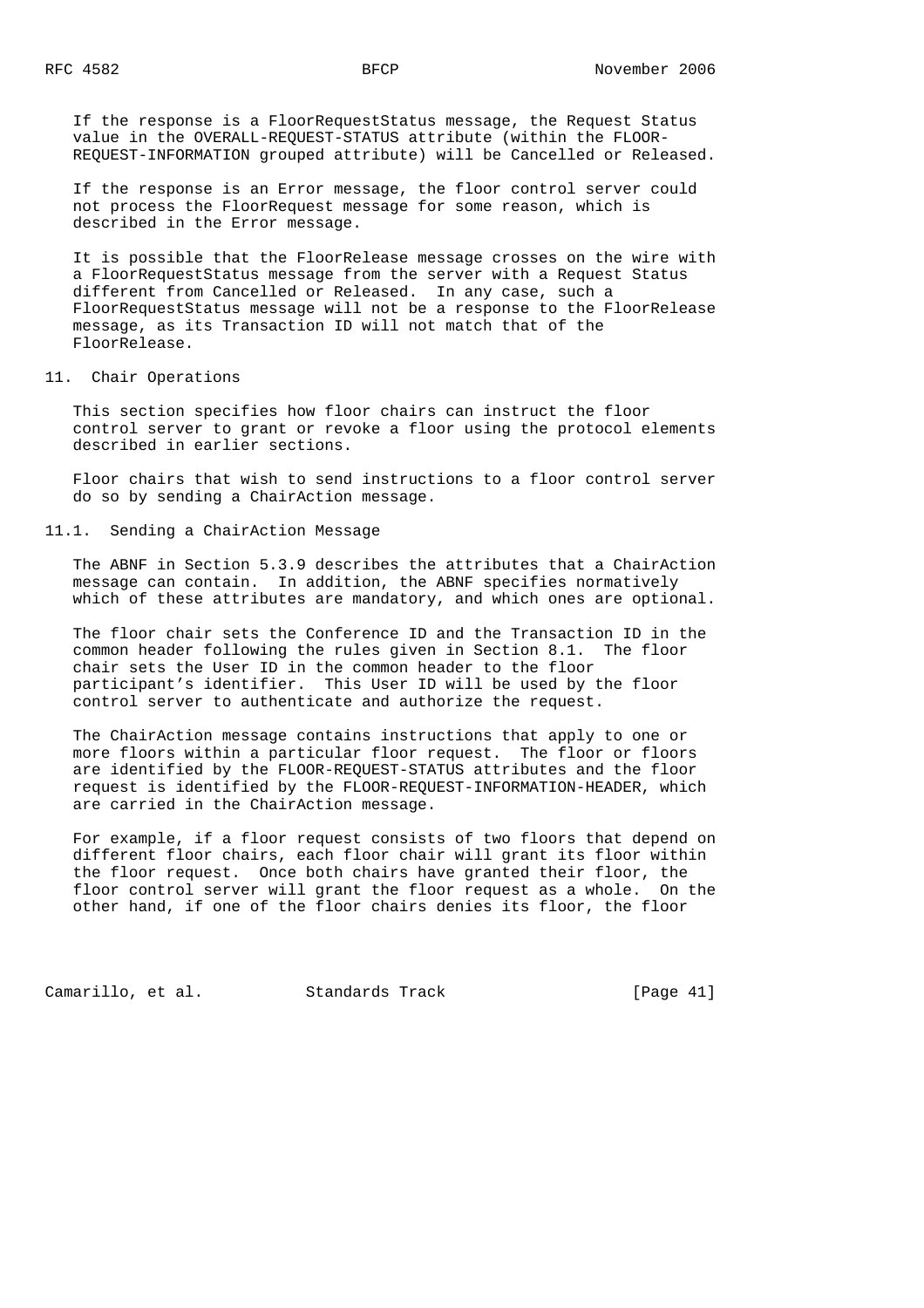control server will deny the floor request as a whole, regardless of the other floor chair's decision.

 The floor chair provides the new status of the floor request as it relates to a particular floor using a FLOOR-REQUEST-STATUS attribute. If the new status of the floor request is Accepted, the floor chair MAY use the Queue Position field to provide a queue position for the floor request. If the floor chair does not wish to provide a queue position, all the bits of the Queue Position field SHOULD be set to zero. The floor chair SHOULD use the Status Revoked to revoke a floor that was granted (i.e., Granted status) and SHOULD use the Status Denied to reject floor requests in any other status (e.g., Pending and Accepted).

 The floor chair MAY add an OVERALL-REQUEST-STATUS attribute to the ChairAction message to provide a new overall status for the floor request. If the new overall status of the floor request is Accepted, the floor chair MAY use the Queue Position field to provide a queue position for the floor request.

 Note that a particular floor control server may implement a different queue for each floor containing all the floor requests that relate to that particular floor, a general queue for all floor requests, or both. Also note that a floor request may involve several floors and that a ChairAction message may only deal with a subset of these floors (e.g., if a single floor chair is not authorized to manage all the floors). In this case, the floor control server will combine the instructions received from the different floor chairs in FLOOR-REQUEST-STATUS attributes to come up with the overall status of the floor request.

 Note that, while the action of a floor chair may communicate information in the OVERALL-REQUEST-STATUS attribute, the floor control server may override, modify, or ignore this field's content.

The floor chair may use STATUS-INFO attributes to state the reason why the floor or floors are being accepted, granted, or revoked. The Text in the STATUS-INFO attribute is intended for human consumption.

# 11.2. Receiving a Response

 A message from the floor control server is considered a response to the ChairAction message if the message from the server has the same Conference ID, Transaction ID, and User ID as the ChairAction message, as described in Section 8.1. On receiving such a response, the floor chair follows the rules in Section 9 that relate to floor control server authentication.

Camarillo, et al. Standards Track [Page 42]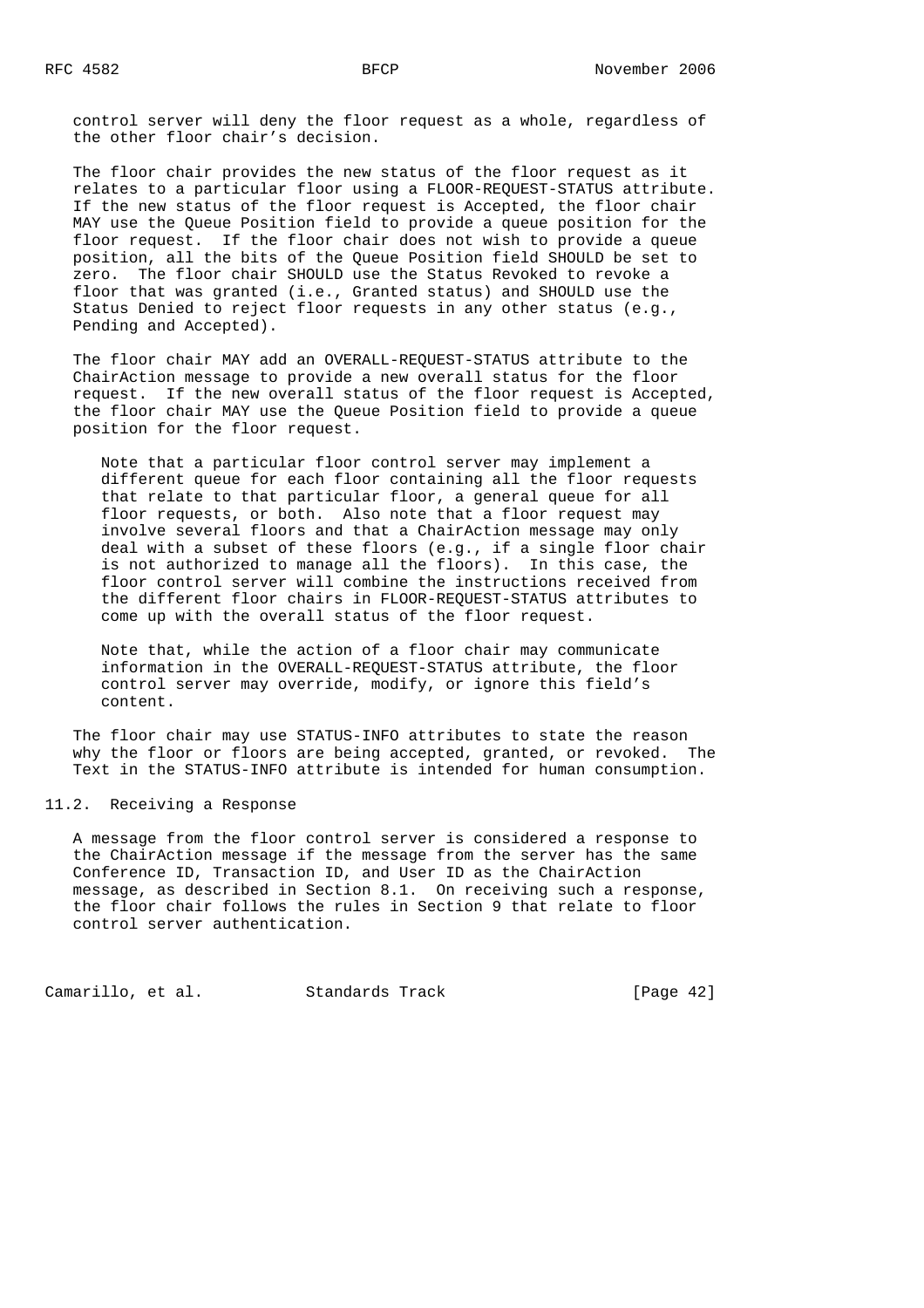A ChairActionAck message from the floor control server confirms that the floor control server has accepted the ChairAction message. An Error message indicates that the floor control server could not process the ChairAction message for some reason, which is described in the Error message.

### 12. General Client Operations

 This section specifies operations that can be performed by any client. That is, they are not specific to floor participants or floor chairs. They can be performed by both.

#### 12.1. Requesting Information about Floors

 A client can obtain information about the status of a floor or floors in different ways, which include using BFCP and using out-of-band mechanisms. Clients using BFCP to obtain such information use the procedures described in this section.

 Clients request information about the status of one or several floors by sending a FloorQuery message to the floor control server.

# 12.1.1. Sending a FloorQuery Message

 The ABNF in Section 5.3.7 describes the attributes that a FloorQuery message can contain. In addition, the ABNF specifies normatively which of these attributes are mandatory, and which ones are optional.

 The client sets the Conference ID and the Transaction ID in the common header following the rules given in Section 8.1. The client sets the User ID in the common header to the client's identifier. This User ID will be used by the floor control server to authenticate and authorize the request.

 The client inserts in the message all the Floor IDs it wants to receive information about. The floor control server will send periodic information about all of these floors. If the client does not want to receive information about a particular floor any longer, it sends a new FloorQuery message removing the FLOOR-ID of this floor. If the client does not want to receive information about any floor any longer, it sends a FloorQuery message with no FLOOR-ID attribute.

### 12.1.2. Receiving a Response

 A message from the floor control server is considered a response to the FloorQuery message if the message from the floor control server has the same Conference ID, Transaction ID, and User ID as the

Camarillo, et al. Standards Track [Page 43]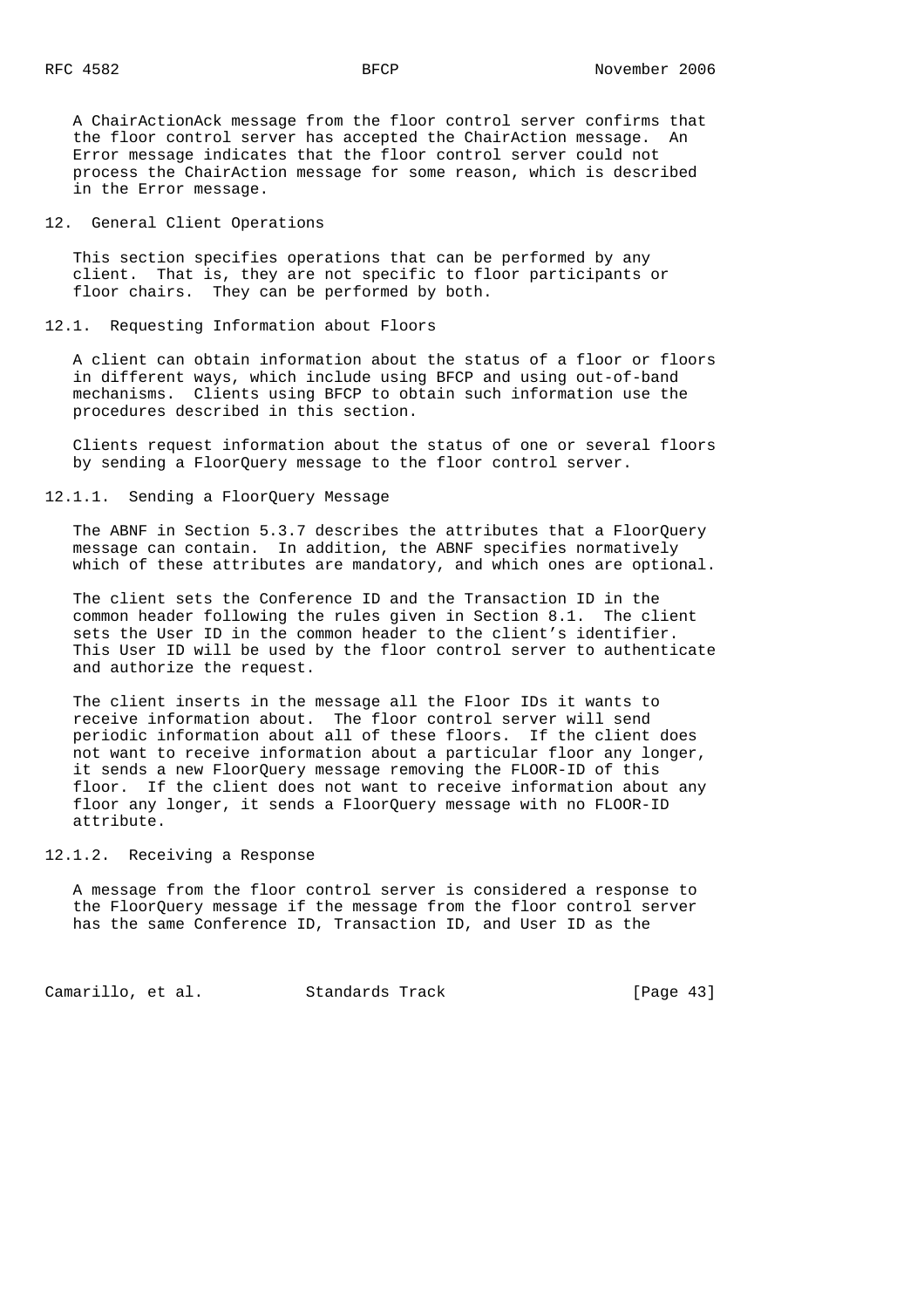FloorRequest message, as described in Section 8.1. On receiving such a response, the client follows the rules in Section 9 that relate to floor control server authentication.

 On reception of the FloorQuery message, the floor control server will respond with a FloorStatus message or with an Error message. If the response is a FloorStatus message, it will contain information about one of the floors the client requested information about. If the client did not include any FLOOR-ID attribute in its FloorQuery message (i.e., the client does not want to receive information about any floor any longer), the FloorStatus message from the floor control server will not include any FLOOR-ID attribute either.

 FloorStatus messages that carry information about a floor contain a FLOOR-ID attribute that identifies the floor. After this attribute, FloorStatus messages contain information about existing (one or more) floor requests that relate to that floor. The information about each particular floor request is encoded in a FLOOR-REQUEST-INFORMATION attribute. This grouped attribute carries a Floor Request ID that identifies the floor request, followed by a set of attributes that provide information about the floor request.

 After the first FloorStatus, the floor control server will continue sending FloorStatus messages, periodically informing the client about changes on the floors the client requested information about.

12.2. Requesting Information about Floor Requests

 A client can obtain information about the status of one or several floor requests in different ways, which include using BFCP and using out-of-band mechanisms. Clients using BFCP to obtain such information use the procedures described in this section.

 Clients request information about the current status of a floor request by sending a FloorRequestQuery message to the floor control server.

 Requesting information about a particular floor request is useful in a number of situations. For example, on reception of a FloorRequest message, a floor control server may choose to return FloorRequestStatus messages only when the floor request changes its state (e.g., from Accepted to Granted), but not when the floor request advances in its queue. In this situation, if the user requests it, the floor participant can use a FloorRequestQuery message to poll the floor control server for the status of the floor request.

Camarillo, et al. Standards Track [Page 44]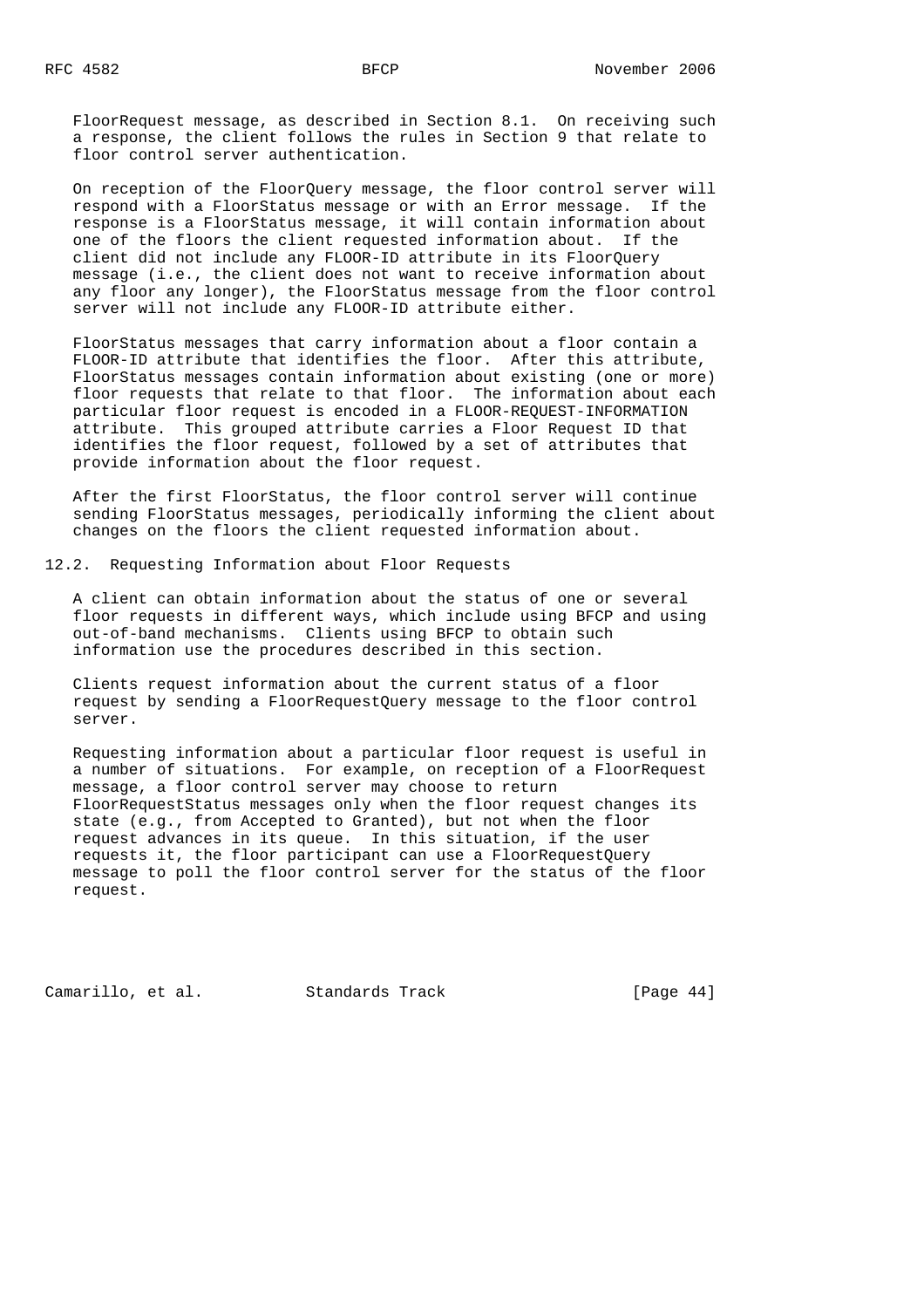### 12.2.1. Sending a FloorRequestQuery Message

 The ABNF in Section 5.3.3 describes the attributes that a FloorRequestQuery message can contain. In addition, the ABNF specifies normatively which of these attributes are mandatory, and which ones are optional.

 The client sets the Conference ID and the Transaction ID in the common header following the rules given in Section 8.1. The client sets the User ID in the common header to the client's identifier. This User ID will be used by the floor control server to authenticate and authorize the request.

 The client must insert a FLOOR-REQUEST-ID attribute that identifies the floor request at the floor control server.

## 12.2.2. Receiving a Response

 A message from the floor control server is considered a response to the FloorRequestQuery message if the message from the floor control server has the same Conference ID, Transaction ID, and User ID as the FloorRequestQuery message, as described in Section 8.1. On receiving such a response, the client follows the rules in Section 9 that relate to floor control server authentication.

 If the response is a FloorRequestStatus message, the client obtains information about the status of the FloorRequest the client requested information about in a FLOOR-REQUEST-INFORMATION attribute.

 If the response is an Error message, the floor control server could not process the FloorRequestQuery message for some reason, which is described in the Error message.

### 12.3. Requesting Information about a User

 A client can obtain information about a participant and the floor requests related to this participant in different ways, which include using BFCP and using out-of-band mechanisms. Clients using BFCP to obtain such information use the procedures described in this section.

 Clients request information about a participant and the floor requests related to this participant by sending a UserQuery message to the floor control server.

 This functionality may be useful for floor chairs or floor participants interested in the display name and the URI of a particular floor participant. In addition, a floor participant may find it useful to request information about itself. For example, a

Camarillo, et al. Standards Track [Page 45]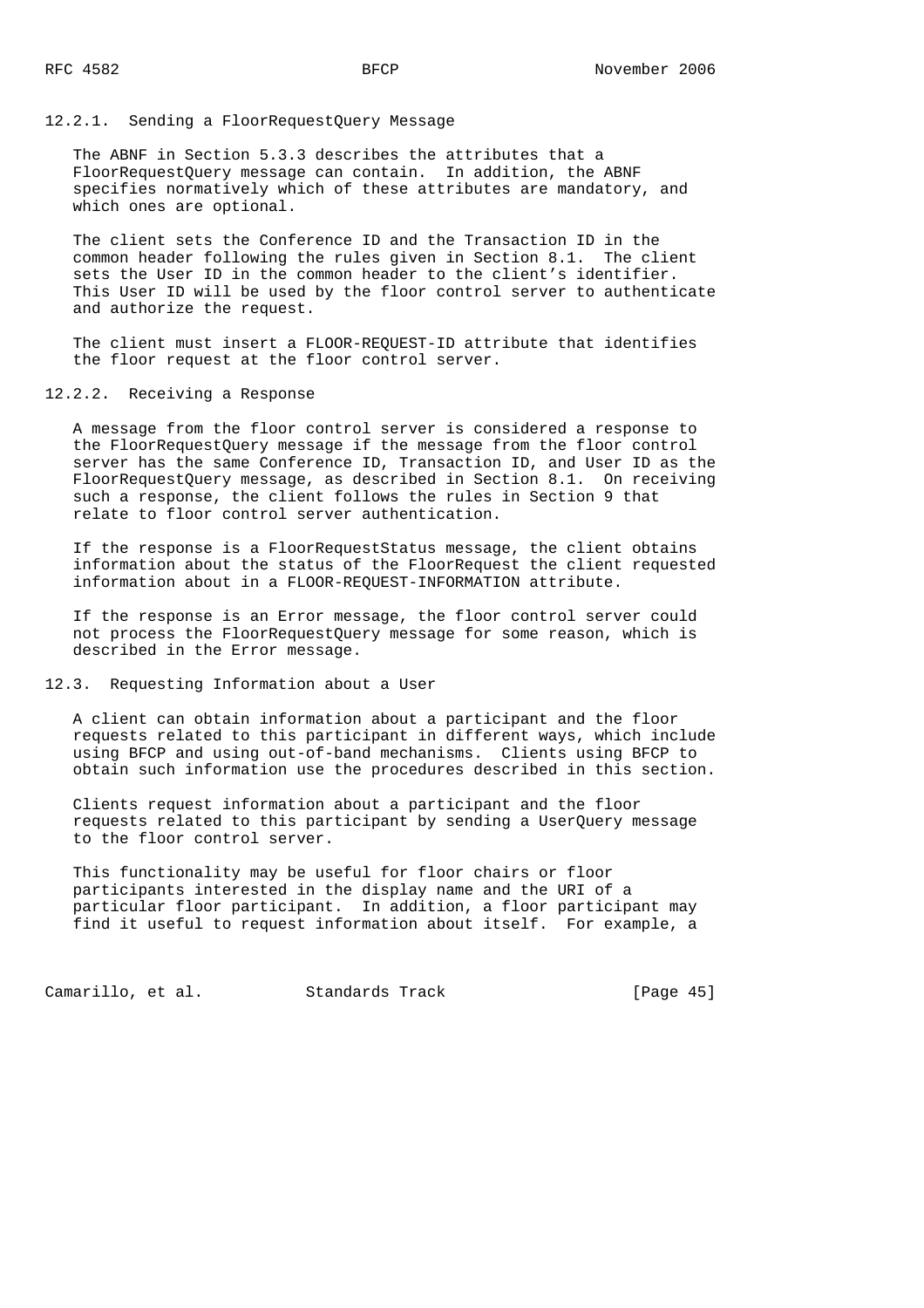floor participant, after experiencing connectivity problems (e.g., its TCP connection with the floor control server was down for a while and eventually was re-established), may need to request information about all the floor requests associated to itself that still exist.

12.3.1. Sending a UserQuery Message

 The ABNF in Section 5.3.5 describes the attributes that a UserQuery message can contain. In addition, the ABNF specifies normatively which of these attributes are mandatory, and which ones are optional.

 The client sets the Conference ID and the Transaction ID in the common header following the rules given in Section 8.1. The client sets the User ID in the common header to the client's identifier. This User ID will be used by the floor control server to authenticate and authorize the request.

 If the floor participant the client is requesting information about is not the client issuing the UserQuery message (which is identified by the User ID in the common header of the message), the client MUST insert a BENEFICIARY-ID attribute.

## 12.3.2. Receiving a Response

 A message from the floor control server is considered a response to the UserQuery message if the message from the floor control server has the same Conference ID, Transaction ID, and User ID as the UserQuery message, as described in Section 8.1. On receiving such a response, the client follows the rules in Section 9 that relate to floor control server authentication.

 If the response is a UserStatus message, the client obtains information about the floor participant in a BENEFICIARY-INFORMATION grouped attribute and about the status of the floor requests associated with the floor participant in FLOOR-REQUEST-INFORMATION attributes.

 If the response is an Error message, the floor control server could not process the UserQuery message for some reason, which is described in the Error message.

12.4. Obtaining the Capabilities of a Floor Control Server

 A client that wishes to obtain the capabilities of a floor control server does so by sending a Hello message to the floor control server.

Camarillo, et al. Standards Track [Page 46]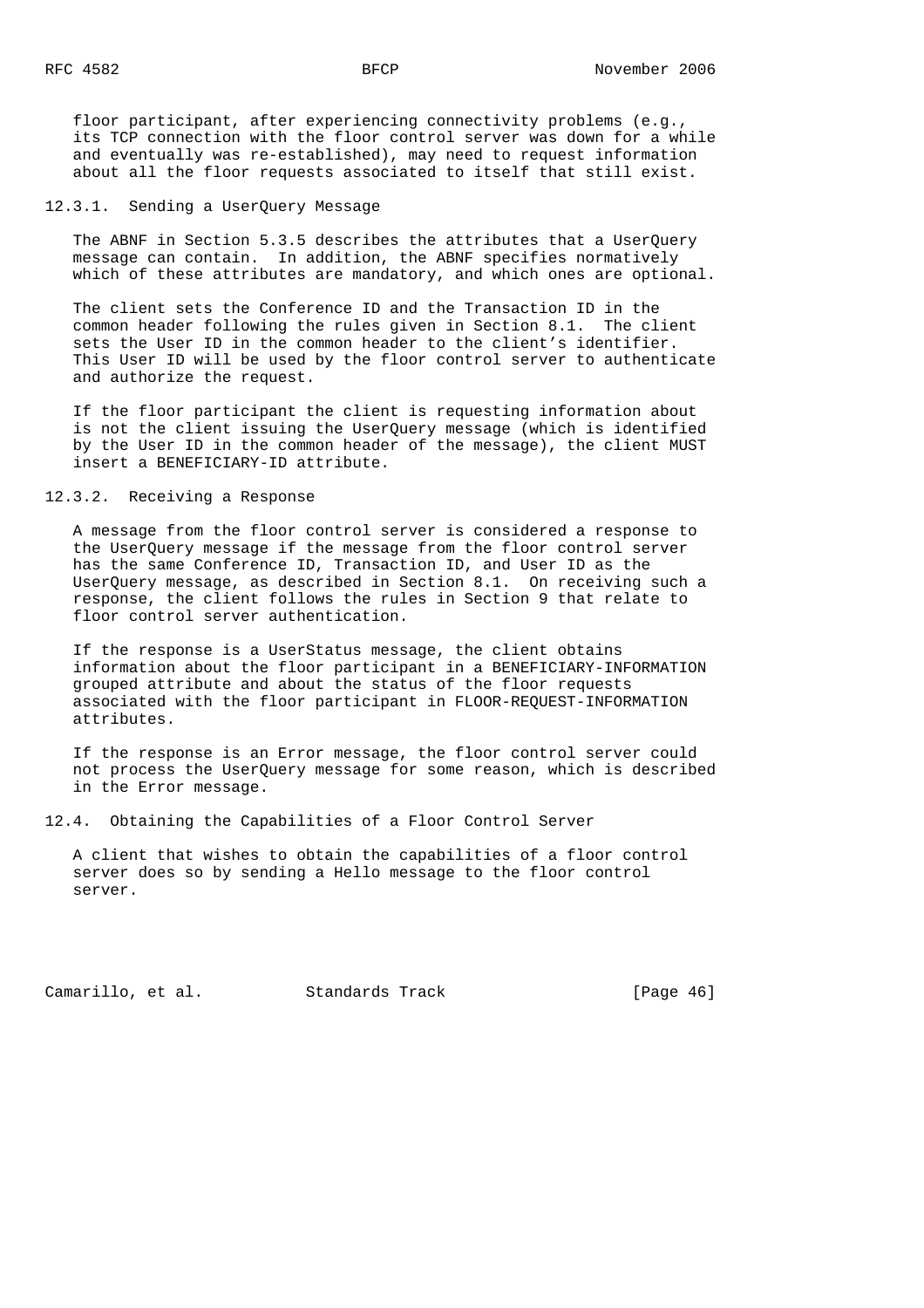### 12.4.1. Sending a Hello Message

 The ABNF in Section 5.3.11 describes the attributes that a Hello message can contain. In addition, the ABNF specifies normatively which of these attributes are mandatory, and which ones are optional.

 The client sets the Conference ID and the Transaction ID in the common header following the rules given in Section 8.1. The client sets the User ID in the common header to the client's identifier. This User ID will be used by the floor control server to authenticate and authorize the request.

### 12.4.2. Receiving Responses

 A message from the floor control server is considered a response to the Hello message by the client if the message from the floor control server has the same Conference ID, Transaction ID, and User ID as the Hello message, as described in Section 8.1. On receiving such a response, the client follows the rules in Section 9 that relate to floor control server authentication.

 If the response is a HelloAck message, the floor control server could process the Hello message successfully. The SUPPORTED-PRIMITVIES and SUPPORTED-ATTRIBUTES attributes indicate which primitives and attributes, respectively, are supported by the server.

 If the response is an Error message, the floor control server could not process the Hello message for some reason, which is described in the Error message.

13. Floor Control Server Operations

 This section specifies how floor control servers can perform different operations, such as granting a floor, using the protocol elements described in earlier sections.

 On reception of a message from a client, the floor control server MUST check whether the value of the Primitive is supported. If it does not, the floor control server SHOULD send an Error message, as described in Section 13.8, with Error code 3 (Unknown Primitive).

 On reception of a message from a client, the floor control server MUST check whether the value of the Conference ID matched an existing conference. If it does not, the floor control server SHOULD send an Error message, as described in Section 13.8, with Error code 1 (Conference does not Exist).

Camarillo, et al. Standards Track [Page 47]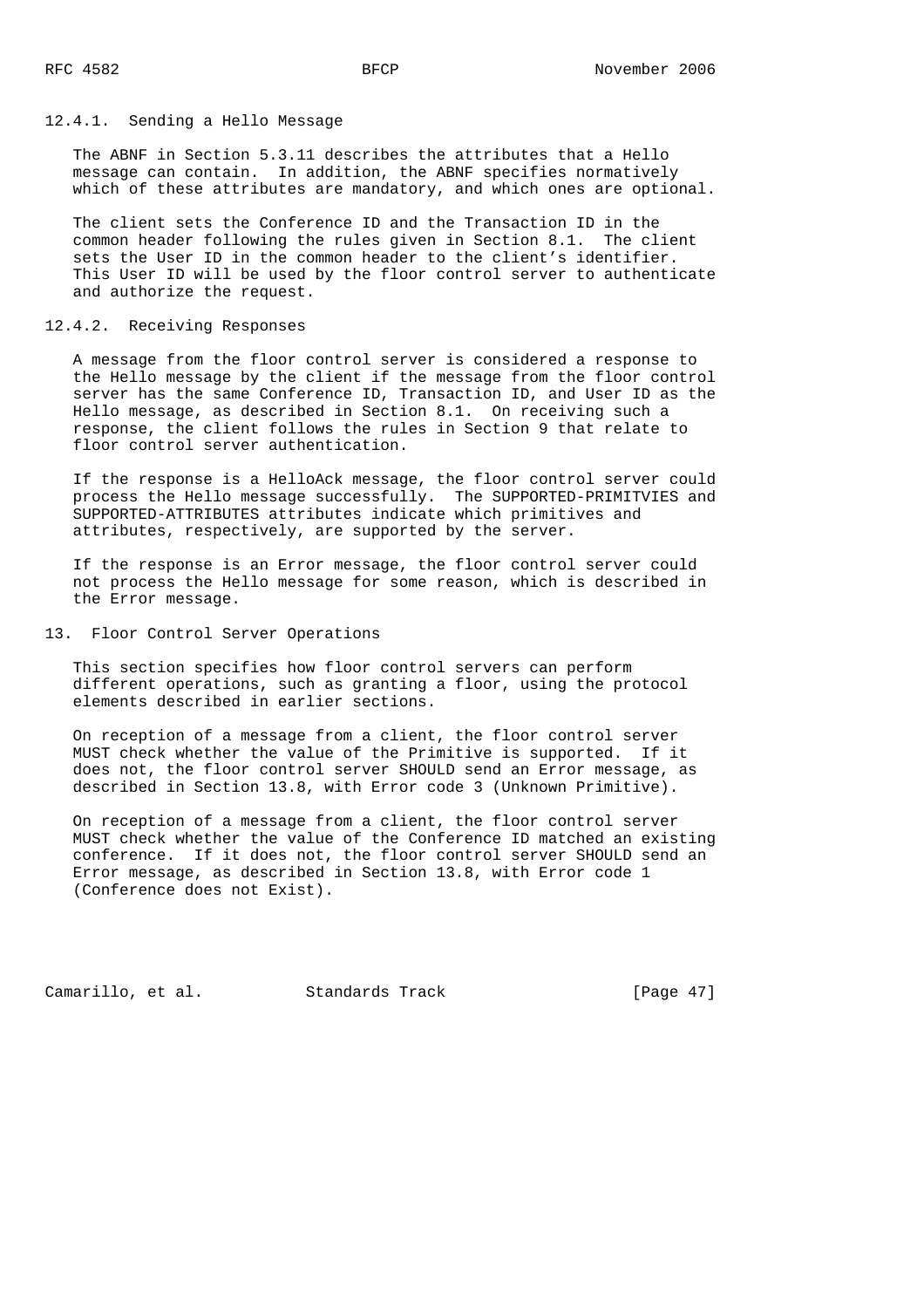On reception of a message from a client, the floor control server follows the rules in Section 9 that relate to the authentication of the message.

 On reception of a message from a client, the floor control server MUST check whether it understands all the mandatory ('M' bit set) attributes in the message. If the floor control server does not understand all of them, the floor control server SHOULD send an Error message, as described in Section 13.8, with Error code 2 (Authentication Failed). The Error message SHOULD list the attributes that were not understood.

### 13.1. Reception of a FloorRequest Message

 On reception of a FloorRequest message, the floor control server follows the rules in Section 9 that relate to client authentication and authorization. If while processing the FloorRequest message, the floor control server encounters an error, it SHOULD generate an Error response following the procedures described in Section 13.8.

 BFCP allows floor participants to have several ongoing floor requests for the same floor (e.g., the same floor participant can occupy more than one position in a queue at the same time). A floor control server that only supports a certain number of ongoing floor requests per floor participant (e.g., one) can use Error Code 8 (You have Already Reached the Maximum Number of Ongoing Floor Requests for this Floor) to inform the floor participant.

# 13.1.1. Generating the First FloorRequestStatus Message

The successful processing of a FloorRequest message by a floor control server involves generating one or several FloorRequestStatus messages, the first of which SHOULD be generated as soon as possible. If the floor control server cannot accept, grant, or deny the floor request right away (e.g., a decision from a chair is needed), it SHOULD use a Request Status value of Pending in the OVERALL-REQUEST- STATUS attribute (within the FLOOR-REQUEST-INFORMATION grouped attribute) of the first FloorRequestStatus message it generates.

 The policy that a floor control server follows to grant or deny floors is outside the scope of this document. A given floor control server may perform these decisions automatically while another may contact a human acting as a chair every time a decision needs to be made.

 The floor control server MUST copy the Conference ID, the Transaction ID, and the User ID from the FloorRequest into the

Camarillo, et al. Standards Track [Page 48]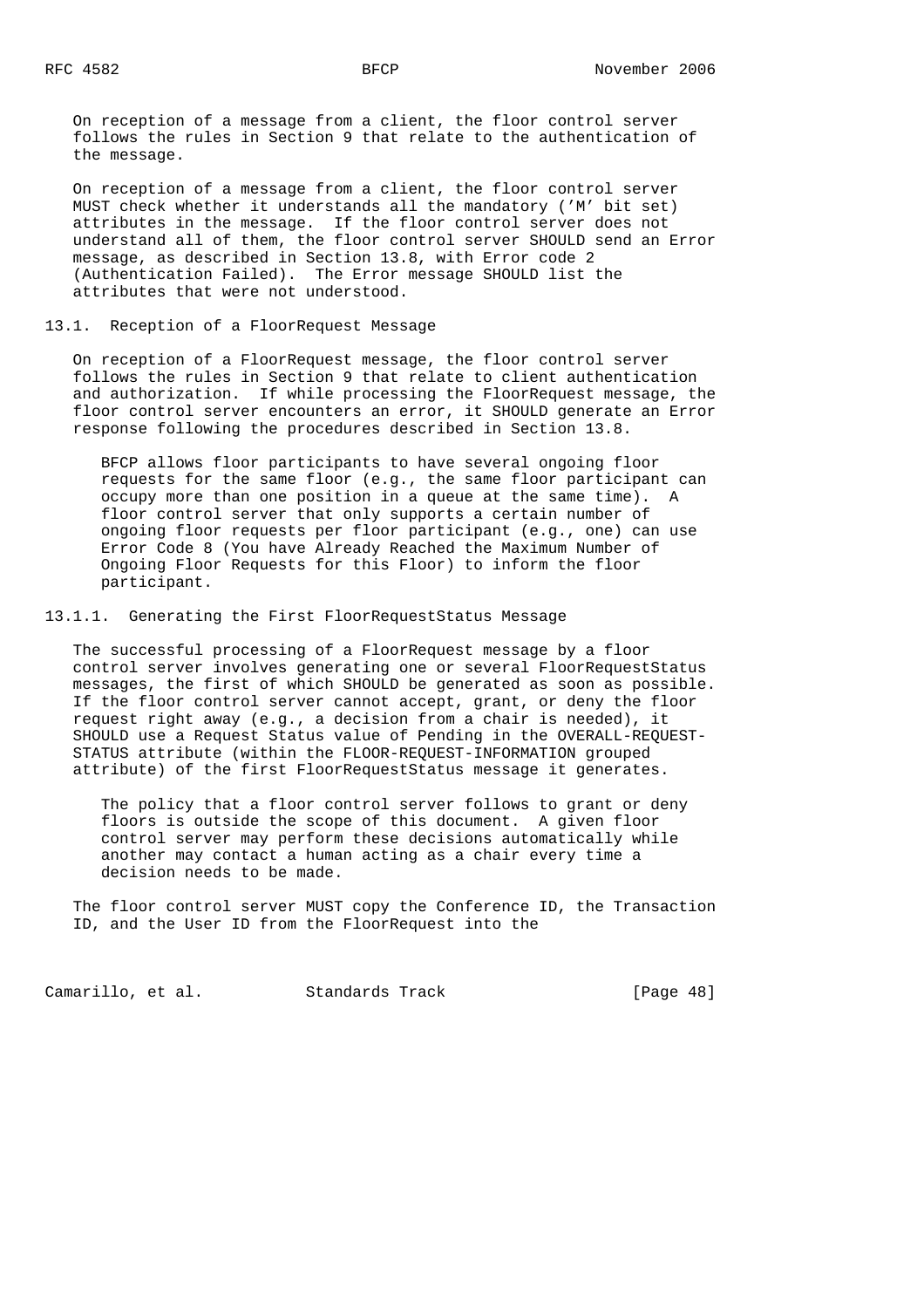FloorRequestStatus, as described in Section 8.2. Additionally, the floor control server MUST add a FLOOR-REQUEST-INFORMATION grouped attribute to the FloorRequestStatus. The attributes contained in this grouped attribute carry information about the floor request.

 The floor control server MUST assign an identifier that is unique within the conference to this floor request, and MUST insert it in the Floor Request ID field of the FLOOR-REQUEST-INFORMATION attribute. This identifier will be used by the floor participant (or by a chair or chairs) to refer to this specific floor request in the future.

 The floor control server MUST copy the Floor IDs in the FLOOR-ID attributes of the FloorRequest into the FLOOR-REQUEST-STATUS attributes in the FLOOR-REQUEST-INFORMATION grouped attribute. These Floor IDs identify the floors being requested (i.e., the floors associated with this particular floor request).

 The floor control server SHOULD copy (if present) the contents of the BENEFICIARY-ID attribute from the FloorRequest into a BENEFICIARY-INFORMATION attribute inside the FLOOR-REQUEST-INFORMATION grouped attribute. Additionally, the floor control server MAY provide the display name and the URI of the beneficiary in this BENEFICIARY-INFORMATION attribute.

 The floor control server MAY provide information about the requester of the floor in a REQUESTED-BY-INFORMATION attribute inside the FLOOR-REQUEST-INFORMATION grouped attribute.

 The floor control server MAY copy (if present) the PARTICIPANT- PROVIDED-INFO attribute from the FloorRequest into the FLOOR-REQUEST-INFORMATION grouped attribute.

 Note that this attribute carries the priority requested by the participant. The priority that the floor control server assigns to the floor request depends on the priority requested by the participant and the rights the participant has according to the policy of the conference. For example, a participant that is only allowed to use the Normal priority may request Highest priority for a floor request. In that case, the floor control server would ignore the priority requested by the participant.

 The floor control server MAY copy (if present) the PARTICIPANT-PROVIDED-INFO attribute from the FloorRequest into the FLOOR-REQUEST-INFORMATION grouped attribute.

Camarillo, et al. Standards Track [Page 49]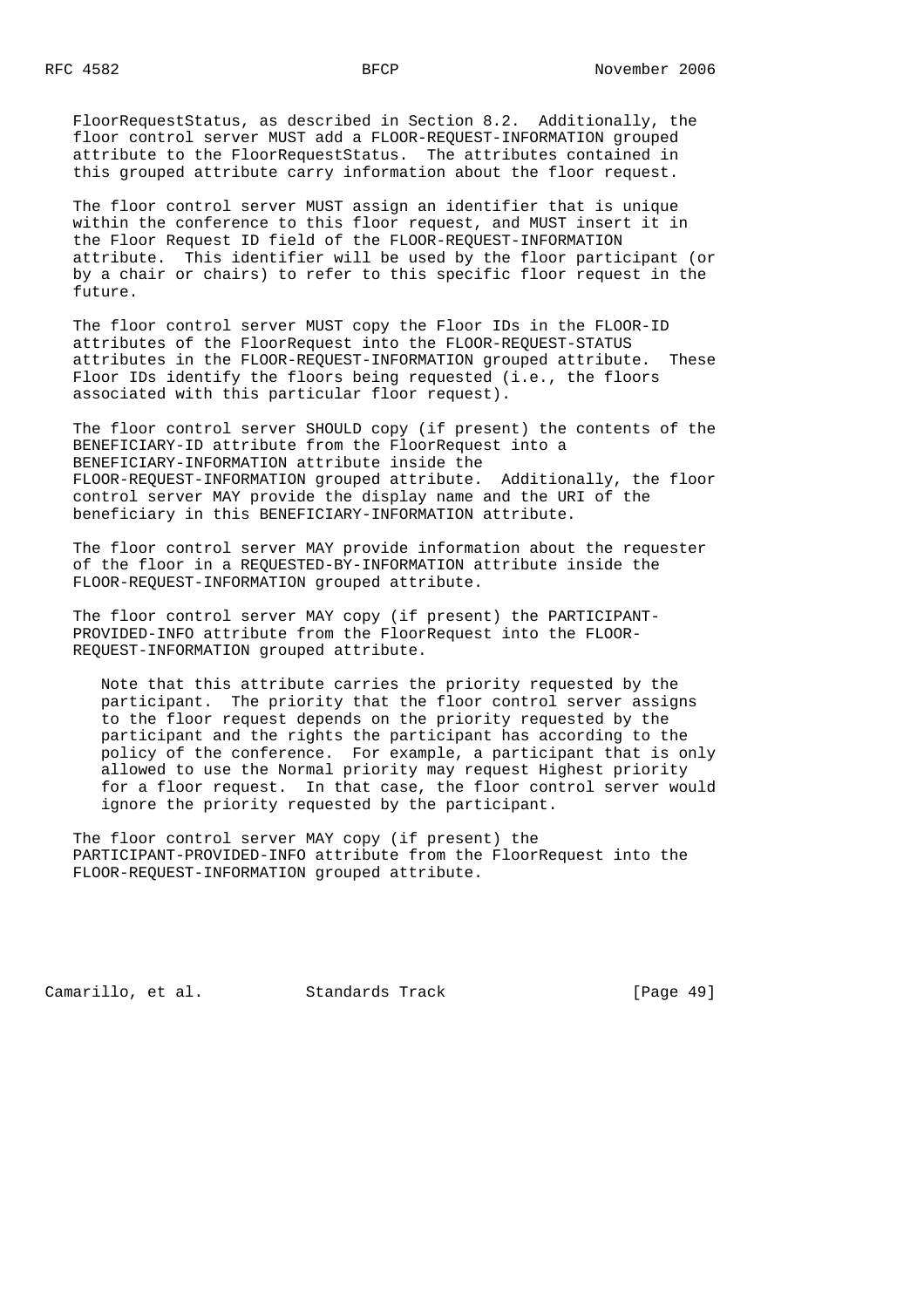13.1.2. Generation of Subsequent FloorRequestStatus Messages

 A floor request is considered to be ongoing as long as it is not in the Cancelled, Released, or Revoked states. If the OVERALL-REQUEST- STATUS attribute (inside the FLOOR-REQUEST-INFORMATION grouped attribute) of the first FloorRequestStatus message generated by the floor control server did not indicate any of these states, the floor control server will need to send subsequent FloorRequestStatus messages.

 When the status of the floor request changes, the floor control server SHOULD send new FloorRequestStatus messages with the appropriate Request Status. The floor control server MUST add a FLOOR-REQUEST-INFORMATION attribute with a Floor Request ID equal to the one sent in the first FloorRequestStatus message to any new FloorRequestStatus related to the same floor request. (The Floor Request ID identifies the floor request to which the FloorRequestStatus applies.)

 The floor control server MUST set the Transaction ID of subsequent FloorRequestStatus messages to 0.

 The rate at which the floor control server sends FloorRequestStatus messages is a matter of local policy. A floor control server may choose to send a new FloorRequestStatus message every time the floor request moves in the floor request queue, while another may choose only to send a new FloorRequestStatus message when the floor request is Granted or Denied.

 The floor control server may add a STATUS-INFO attribute to any of the FloorRequestStatus messages it generates to provide extra information about its decisions regarding the floor request (e.g., why it was denied).

 Floor participants and floor chairs may request to be informed about the status of a floor following the procedures in Section 12.1. If the processing of a floor request changes the status of a floor (e.g., the floor request is granted and consequently the floor has a new holder), the floor control server needs to follow the procedures in Section 13.5 to inform the clients that have requested that information.

 The common header and the rest of the attributes are the same as in the first FloorRequestStatus message.

 The floor control server can discard the state information about a particular floor request when this reaches a status of Cancelled, Released, or Revoked.

Camarillo, et al. Standards Track [Page 50]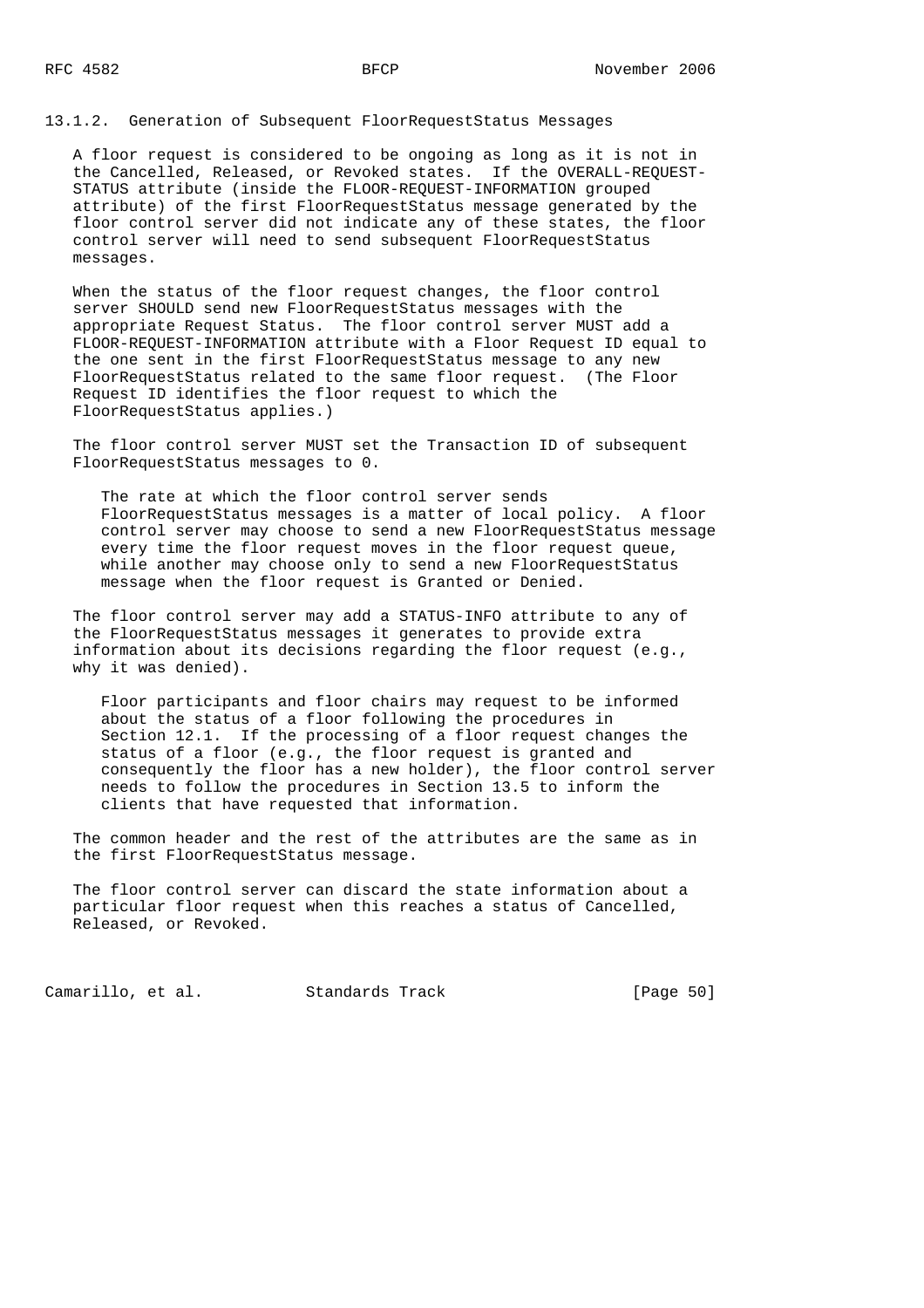13.2. Reception of a FloorRequestQuery Message

 On reception of a FloorRequestQuery message, the floor control server follows the rules in Section 9 that relate to client authentication and authorization. If while processing the FloorRequestQuery message, the floor control server encounters an error, it SHOULD generate an Error response following the procedures described in Section 13.8.

 The successful processing of a FloorRequestQuery message by a floor control server involves generating a FloorRequestStatus message, which SHOULD be generated as soon as possible.

 The floor control server MUST copy the Conference ID, the Transaction ID, and the User ID from the FloorRequestQuery message into the FloorRequestStatus message, as described in Section 8.2. Additionally, the floor control server MUST include information about the floor request in the FLOOR-REQUEST-INFORMATION grouped attribute to the FloorRequestStatus.

 The floor control server MUST copy the contents of the FLOOR-REQUEST-ID attribute from the FloorRequestQuery message into the Floor Request ID field of the FLOOR-REQUEST-INFORMATION attribute.

 The floor control server MUST add FLOOR-REQUEST-STATUS attributes to the FLOOR-REQUEST-INFORMATION grouped attribute identifying the floors being requested (i.e., the floors associated with the floor request identified by the FLOOR-REQUEST-ID attribute).

 The floor control server SHOULD add a BENEFICIARY-ID attribute to the FLOOR-REQUEST-INFORMATION grouped attribute identifying the beneficiary of the floor request. Additionally, the floor control server MAY provide the display name and the URI of the beneficiary in this BENEFICIARY-INFORMATION attribute.

 The floor control server MAY provide information about the requester of the floor in a REQUESTED-BY-INFORMATION attribute inside the FLOOR-REQUEST-INFORMATION grouped attribute.

 The floor control server MAY provide the reason why the floor participant requested the floor in a PARTICIPANT-PROVIDED-INFO.

 The floor control server MAY also add to the FLOOR-REQUEST-INFORMATION grouped attribute a PRIORITY attribute with the Priority value requested for the floor request and a STATUS-INFO attribute with extra information about the floor request.

Camarillo, et al. Standards Track [Page 51]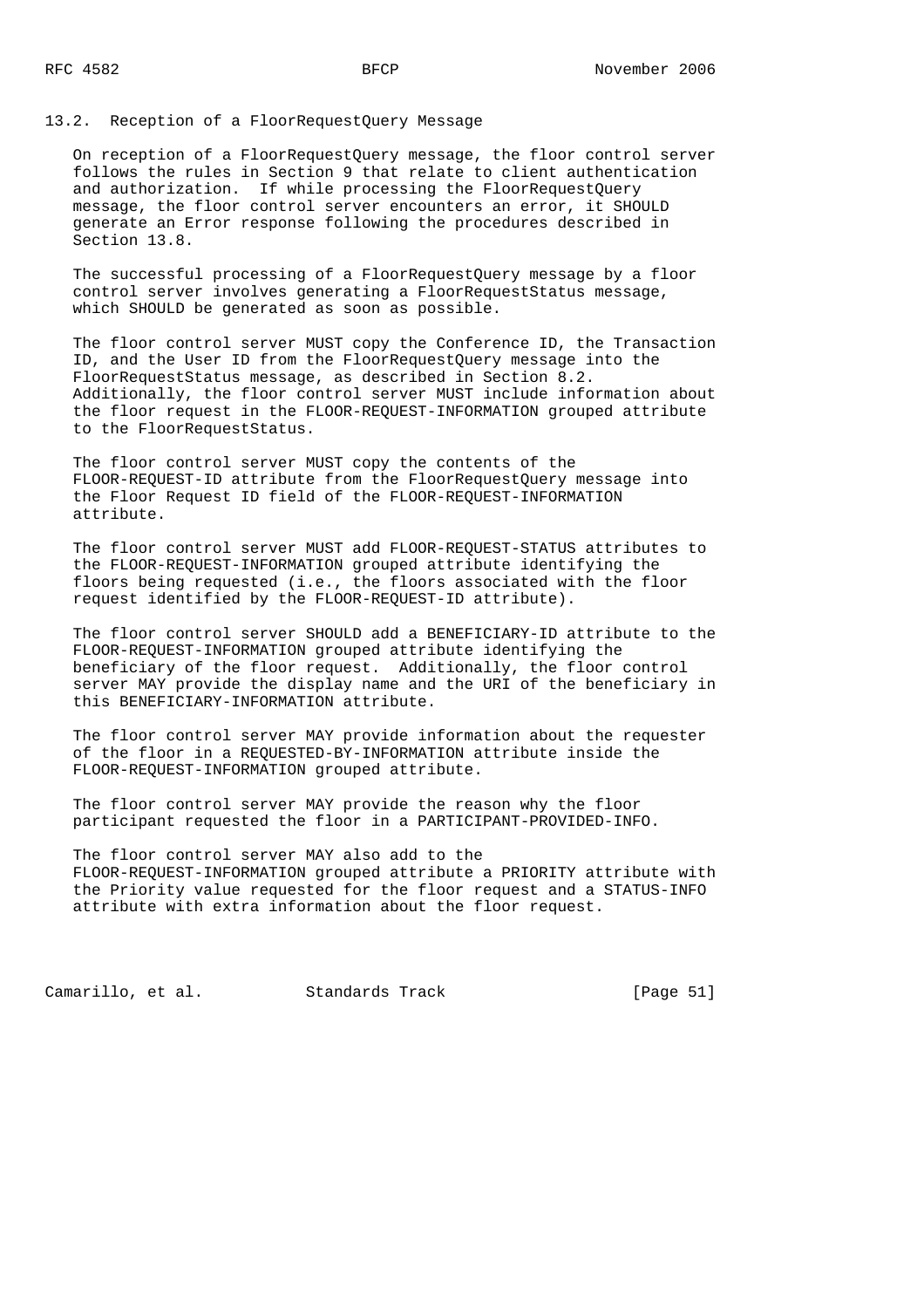The floor control server MUST add an OVERALL-REQUEST-STATUS attribute to the FLOOR-REQUEST-INFORMATION grouped attribute with the current status of the floor request. The floor control server MAY provide information about the status of the floor request as it relates to each of the floors being requested in the FLOOR-REQUEST-STATUS attributes.

# 13.3. Reception of a UserQuery Message

 On reception of a UserQuery message, the floor control server follows the rules in Section 9 that relate to client authentication and authorization. If while processing the UserQuery message, the floor control server encounters an error, it SHOULD generate an Error response following the procedures described in Section 13.8.

 The successful processing of a UserQuery message by a floor control server involves generating a UserStatus message, which SHOULD be generated as soon as possible.

 The floor control server MUST copy the Conference ID, the Transaction ID, and the User ID from the UserQuery message into the USerStatus message, as described in Section 8.2.

 The sender of the UserQuery message is requesting information about all the floor requests associated with a given participant (i.e., the floor requests where the participant is either the beneficiary or the requester). This participant is identified by a BENEFICIARY-ID attribute or, in the absence of a BENEFICIARY-ID attribute, by a the User ID in the common header of the UserQuery message.

 The floor control server MUST copy, if present, the contents of the BENEFICIARY-ID attribute from the UserQuery message into a BENEFICIARY-INFORMATION attribute in the UserStatus message. Additionally, the floor control server MAY provide the display name and the URI of the participant about which the UserStatus message provides information in this BENEFICIARY-INFORMATION attribute.

 The floor control server SHOULD add to the UserStatus message a FLOOR-REQUEST-INFORMATION grouped attribute for each floor request related to the participant about which the message provides information (i.e., the floor requests where the participant is either the beneficiary or the requester). For each FLOOR-REQUEST-INFORMATION attribute, the floor control server follows the following steps.

 The floor control server MUST identify the floor request the FLOOR-REQUEST-INFORMATION attribute applies to by filling the Floor Request ID field of the FLOOR-REQUEST-INFORMATION attribute.

Camarillo, et al. Standards Track [Page 52]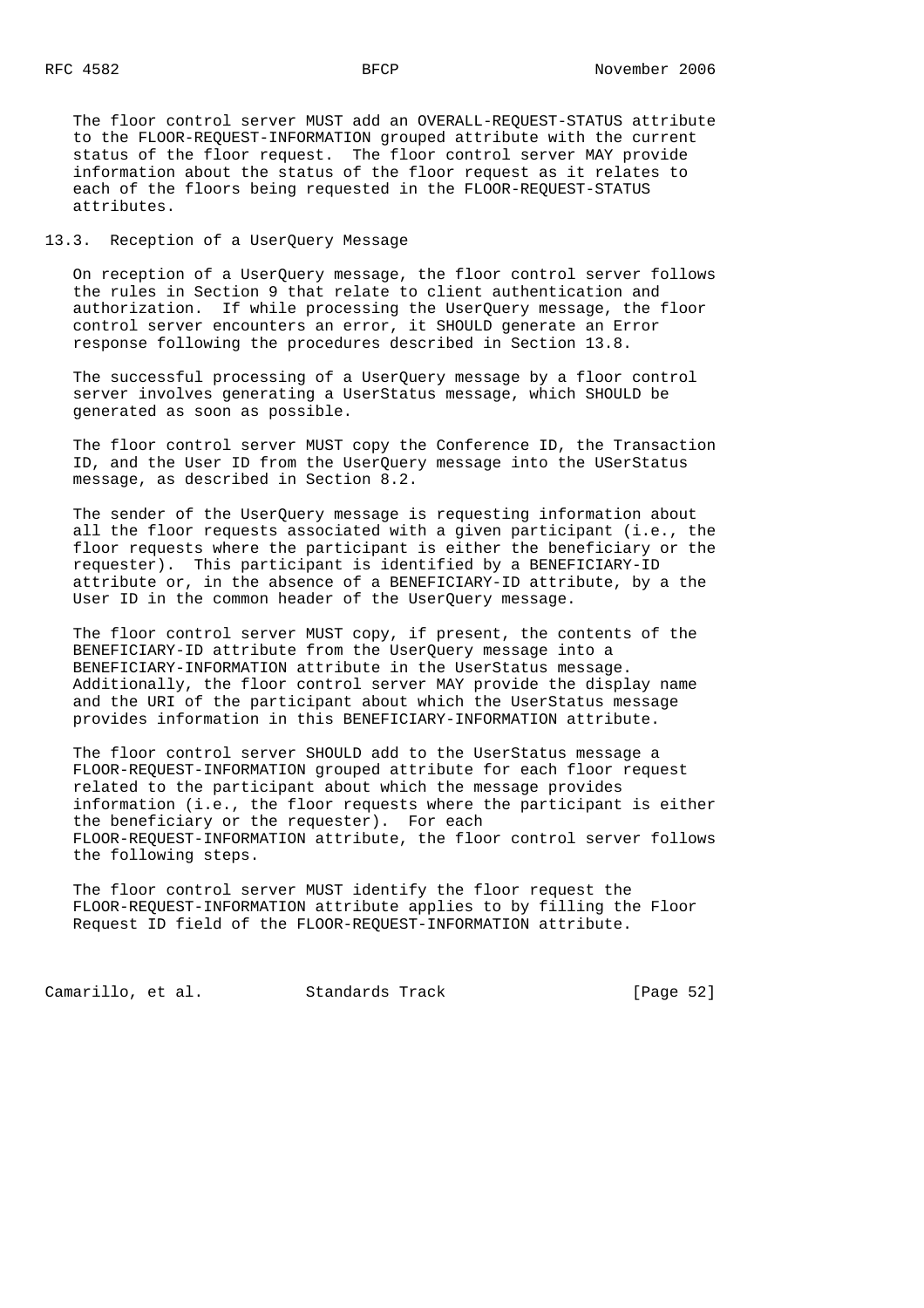The floor control server MUST add FLOOR-REQUEST-STATUS attributes to the FLOOR-REQUEST-INFORMATION grouped attribute identifying the floors being requested (i.e., the floors associated with the floor request identified by the FLOOR-REQUEST-ID attribute).

 The floor control server SHOULD add a BENEFICIARY-ID attribute to the FLOOR-REQUEST-INFORMATION grouped attribute identifying the beneficiary of the floor request. Additionally, the floor control server MAY provide the display name and the URI of the beneficiary in this BENEFICIARY-INFORMATION attribute.

 The floor control server MAY provide information about the requester of the floor in a REQUESTED-BY-INFORMATION attribute inside the FLOOR-REQUEST-INFORMATION grouped attribute.

 The floor control server MAY provide the reason why the floor participant requested the floor in a PARTICIPANT-PROVIDED-INFO.

 The floor control server MAY also add to the FLOOR-REQUEST- INFORMATION grouped attribute a PRIORITY attribute with the Priority value requested for the floor request.

 The floor control server MUST include the current status of the floor request in an OVERALL-REQUEST-STATUS attribute to the FLOOR-REQUEST- INFORMATION grouped attribute. The floor control server MAY add a STATUS-INFO attribute with extra information about the floor request.

 The floor control server MAY provide information about the status of the floor request as it relates to each of the floors being requested in the FLOOR-REQUEST-STATUS attributes.

13.4. Reception of a FloorRelease Message

 On reception of a FloorRelease message, the floor control server follows the rules in Section 9 that relate to client authentication and authorization. If while processing the FloorRelease message, the floor control server encounters an error, it SHOULD generate an Error response following the procedures described in Section 13.8.

 The successful processing of a FloorRelease message by a floor control server involves generating a FloorRequestStatus message, which SHOULD be generated as soon as possible.

 The floor control server MUST copy the Conference ID, the Transaction ID, and the User ID from the FloorRelease message into the FloorRequestStatus message, as described in Section 8.2.

Camarillo, et al. Standards Track [Page 53]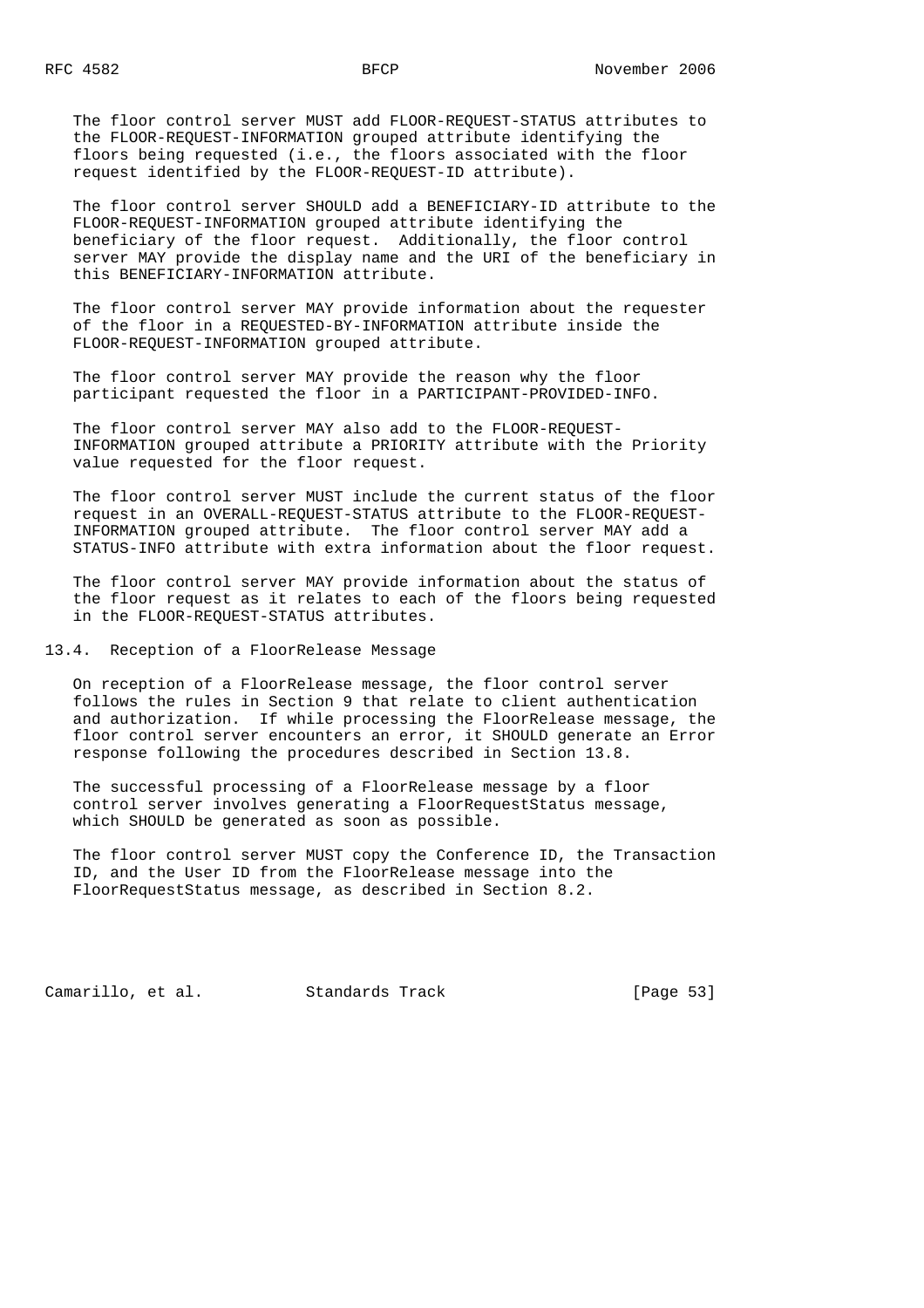The floor control server MUST add a FLOOR-REQUEST-INFORMATION grouped attribute to the FloorRequestStatus. The attributes contained in this grouped attribute carry information about the floor request.

 The FloorRelease message identifies the floor request it applies to using a FLOOR-REQUEST-ID. The floor control server MUST copy the contents of the FLOOR-REQUEST-ID attribute from the FloorRelease message into the Floor Request ID field of the FLOOR-REQUEST-INFORMATION attribute.

 The floor control server MUST identify the floors being requested (i.e., the floors associated with the floor request identified by the FLOOR-REQUEST-ID attribute) in FLOOR-REQUEST-STATUS attributes to the FLOOR-REQUEST-INFORMATION grouped attribute.

 The floor control server MUST add an OVERALL-REQUEST-STATUS attribute to the FLOOR-REQUEST-INFORMATION grouped attribute. The Request Status value SHOULD be Released, if the floor (or floors) had been previously granted, or Cancelled, if the floor (or floors) had not been previously granted. The floor control server MAY add a STATUS- INFO attribute with extra information about the floor request.

## 13.5. Reception of a FloorQuery Message

 On reception of a FloorQuery message, the floor control server follows the rules in Section 9 that relate to client authentication. If while processing the FloorRelease message, the floor control server encounters an error, it SHOULD generate an Error response following the procedures described in Section 13.8.

 A floor control server receiving a FloorQuery message from a client SHOULD keep this client informed about the status of the floors identified by FLOOR-ID attributes in the FloorQuery message. Floor Control Servers keep clients informed by using FloorStatus messages.

 An individual FloorStatus message carries information about a single floor. So, when a FloorQuery message requests information about more than one floor, the floor control server needs to send separate FloorStatus messages for different floors.

 The information FloorQuery messages carry may depend on the user requesting the information. For example, a chair may be able to receive information about pending requests, while a regular user may not be authorized to do so.

Camarillo, et al. Standards Track [Page 54]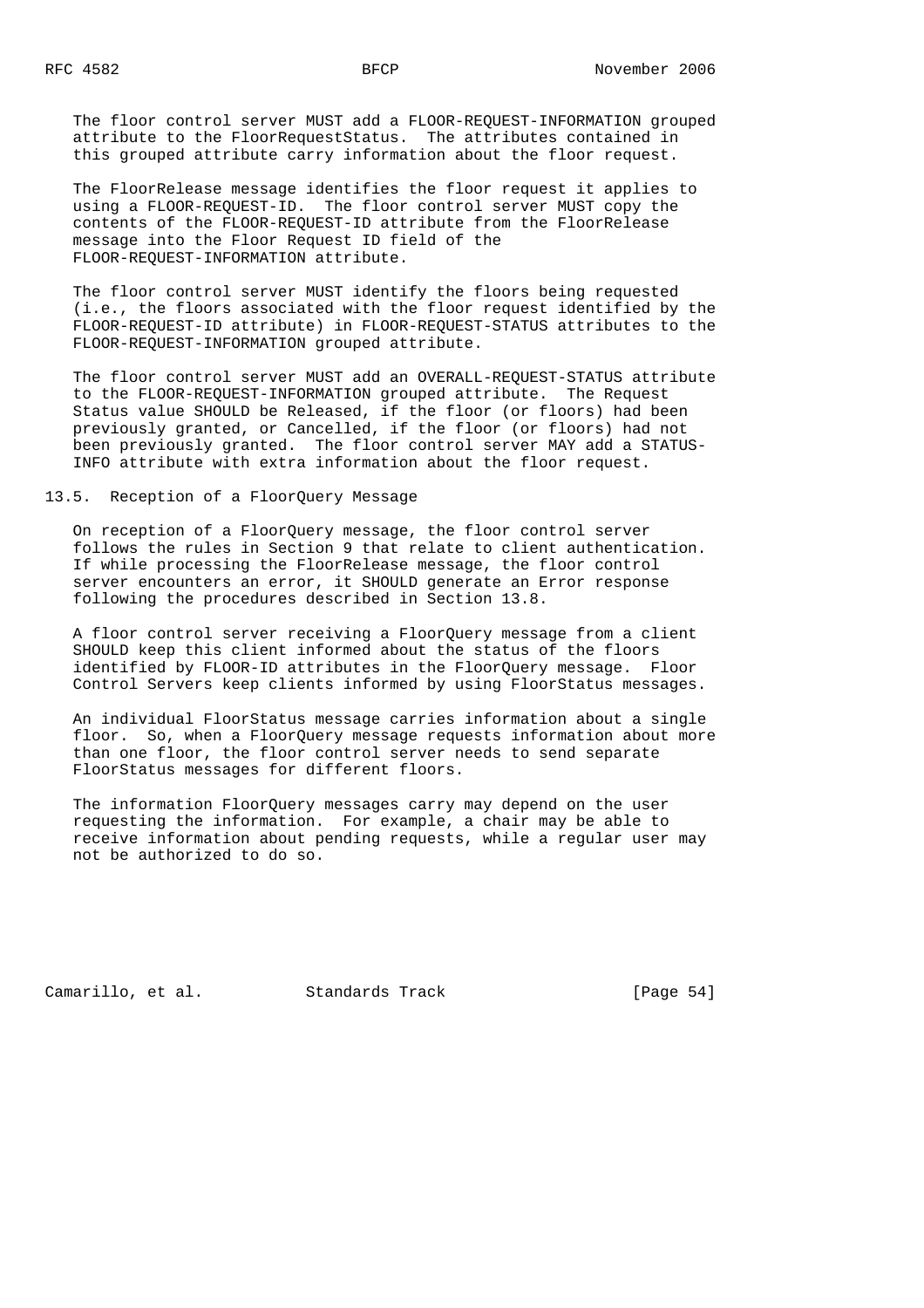13.5.1. Generation of the First FloorStatus Message

 The successful processing of a FloorQuery message by a floor control server involves generating one or several FloorStatus messages, the first of which SHOULD be generated as soon as possible.

 The floor control server MUST copy the Conference ID, the Transaction ID, and the User ID from the FloorQuery message into the FloorStatus message, as described in Section 8.2.

 If the FloorQuery message did not contain any FLOOR-ID attribute, the floor control server sends the FloorStatus message without adding any additional attribute and does not send any subsequent FloorStatus message to the floor participant.

 If the FloorQuery message contained one or more FLOOR-ID attributes, the floor control server chooses one from among them and adds this FLOOR-ID attribute to the FloorStatus message. The floor control server SHOULD add a FLOOR-REQUEST-INFORMATION grouped attribute for each floor request associated to the floor. Each FLOOR-REQUEST-INFORMATION grouped attribute contains a number of attributes that provide information about the floor request. For each FLOOR-REQUEST-INFORMATION attribute, the floor control server follows the following steps.

 The floor control server MUST identify the floor request the FLOOR-REQUEST-INFORMATION attribute applies to by filling the Floor Request ID field of the FLOOR-REQUEST-INFORMATION attribute.

 The floor control server MUST add FLOOR-REQUEST-STATUS attributes to the FLOOR-REQUEST-INFORMATION grouped attribute identifying the floors being requested (i.e., the floors associated with the floor request identified by the FLOOR-REQUEST-ID attribute).

 The floor control server SHOULD add a BENEFICIARY-ID attribute to the FLOOR-REQUEST-INFORMATION grouped attribute identifying the beneficiary of the floor request. Additionally, the floor control server MAY provide the display name and the URI of the beneficiary in this BENEFICIARY-INFORMATION attribute.

 The floor control server MAY provide information about the requester of the floor in a REQUESTED-BY-INFORMATION attribute inside the FLOOR-REQUEST-INFORMATION grouped attribute.

Camarillo, et al. Standards Track [Page 55]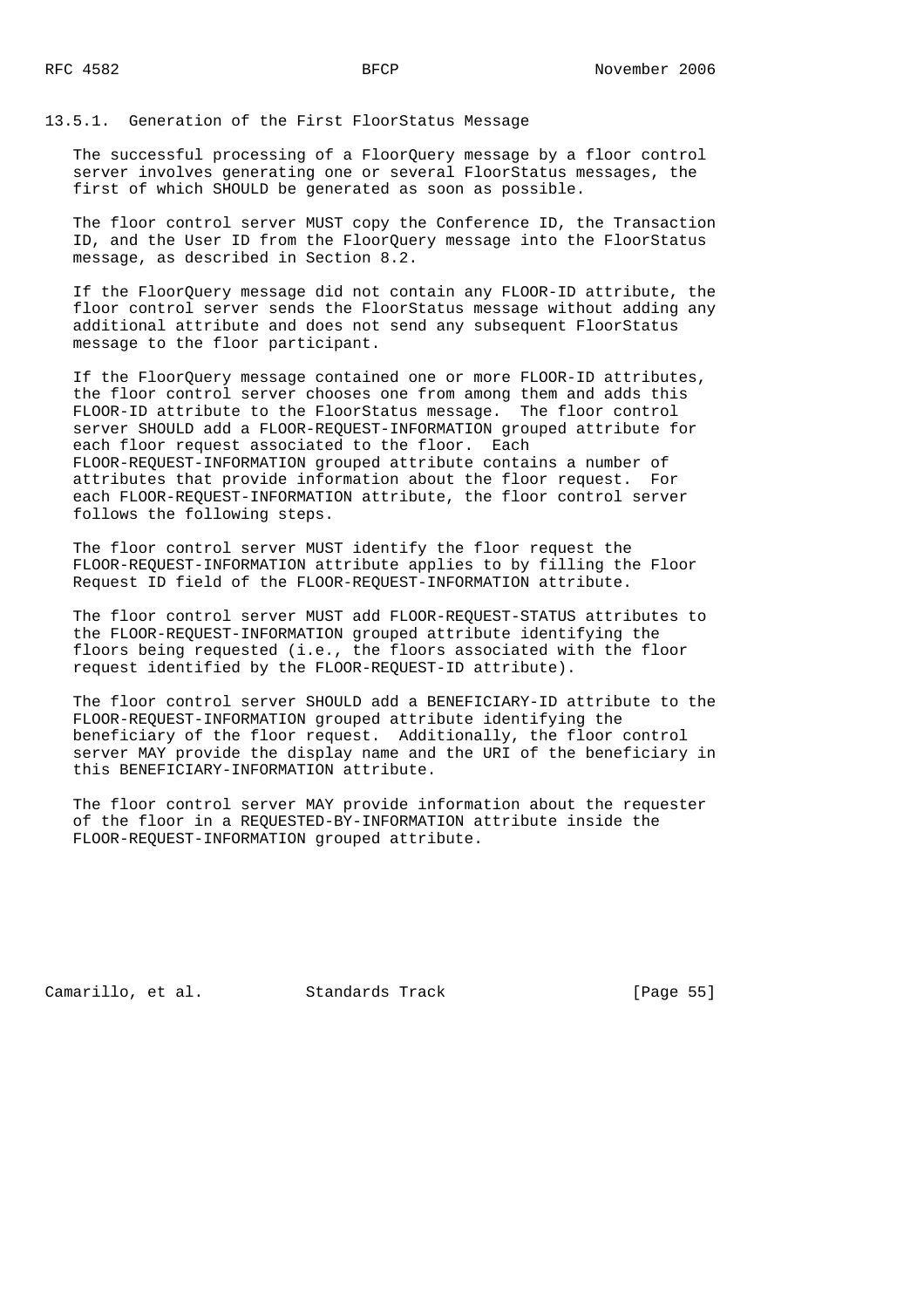The floor control server MAY provide the reason why the floor participant requested the floor in a PARTICIPANT-PROVIDED-INFO.

 The floor control server MAY also add to the FLOOR-REQUEST- INFORMATION grouped attribute a PRIORITY attribute with the Priority value requested for the floor request.

 The floor control server MUST add an OVERALL-REQUEST-STATUS attribute to the FLOOR-REQUEST-INFORMATION grouped attribute with the current status of the floor request. The floor control server MAY add a STATUS-INFO attribute with extra information about the floor request.

 The floor control server MAY provide information about the status of the floor request as it relates to each of the floors being requested in the FLOOR-REQUEST-STATUS attributes.

13.5.2. Generation of Subsequent FloorStatus Messages

 If the FloorQuery message carried more than one FLOOR-ID attribute, the floor control server SHOULD generate a FloorStatus message for each of them (except for the FLOOR-ID attribute chosen for the first FloorStatus message) as soon as possible. These FloorStatus messages are generated following the same rules as those for the first FloorStatus message (see Section 13.5.1), but their Transaction ID is 0.

 After generating these messages, the floor control server sends FloorStatus messages, periodically keeping the client informed about all the floors for which the client requested information. The Transaction ID of these messages MUST be 0.

The rate at which the floor control server sends FloorStatus messages is a matter of local policy. A floor control server may choose to send a new FloorStatus message every time a new floor request arrives, while another may choose to only send a new FloorStatus message when a new floor request is Granted.

### 13.6. Reception of a ChairAction Message

 On reception of a ChairAction message, the floor control server follows the rules in Section 9 that relate to client authentication and authorization. If while processing the ChairAction message, the floor control server encounters an error, it SHOULD generate an Error response following the procedures described in Section 13.8.

 The successful processing of a ChairAction message by a floor control server involves generating a ChairActionAck message, which SHOULD be generated as soon as possible.

Camarillo, et al. Standards Track [Page 56]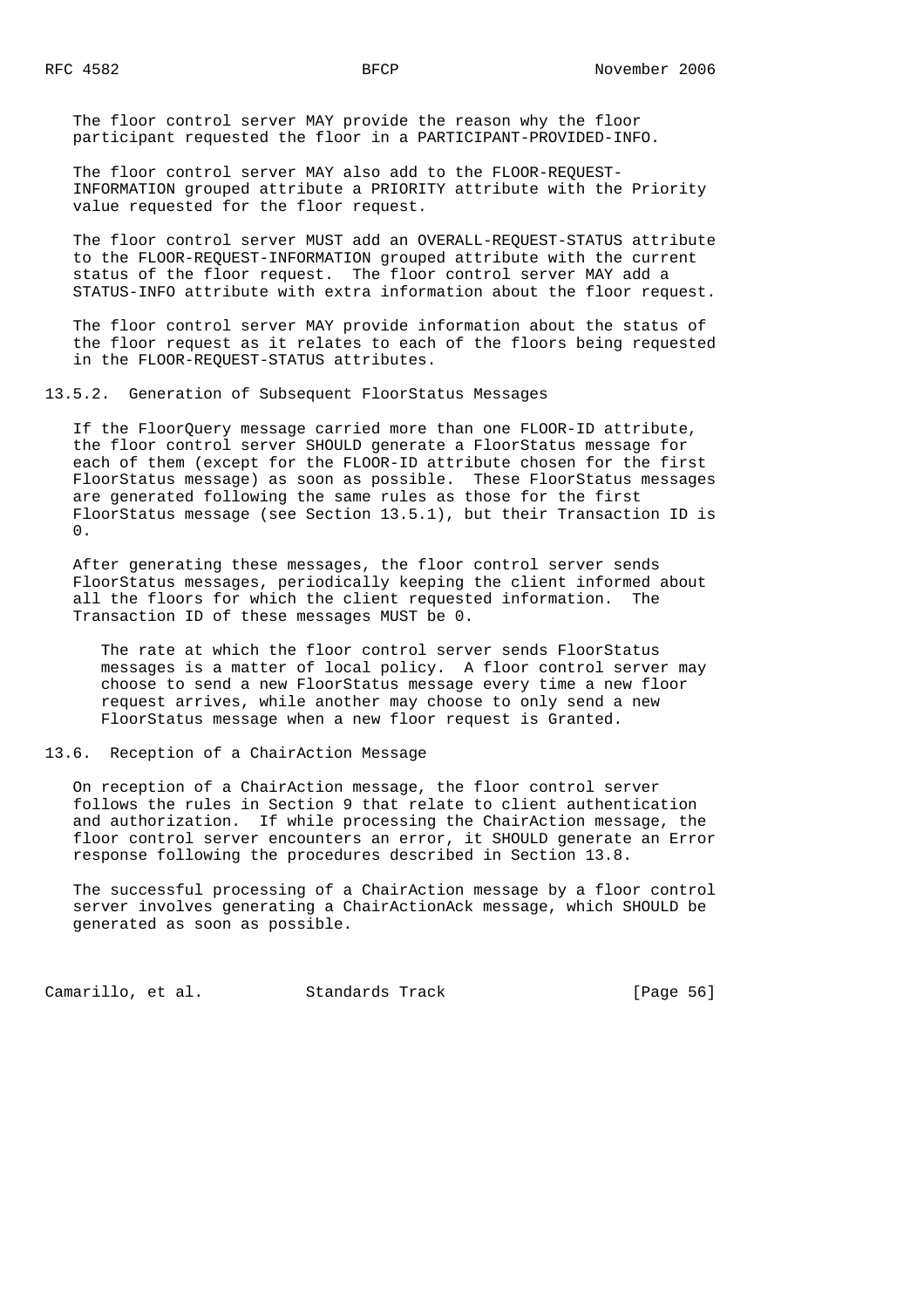The floor control server MUST copy the Conference ID, the Transaction ID, and the User ID from the ChairAction message into the ChairActionAck message, as described in Section 8.2.

 The floor control server needs to take into consideration the operation requested in the ChairAction message (e.g., granting a floor) but does not necessarily need to perform it as requested by the floor chair. The operation that the floor control server performs depends on the ChairAction message and on the internal state of the floor control server.

 For example, a floor chair may send a ChairAction message granting a floor that was requested as part of an atomic floor request operation that involved several floors. Even if the chair responsible for one of the floors instructs the floor control server to grant the floor, the floor control server will not grant it until the chairs responsible for the other floors agree to grant them as well.

 So, the floor control server is ultimately responsible for keeping a coherent floor state using instructions from floor chairs as input to this state.

 If the new Status in the ChairAction message is Accepted and all the bits of the Queue Position field are zero, the floor chair is requesting that the floor control server assign a queue position (e.g., the last in the queue) to the floor request based on the local policy of the floor control server. (Of course, such a request only applies if the floor control server implements a queue.)

13.7. Reception of a Hello Message

 On reception of a Hello message, the floor control server follows the rules in Section 9 that relate to client authentication. If while processing the Hello message, the floor control server encounters an error, it SHOULD generate an Error response following the procedures described in Section 13.8.

 The successful processing of a Hello message by a floor control server involves generating a HelloAck message, which SHOULD be generated as soon as possible. The floor control server MUST copy the Conference ID, the Transaction ID, and the User ID from the Hello into the HelloAck, as described in Section 8.2.

 The floor control server MUST add a SUPPORTED-PRIMITIVES attribute to the HelloAck message listing all the primitives (i.e., BFCP messages) supported by the floor control server.

Camarillo, et al. Standards Track [Page 57]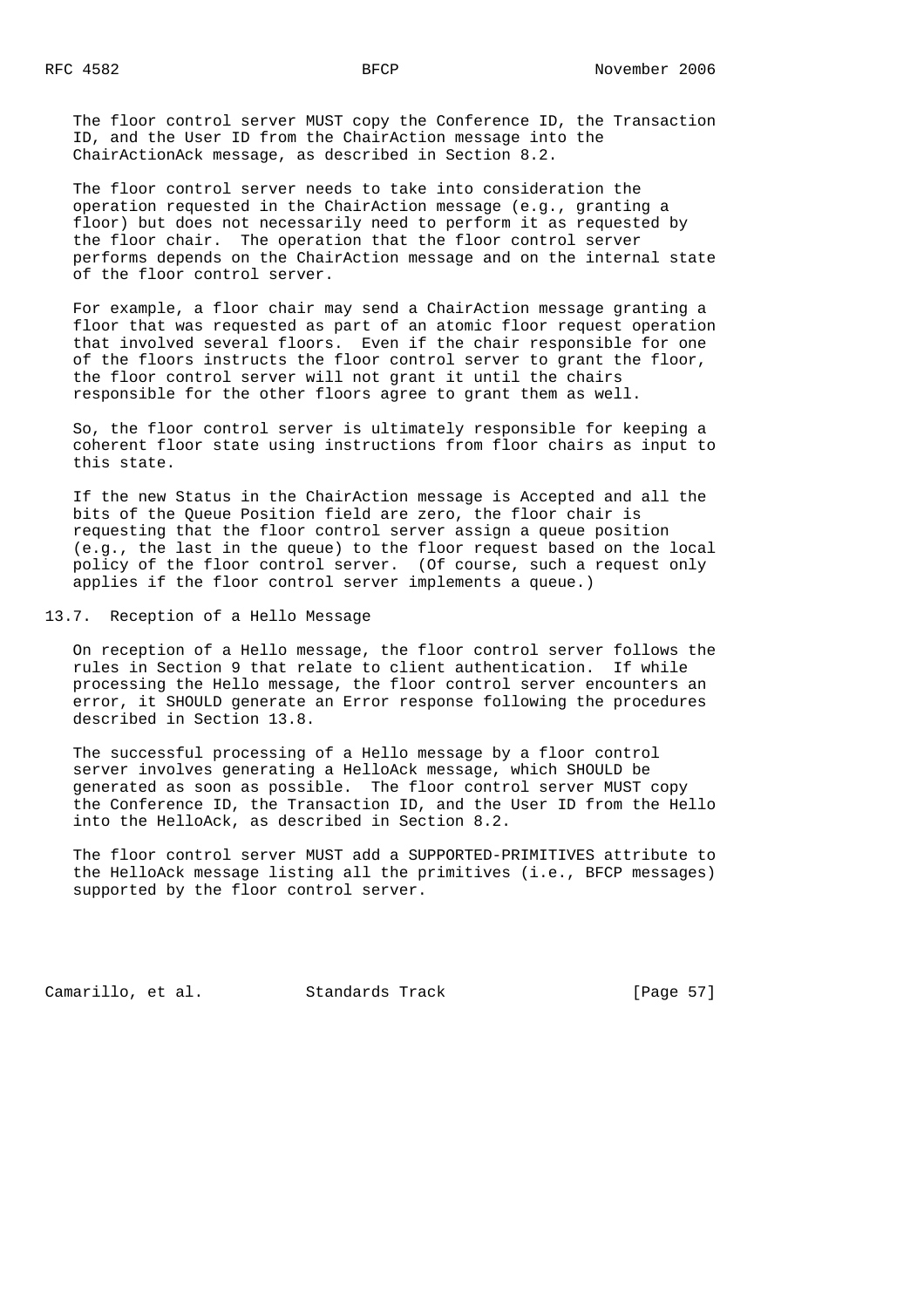The floor control server MUST add a SUPPORTED-ATTRIBUTES attribute to the HelloAck message listing all the attributes supported by the floor control server.

13.8. Error Message Generation

 Error messages are always sent in response to a previous message from the client as part of a client-initiated transaction. The ABNF in Section 5.3.13 describes the attributes that an Error message can contain. In addition, the ABNF specifies normatively which of these attributes are mandatory and which ones are optional.

 The floor control server MUST copy the Conference ID, the Transaction ID, and the User ID from the message from the client into the Error message, as described in Section 8.2.

 The floor control server MUST add an ERROR-CODE attribute to the Error message. The ERROR-CODE attribute contains an Error Code from Table 5. Additionally, the floor control server may add an ERROR-INFO attribute with extra information about the error.

### 14. Security Considerations

 BFCP uses TLS to provide mutual authentication between clients and servers. TLS also provides replay and integrity protection and confidentiality. It is RECOMMENDED that TLS with non-null encryption always be used. BFCP entities MAY use other security mechanisms as long as they provide similar security properties.

 The remainder of this section analyzes some of the threats against BFCP and how they are addressed.

 An attacker may attempt to impersonate a client (a floor participant or a floor chair) in order to generate forged floor requests or to grant or deny existing floor requests. Client impersonation is avoided by having servers only accept BFCP messages over authenticated TLS connections. The floor control server assumes that attackers cannot highjack the TLS connection and, therefore, that messages over the TLS connection come from the client that was initially authenticated.

 An attacker may attempt to impersonate a floor control server. A successful attacker would be able to make clients think that they hold a particular floor so that they would try to access a resource (e.g., sending media) without having legitimate rights to access it. Floor control server impersonation is avoided by having servers only accept BFCP messages over authenticated TLS connections.

Camarillo, et al. Standards Track [Page 58]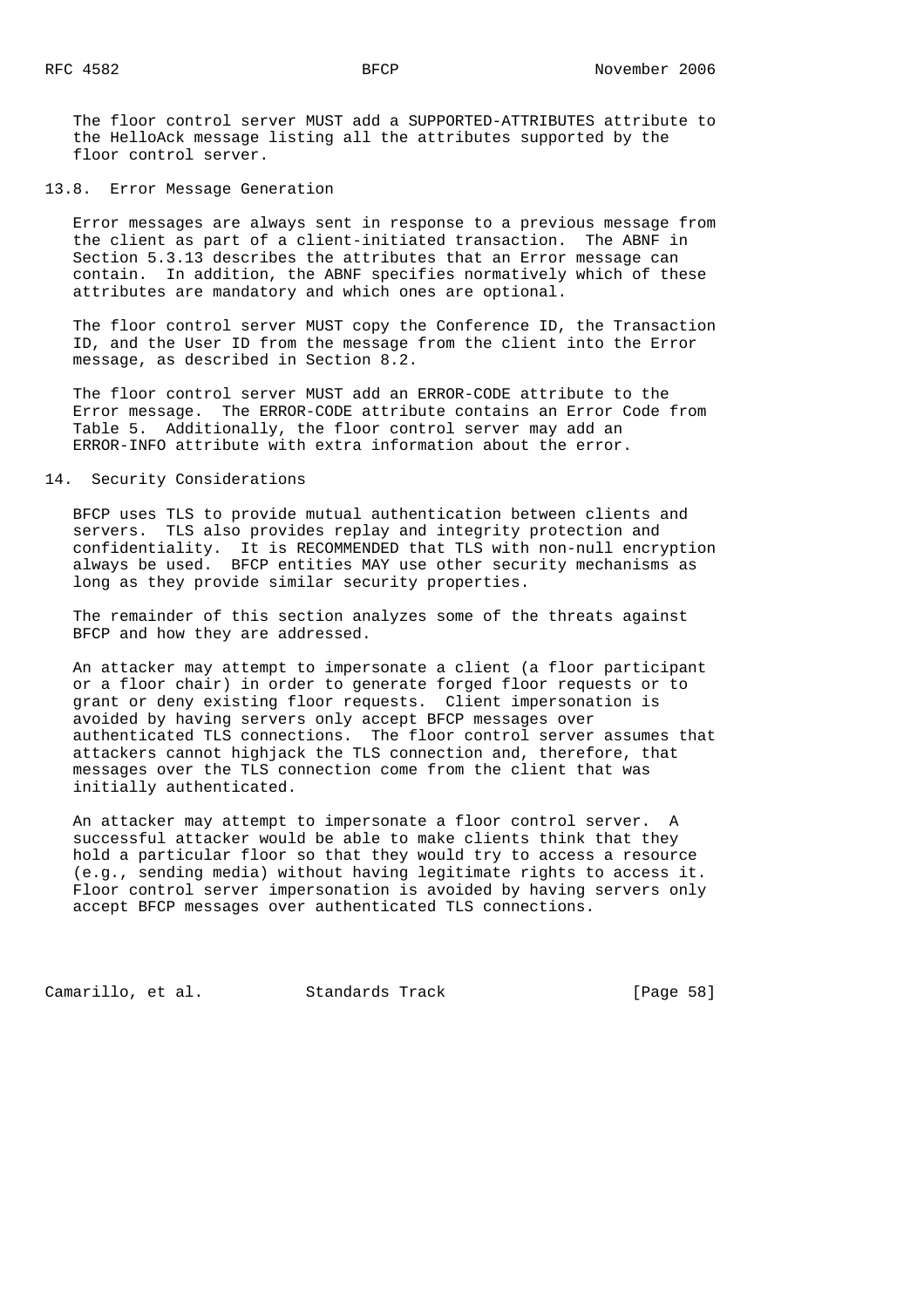Attackers may attempt to modify messages exchanged by a client and a floor control server. The integrity protection provided by TLS connections prevents this attack.

 An attacker may attempt to fetch a valid message sent by a client to a floor control server and replay it over a connection between the attacker and the floor control server. This attack is prevented by having floor control servers check that messages arriving over a given authenticated TLS connection use an authorized user ID (i.e., a user ID that the user that established the authenticated TLS connection is allowed to use).

 Attackers may attempt to pick messages from the network to get access to confidential information between the floor control server and a client (e.g., why a floor request was denied). TLS confidentiality prevents this attack. Therefore, it is RECOMMENDED that TLS be used with a non-null encryption algorithm.

# 15. IANA Considerations

 The IANA has created a new registry for BFCP parameters called "Binary Floor Control Protocol (BFCP) Parameters". This new registry has a number of subregistries, which are described in the following sections.

# 15.1. Attribute Subregistry

 This section establishes the Attribute subregistry under the BFCP Parameters registry. As per the terminology in RFC 2434 [4], the registration policy for BFCP attributes shall be "Specification Required". For the purposes of this subregistry, the BFCP attributes for which IANA registration is requested MUST be defined by a standards-track RFC. Such an RFC MUST specify the attribute's type, name, format, and semantics.

 For each BFCP attribute, the IANA registers its type, its name, and the reference to the RFC where the attribute is defined. The following table contains the initial values of this subregistry.

Camarillo, et al. Standards Track [Page 59]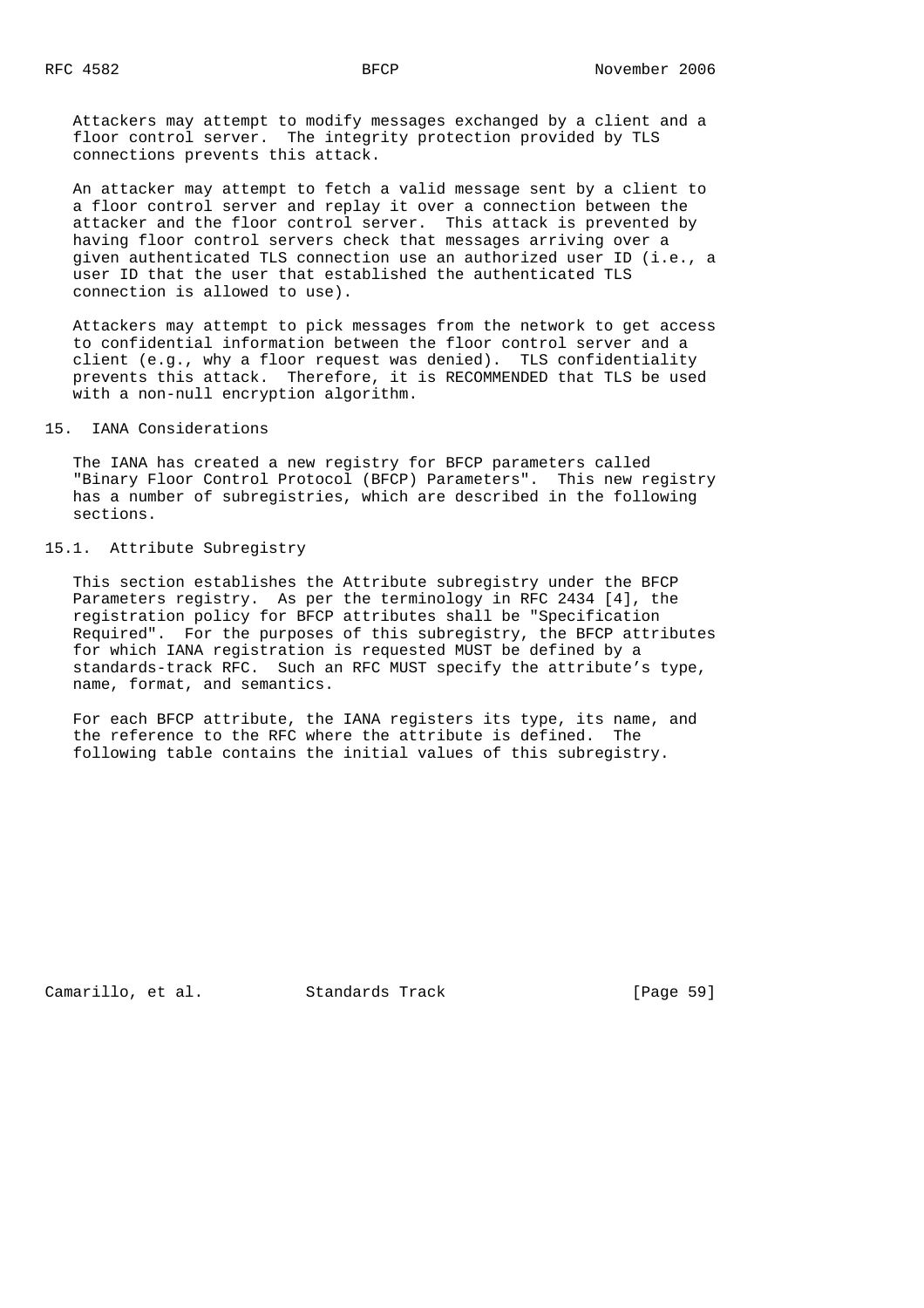| Type           | Attribute                 | Reference  |
|----------------|---------------------------|------------|
| 1              | BENEFICIARY-ID            | FRFC 45821 |
| $\overline{2}$ | FLOOR-ID                  | FRFC 45821 |
| 3              | FLOOR-REQUEST-ID          | FRFC 45821 |
| 4              | PRIORITY                  | FRFC 45821 |
| 5              | REQUEST-STATUS            | FRFC 45821 |
| 6              | ERROR-CODE                | [RFC 4582] |
| 7              | ERROR-INFO                | FRFC 45821 |
| 8              | PARTICIPANT-PROVIDED-INFO | FRFC 45821 |
| 9              | STATUS-INFO               | [RFC 4582] |
| 10             | SUPPORTED-ATTRIBUTES      | FRFC 45821 |
| 11             | SUPPORTED-PRIMITIVES      | FRFC 45821 |
| 12.            | USER-DISPLAY-NAME         | FRFC 45821 |
| 13             | USER-URI                  | FRFC 45821 |
| 14             | BENEFICIARY-INFORMATION   | FRFC 45821 |
| 15             | FLOOR-REOUEST-INFORMATION | FRFC 45821 |
| 16             | REQUESTED-BY-INFORMATION  | [RFC 4582] |
| 17             | FLOOR-REQUEST-STATUS      | FRFC 45821 |
| 18             | OVERALL-REQUEST-STATUS    | FRFC 45821 |

Table 6: Initial values of the BFCP Attribute subregistry

## 15.2. Primitive Subregistry

 This section establishes the Primitive subregistry under the BFCP Parameters registry. As per the terminology in RFC 2434 [4], the registration policy for BFCP primitives shall be "Specification Required". For the purposes of this subregistry, the BFCP primitives for which IANA registration is requested MUST be defined by a standards-track RFC. Such an RFC MUST specify the primitive's value, name, format, and semantics.

 For each BFCP primitive, the IANA registers its value, its name, and the reference to the RFC where the primitive is defined. The following table contains the initial values of this subregistry.

Camarillo, et al. Standards Track [Page 60]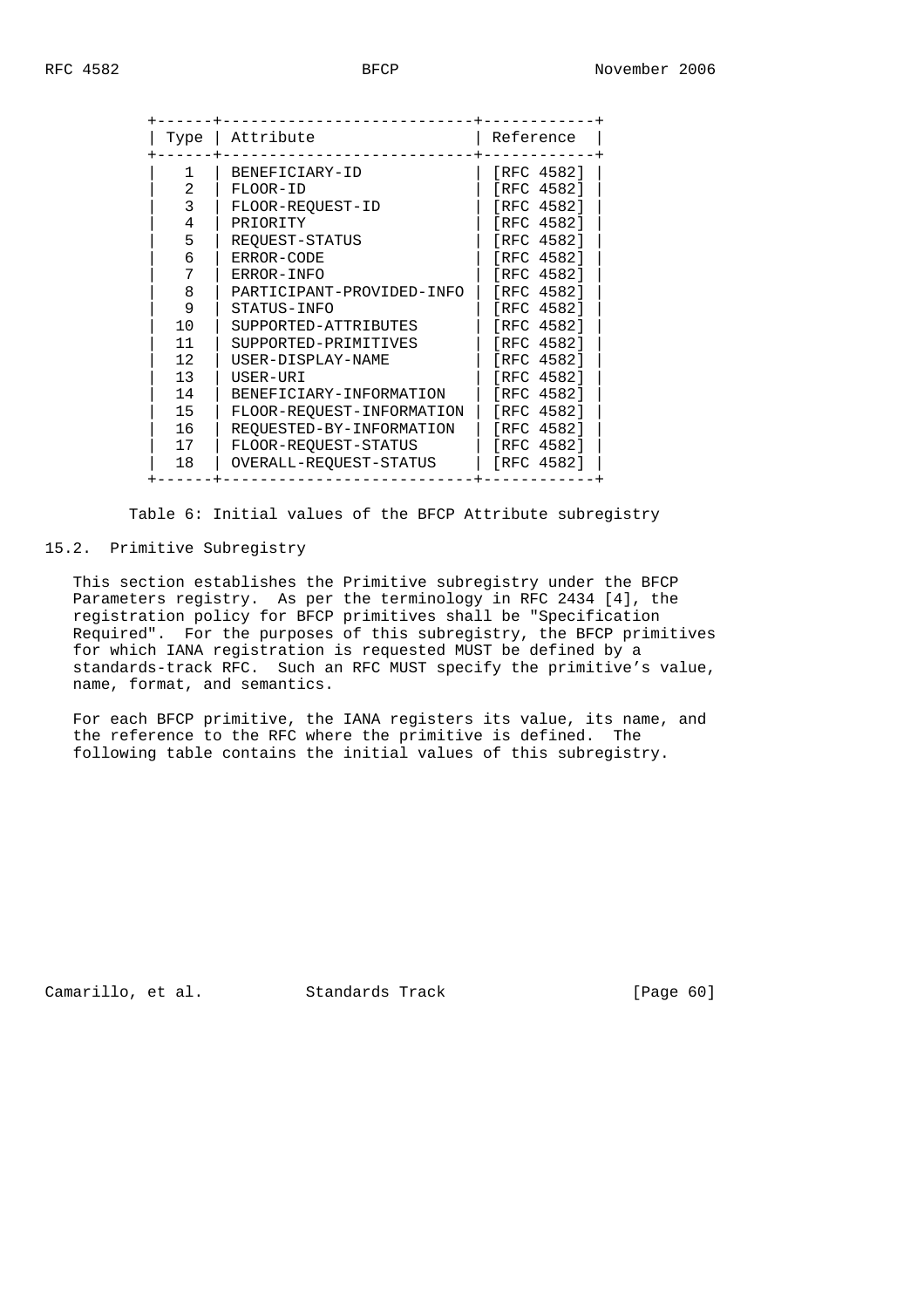| Value | Primitive          | Reference  |
|-------|--------------------|------------|
|       | FloorRequest       | FRFC 45821 |
| 2     | FloorRelease       | FRFC 45821 |
| 3     | FloorRequestOuery  | FRFC 45821 |
| 4     | FloorRequestStatus | FRFC 45821 |
| 5     | User0uery          | FRFC 45821 |
| 6     | UserStatus         | [RFC 4582] |
| 7     | FloorOuery         | FRFC 45821 |
| 8     | FloorStatus        | FRFC 45821 |
| 9     | ChairAction        | FRFC 45821 |
| 10    | ChairActionAck     | FRFC 45821 |
| 11    | Hello              | [RFC 4582] |
| 12.   | HelloAck           | FRFC 45821 |
| 13    | Error              | [RFC 4582] |

Table 7: Initial values of the BFCP primitive subregistry

# 15.3. Request Status Subregistry

 This section establishes the Request Status subregistry under the BFCP Parameters registry. As per the terminology in RFC 2434 [4], the registration policy for BFCP request status shall be "Specification Required". For the purposes of this subregistry, the BFCP request status for which IANA registration is requested MUST be defined by a standards-track RFC. Such an RFC MUST specify the value and the semantics of the request status.

 For each BFCP request status, the IANA registers its value, its meaning, and the reference to the RFC where the request status is defined. The following table contains the initial values of this subregistry.

| Value            |
|------------------|
| 2<br>3<br>5<br>6 |

Table 8: Initial values of the Request Status subregistry

Camarillo, et al. Standards Track [Page 61]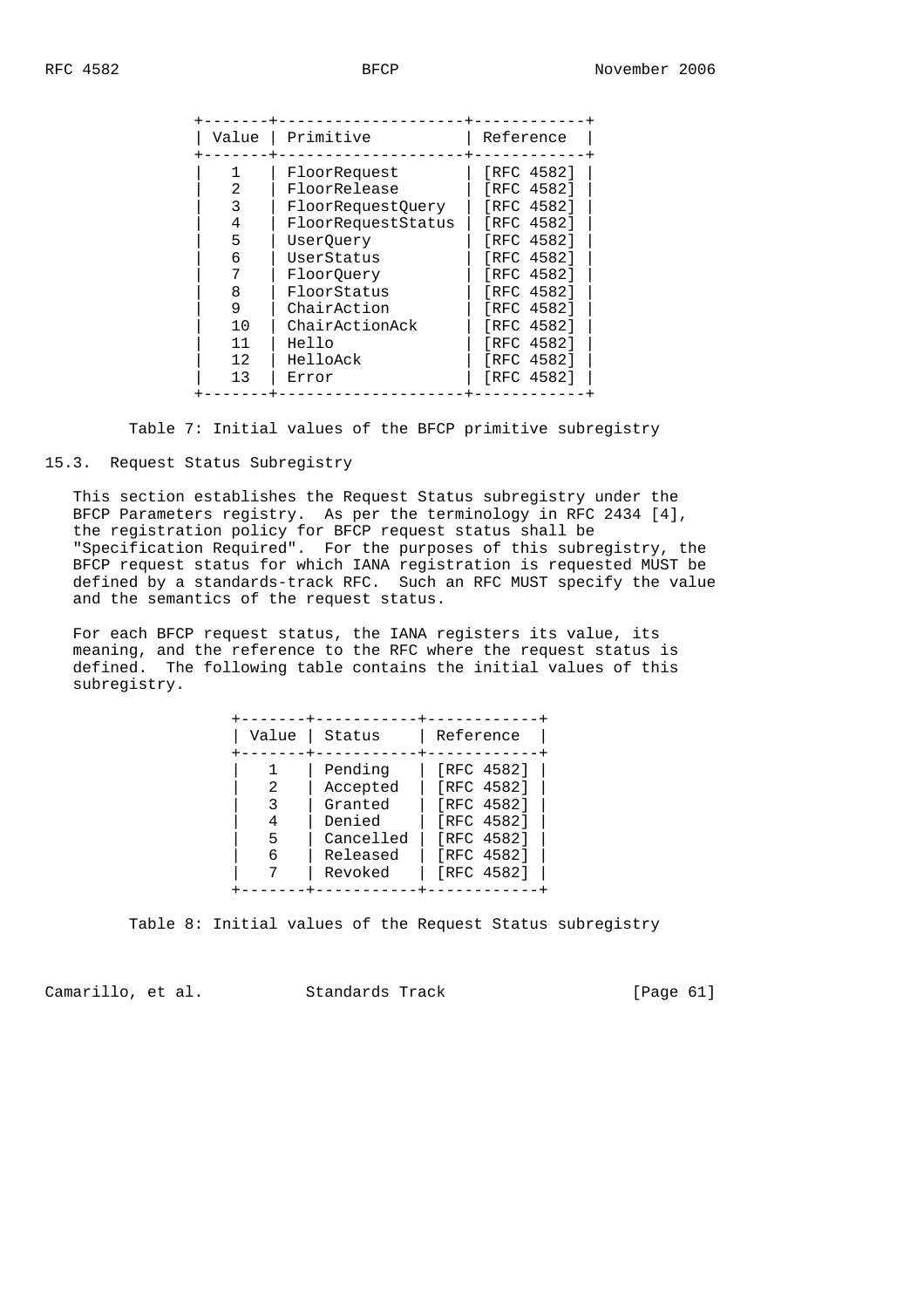15.4. Error Code Subregistry

 This section establishes the Error Code subregistry under the BFCP Parameters registry. As per the terminology in RFC 2434 [4], the registration policy for BFCP error codes shall be "Specification Required". For the purposes of this subregistry, the BFCP error codes for which IANA registration is requested MUST be defined by a standards-track RFC. Such an RFC MUST specify the value and the semantics of the error code, and any Error Specific Details that apply to it.

 For each BFCP primitive, the IANA registers its value, its meaning, and the reference to the RFC where the primitive is defined. The following table contains the initial values of this subregistry.

| Value | Meaning                                                                                 | Reference                              |
|-------|-----------------------------------------------------------------------------------------|----------------------------------------|
|       | Conference does not Exist<br>User does not Exist<br>Unknown Primitive                   | FRFC 45821<br>FRFC 45821<br>FRFC 45821 |
| 5     | Unknown Mandatory Attribute<br>Unauthorized Operation                                   | FRFC 45821<br>FRFC 45821               |
| б     | Invalid Floor ID<br>Floor Request ID Does Not Exist                                     | FRFC 45821<br>[RFC 4582]               |
| 8     | You have Already Reached the Maximum Number<br>of Ongoing Floor Requests for this Floor | FRFC 45821                             |
|       | Use TLS                                                                                 | FRFC 45821                             |

Table 9: Initial Values of the Error Code subregistry

16. Acknowledgements

 The XCON WG chairs, Adam Roach and Alan Johnston, provided useful ideas for this document. Additionally, Xiaotao Wu, Paul Kyzivat, Jonathan Rosenberg, Miguel A. Garcia-Martin, Mary Barnes, Ben Campbell, Dave Morgan, and Oscar Novo provided useful comments.

Camarillo, et al. Standards Track [Page 62]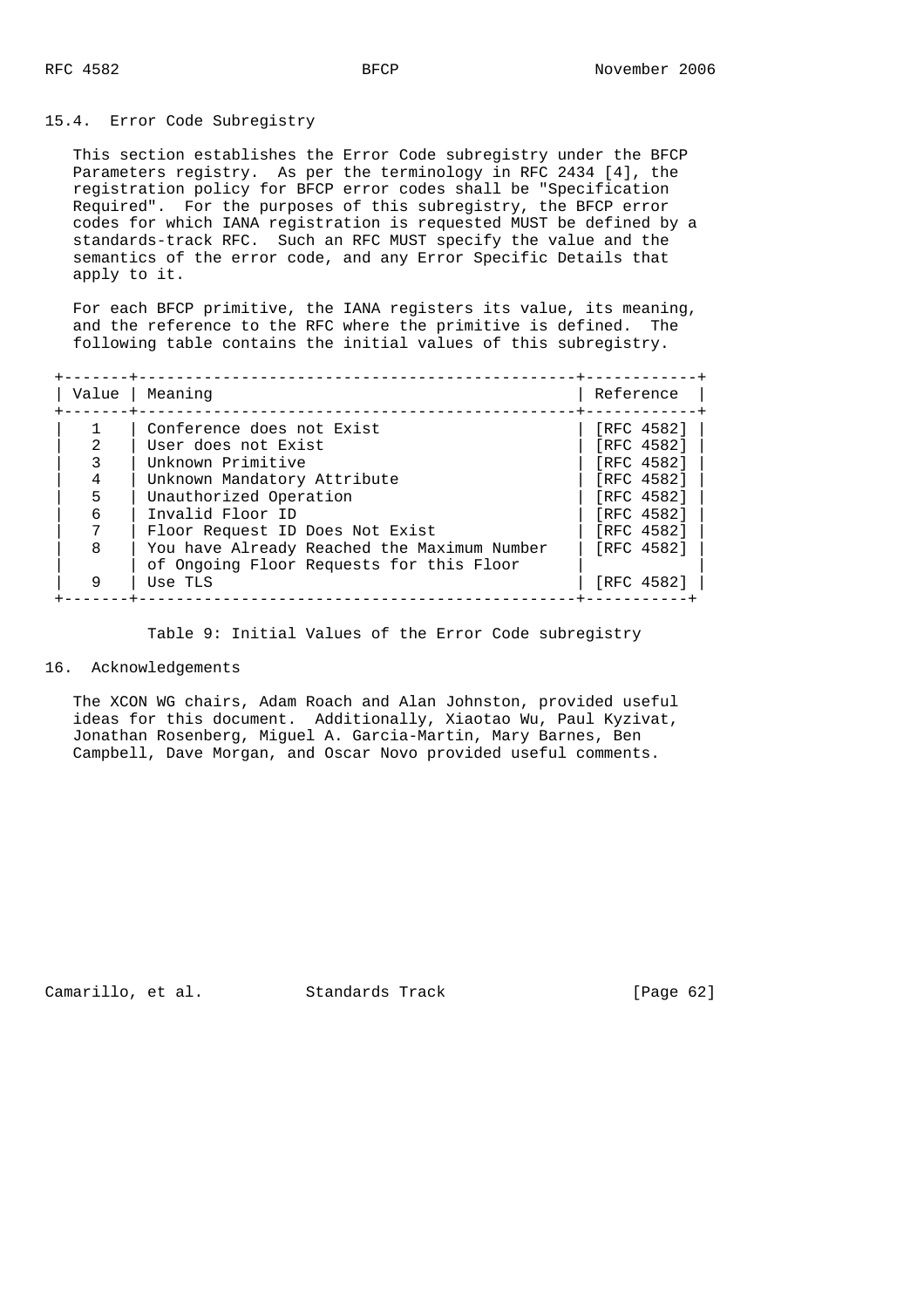# 17. References

17.1. Normative References

- [1] Bradner, S., "Key words for use in RFCs to Indicate Requirement Levels", BCP 14, RFC 2119, March 1997.
- [2] Crocker, D., Ed. and P. Overell, "Augmented BNF for Syntax Specifications: ABNF", RFC 4234, October 2005.
- [3] Dierks, T. and E. Rescorla, "The Transport Layer Security (TLS) Protocol Version 1.1", RFC 4346, April 2006.
- [4] Narten, T. and H. Alvestrand, "Guidelines for Writing an IANA Considerations Section in RFCs", BCP 26, RFC 2434, October 1998.
- [5] Chown, P., "Advanced Encryption Standard (AES) Ciphersuites for Transport Layer Security (TLS)", RFC 3268, June 2002.
- [6] Yergeau, F., "UTF-8, a transformation format of ISO 10646", STD 63, RFC 3629, November 2003.
- [7] Camarillo, G., "Session Description Protocol (SDP) Format for Binary Floor Control Protocol (BFCP) Streams", RFC 4583, November 2006.
- 17.2. Informational References
	- [8] Rosenberg, J. and H. Schulzrinne, "An Offer/Answer Model with Session Description Protocol (SDP)", RFC 3264, June 2002.
	- [9] Koskelainen, P., Ott, J., Schulzrinne, H., and X. Wu, "Requirements for Floor Control Protocols", RFC 4376, February 2006.
	- [10] Barnes, M. and C. Boulton, "A Framework and Data Model for Centralized Conferencing", Work in Progress, February 2005.

Camarillo, et al. Standards Track [Page 63]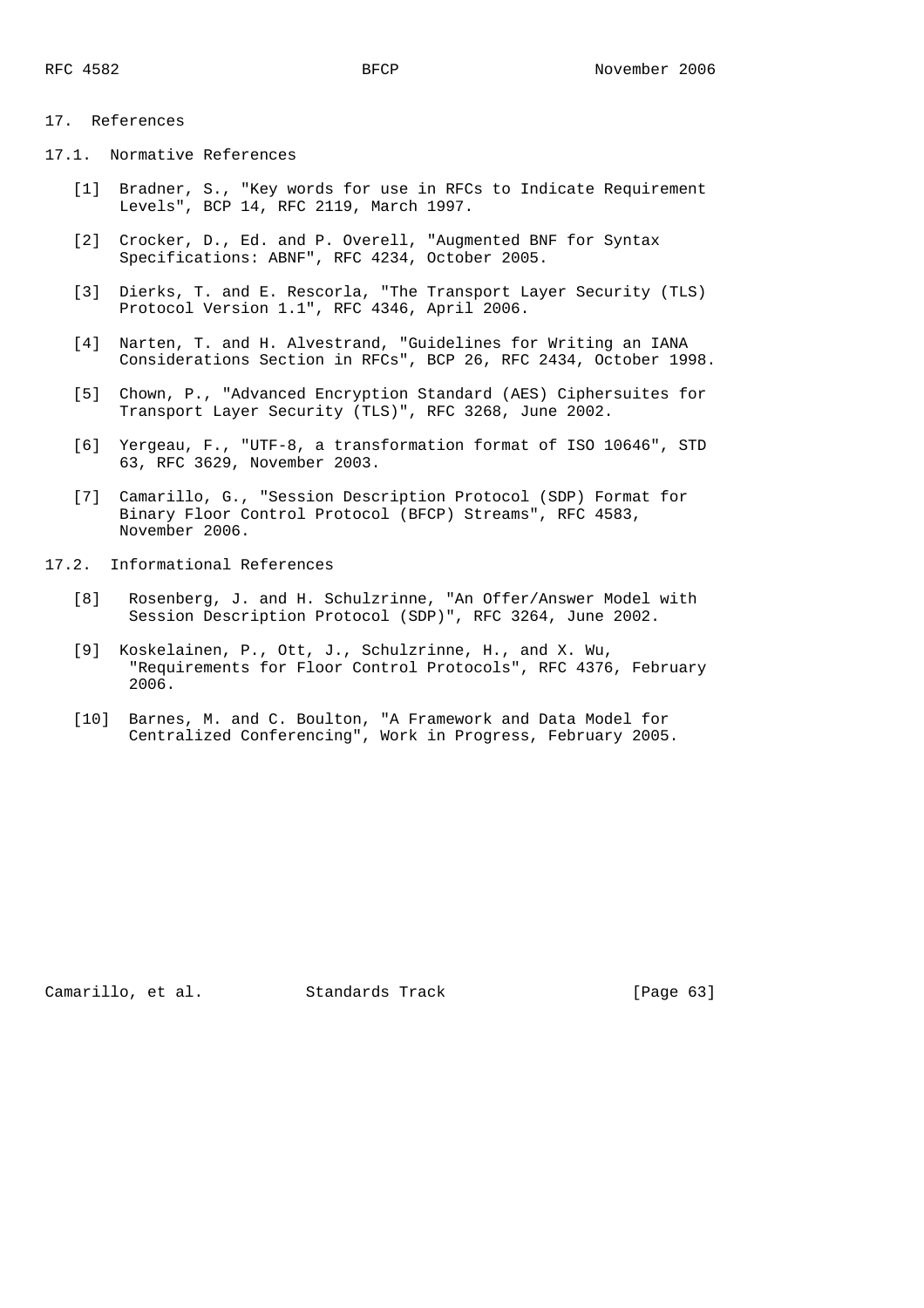Authors' Addresses Gonzalo Camarillo Ericsson Hirsalantie 11 Jorvas 02420 Finland EMail: Gonzalo.Camarillo@ericsson.com Joerg Ott Helsinki University of Technology Department for Electrical and Communications Engineering Networking Laboratory PO Box 3000 02015 TKK Finland EMail: jo@netlab.hut.fi Keith Drage Lucent Technologies Windmill Hill Business Park Swindon Wiltshire SN5 6PP UK EMail: drage@lucent.com

Camarillo, et al. Standards Track [Page 64]